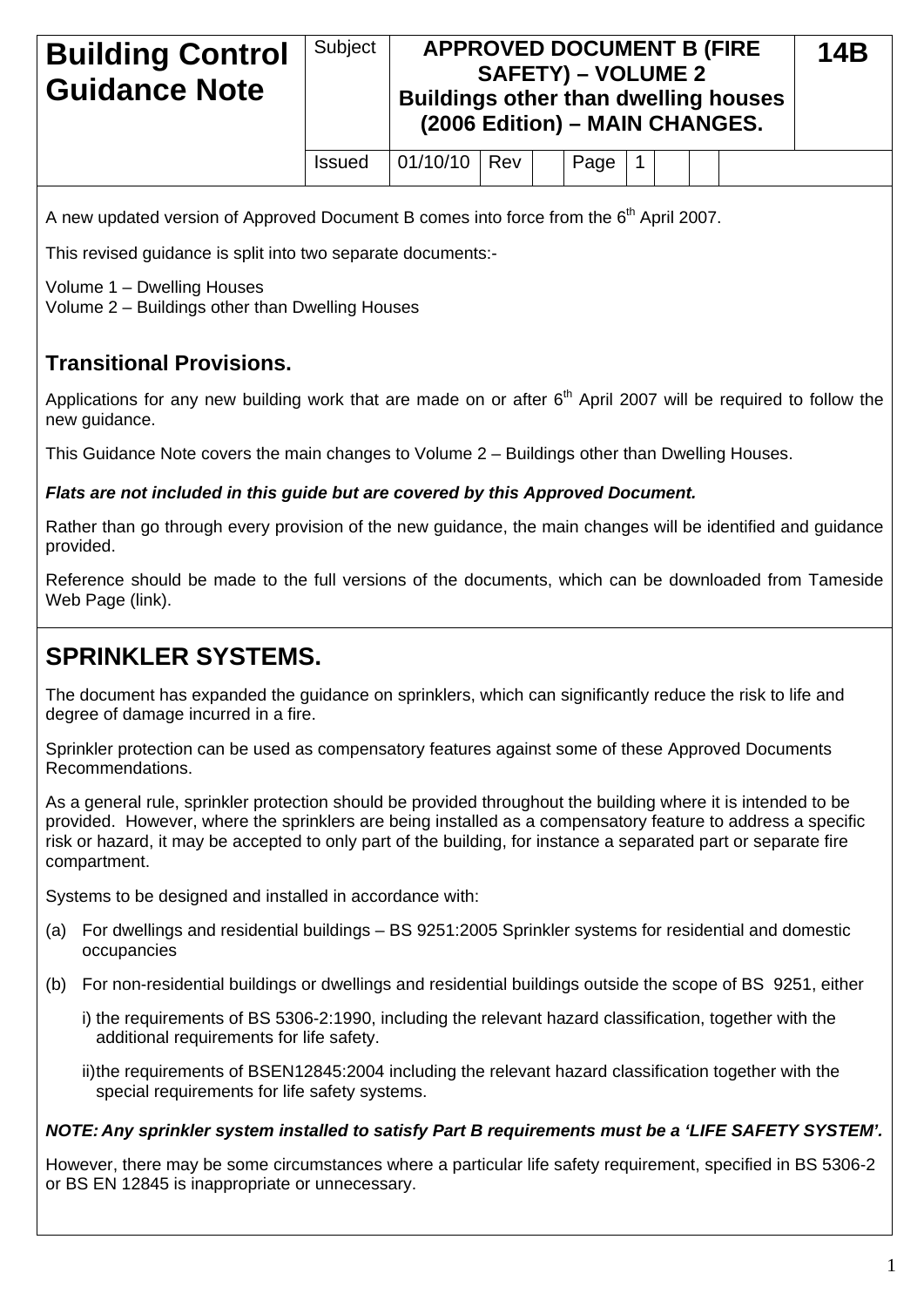| <b>Building Control</b><br><b>Guidance Note</b> | Subject       | <b>APPROVED DOCUMENT B (FIRE)</b><br><b>Buildings other than dwelling houses</b><br>(2006 Edition) - MAIN CHANGES. | <b>SAFETY) – VOLUME 2</b> |      |   |  | <b>14B</b> |
|-------------------------------------------------|---------------|--------------------------------------------------------------------------------------------------------------------|---------------------------|------|---|--|------------|
|                                                 | <b>Issued</b> | 01/10/10 Rev                                                                                                       |                           | Page | 2 |  |            |

Water supplies for non-residential sprinkler should consist of either:

#### (a) *For systems designed and installed to BS5306-2:*

- (i) 2 single water supplies complying with clause 13.1.2 where each is independent of the other; or
- (ii) 2 stored water supplies, where:
	- (1) gravity or suction tanks should be either Type A, Type D or their equivalent (clause 17.4.11.5); and
	- (2) any pump arrangements should comply with BS 5306-2 clause 17.4.1.5; and
	- (3) the capacity of each tank should be equivalent to at least half the specified minimum water volume of a single full capacity tank, appropriate to the hazard; or
	- (4) one tank should be equivalent to half the specified water volume of a single full capacity tank and the other shall not be less than half the minimum volume of a reduced capacity tank (see Table 25), appropriate to the hazard; and

**NOTE:** the requirements for inflow should be met.

(5) whichever water storage arrangement is used at (3) or (4) above, the total design capacity of the water supply, including any inflow for a reduced capacity tank should be at least equivalent to a single full holding capacity tank complying with Table 21, 22, 23 or 24, as appropriate to the hazard and pipework design.

#### (b) *For systems designed and installed to BS EN 12845;*

- (i) 2 single water supplies complying with clause 9.6.1 where each is independent of the other; or
- (ii) 2 stored water supplies, where:
	- (1) gravity or suction tanks should satisfy all the requirements of clause 9.6.2(b)other than capacity; and
	- (2) any pump arrangements should comply with clause 10.2; and
	- (3) the capacity of each tank is equivalent to half the specified minimum water volume of a single full capacity tank, appropriate to the hazard; or
	- (4) one tank should be at least equivalent to half the specified water volume of a single full capacity tank and the other shall not be less than the minimum volume of a reduced capacity tank clause 9.3.4 appropriate to the hazard; and

**NOTE:** the requirement for inflow should be met.

(5) whichever water storage arrangement is used at (3) or (4) above, the total capacity of water supply, including any inflow for a reduced capacity tank should be at least equivalent to a single full holding capacity tank complying with Table 9, 10 or clause 9.3.2.3 as appropriate to the hazard and pipework design.

Where pumps are used to draw water from 2 tanks, then each pump should be arranged to draw water from either tank and arranged so that any one pump on either tank could be isolated.

The sprinkler water supplies should generally not be used as connections for other services or fixed fire fighting systems.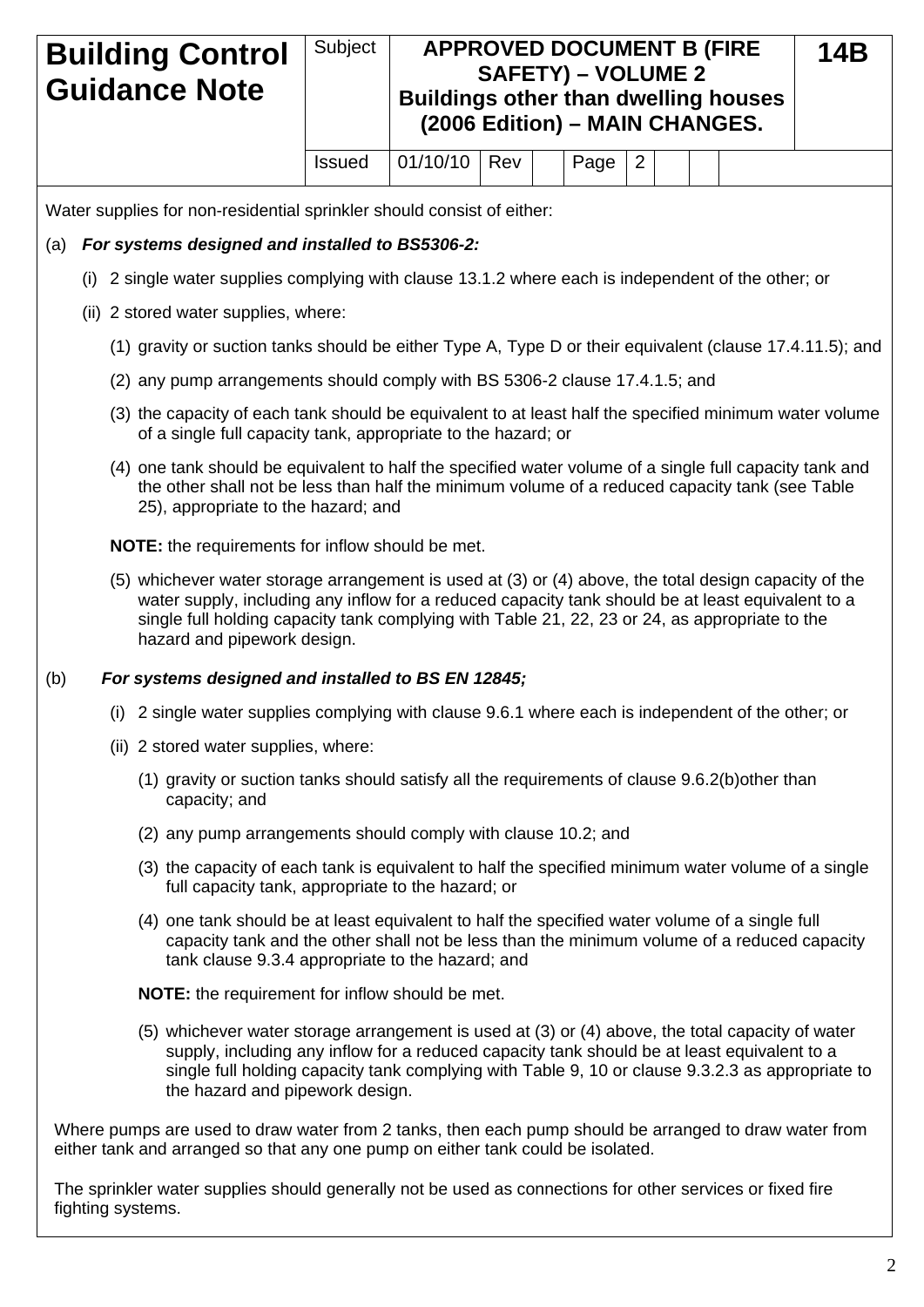| <b>Building Control</b><br><b>Guidance Note</b> | Subject       | <b>Buildings other than dwelling houses</b><br>(2006 Edition) - MAIN CHANGES. |     | <b>APPROVED DOCUMENT B (FIRE)</b><br><b>SAFETY) – VOLUME 2</b> |  |  | <b>14B</b> |  |
|-------------------------------------------------|---------------|-------------------------------------------------------------------------------|-----|----------------------------------------------------------------|--|--|------------|--|
|                                                 | <b>Issued</b> | 01/01/07                                                                      | Rev | Page $ 3 $                                                     |  |  |            |  |

# **INCLUSIVE DESIGN.**

Fire safety aspects of the Building Regulations apply to all persons, including people with disabilities.

Fire safety measure must be incorporated into a building taking in to account people of all ages and disabilities.

The guidance offered covers most reasonable standard provision, however, there may be some situations where additional measures may need to be provided to accommodate special needs of certain groups of people.

# **Healthcare Premises.**

HTM 05 'Firecode' should be used for the design of hospitals and similar health care premises.

# **Schools.**

Schools should now be designed in accordance with Building Bulletin 100. Part B will typically be satisfied where the life safety guidance in this document is followed.

# **Sheltered Housing.**

Many of the provisions set out in this guide for flats are applicable to sheltered housing, however, the occupancy nature may necessitate some additional fire protection measures dependent upon the form of development.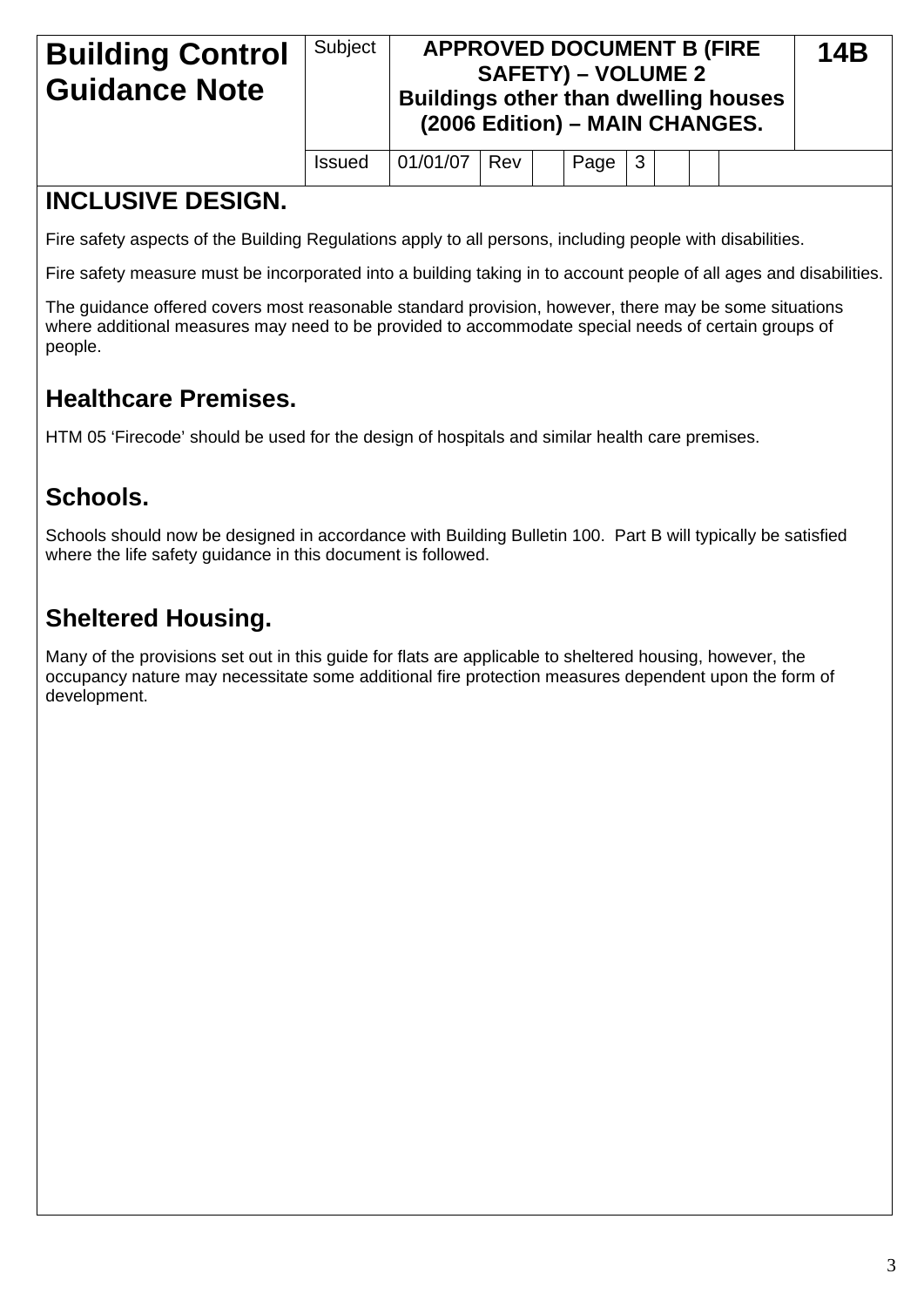# Subject **APPROVED DOCUMENT B (FIRE Building Control**  $\begin{vmatrix} \text{Subject} \\ \text{BAF} \end{vmatrix}$  APPROVED DOCUMENT B (FIRE 14B) **Guidance Note Issued 01/01/07 Rev Page 14 FIRE ALARMS TO BUILDINGS OTHER THAN FLATS.** Depends upon type of occupancy and means of escape strategy (e.g. simultaneous, phased or progressive horizontal evacuation). Sleeping areas constitute a higher risk to occupants. General guidance on A.F.D. systems can be found in Table A1 of BS 5839-1:2002. **Fire Alarm Systems.** All building to have arrangements for detecting fire. **SMALL BUILDINGS / PREMISES** – this could be a simple method of raising an alarm, e.g. if all occupants can see and hear each other – shouted warnings may be sufficient. It must be determined that the warning can be heard and understood throughout the premise including for example in toilets, etc. Manual sounders could be an improvement, i.e. gongs/hand bells may also be appropriate. A simple manual call point combined with a bell, battery and charger would obviously be better still. **IN ALL OTHER CASES** – building should be provided with a suitable electrically operated fire alarm system with manual call points sited adjacent to exit doors and sufficient sounders to be clearly audible throughout the building, e.g. in compliance with BS 5839-1:2002. **BS 5839-1 specifies 3 categories of system: 'L' – protection of life / 'M' – manual alarm systems / 'P' –**

# **protection of property.**

#### *Category 'L' is sub-divided into:*

- L1 systems installed throughout the protected building.
- L2 systems installed in only defined parts of the protected building (normally includes the coverage offered by an L3 system)
- L3 systems designed to give warning of a fire to allow escape before escape routes become impassable due to a fire.
- L4 systems installed within those parts of the escape routes comprising circulation areas and circulation spaces, such as corridors and stairways; and
- L5 systems in which the protected area(s) and/or the location of detectors is designed to satisfy a specific fire safety objective (other than that of a L1, L2, L3 or L4 system).

### *Type P systems –*

- P1 systems installed throughout the protected building.
- P2 systems installed only in defined parts of the protected building.

Call points for electrical alarm system to comply with BS 5839-2:1983 or Type A BS EN54-11:2001 and be installed in accordance with BS 5839-1. Type B call points only to be used with approval of Building Control.

- Type A call points (direct operation triggering immediate alarm activation)
- Type B call points (indirect operation alarm will only be triggered when a separate manual operation of the operating element by the user after the frangible element is broken or displaced.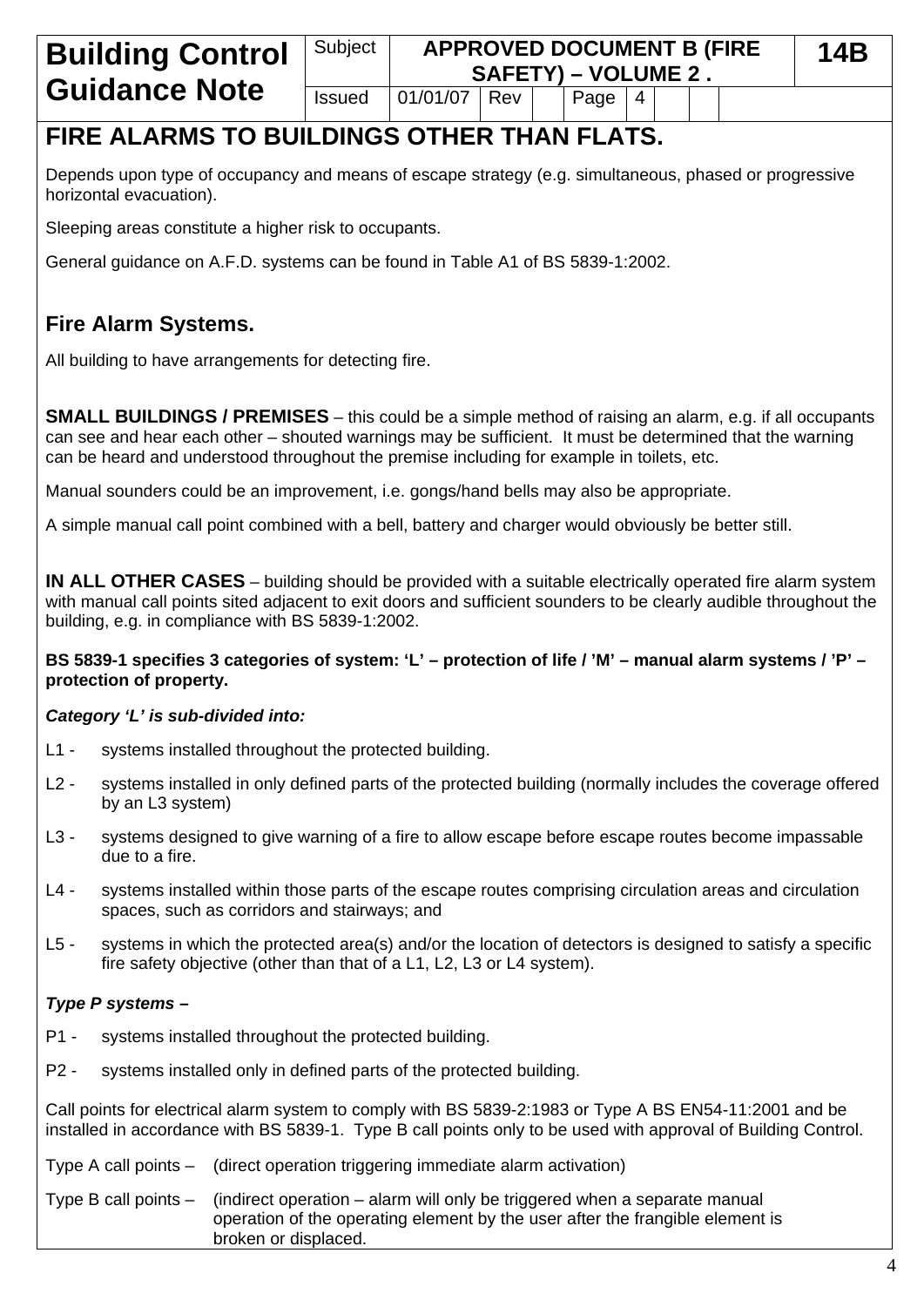| <b>Building Control</b><br><b>Guidance Note</b> | Subject       |                |  | <b>APPROVED DOCUMENT B (FIRE</b><br><b>SAFETY) – VOLUME 2</b> |  |  | <b>14B</b> |
|-------------------------------------------------|---------------|----------------|--|---------------------------------------------------------------|--|--|------------|
|                                                 | <b>Issued</b> | $01/01/07$ Rev |  | Page $ 5$                                                     |  |  |            |

To improve occupants' response to an alarm activation, voice alarm systems have significant benefits in advising occupants of an alarm situation. BS 5839-8:1998 provides guidance.

Fire alarm warning systems must be distinct from other signals, which may be in general use.

In certain premises, e.g. large shops, places of assembly, an initial alarm may be undesirable because of the number of members of the public present. The need for fully trained staff to effect pre-planned procedures for safe evacuation will therefore be essential. Activation of the fire alarm system will cause staff to be alerted, e.g. by discreet sounders, personal paging systems. Provision will normally be made for full evacuation of the premises by sounders or a message broadcast over the public address system. In all other respects, any staff alarm systems should comply with BS 5839-1.

#### **Warnings for People with Impaired Hearing.**

Suitable method of warning (e.g. a visual and audible fire alarm signal) should be provided in buildings where it is anticipated that one or more persons with impaired hearing may be in relative isolation (e.g. hotel bedrooms and sanitary accommodation) and where there is no other suitable method of alerting them.

In buildings such as schools, colleges and offices where the population is controlled, a vibrating paging system may be more appropriate – useful for alerting people with other disabilities as well.

Clause 18 BS 5839-1:2002 provides guidance.

#### **Automatic Fire Detection and Fire Alarm Systems.**

Institutional and other residential occupancies to have an automatic fire detection and alarm system fitted in accordance with BS 5839-1.

Automatic fire detection systems are not normally needed in non-residential occupancies. However, there are often circumstances where a fire detection system, in accordance with BS 5839-1, may be needed.

- e.g. a) to compensation for some departure from guidance in the Approved Document;
	- b) as part of the operating system for some fire protection systems, such as pressure differential systems, smoke control systems or automatic door releases, etc.,
	- c) where fires can start and develop unobserved in unoccupied areas, e.g. basements/stores, etc., and could prejudice the premises' means of escape.

Atrium buildings – refer to BS 5588-7:1997 for the systems design.

#### **Design and Installation of Systems.**

Systems must be designed, installed and commissioned in accordance with the appropriate British Standard.

Commissioning certificates must be provided on completion.

#### **Interface between fire detection and fire alarm systems and other systems.**

Fire detection and fire alarm systems are sometimes used to initiate the operation, or change of state of other systems, e.g. smoke control systems, fire extinguishing systems, door releases, etc.

To ensure adequate means of escape is maintained, the interface between systems must have a high degree of reliability.

Particular care should be taken if the interface is facilitated via another system. Where any part BS 7273 applies to actuation of other systems), the recommendations of that standard should be followed.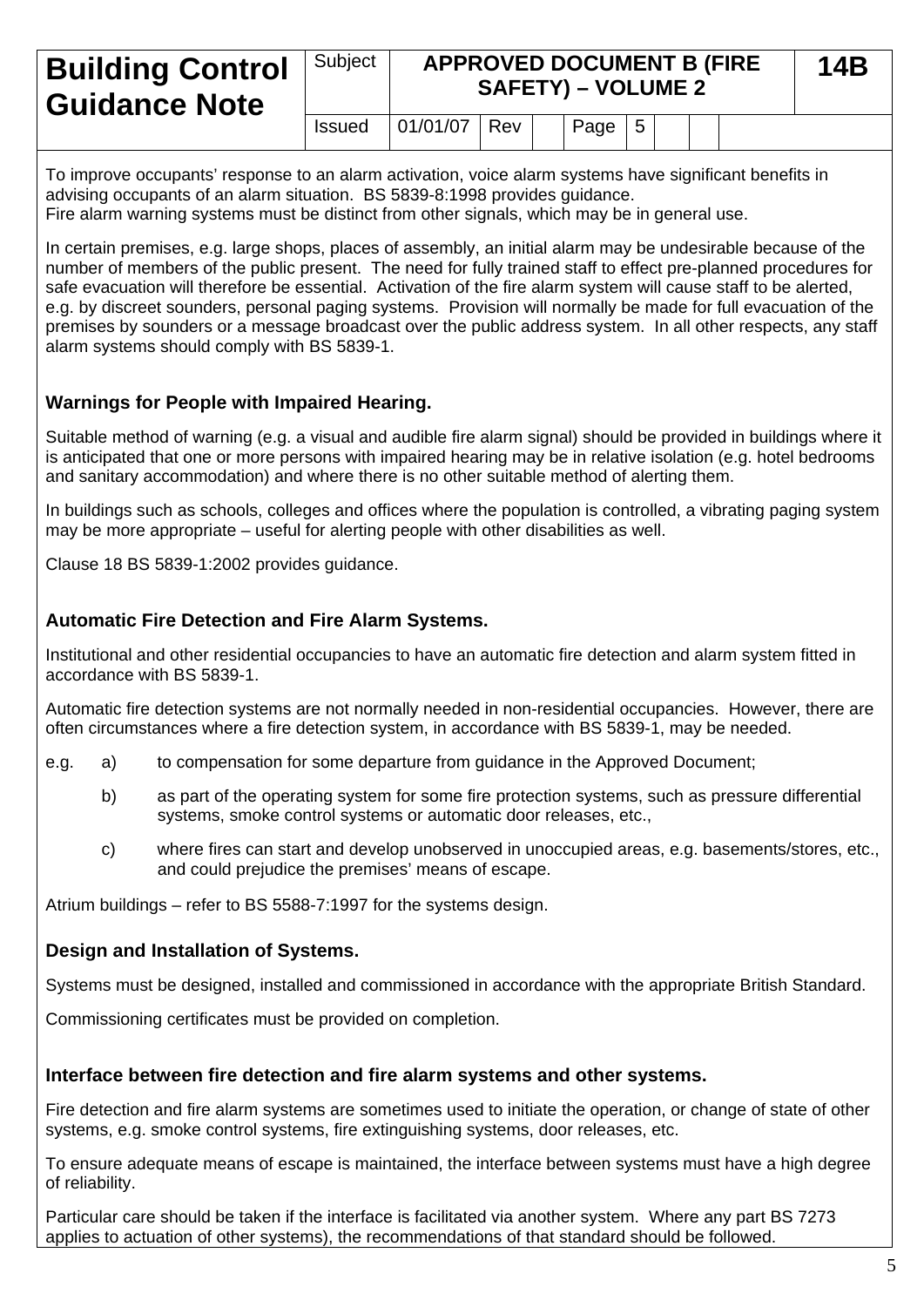| <b>Building Control</b><br><b>Guidance Note</b> | Subject       | <b>APPROVED DOCUMENT B (FIRE)</b><br><b>Buildings other than dwelling houses</b><br>(2006 Edition) - MAIN CHANGES. |     | <b>SAFETY) – VOLUME 2</b> |   |  | <b>14B</b> |
|-------------------------------------------------|---------------|--------------------------------------------------------------------------------------------------------------------|-----|---------------------------|---|--|------------|
|                                                 | <b>Issued</b> | 01/01/07                                                                                                           | Rev | Page                      | 6 |  |            |

# **B1 - Means of Escape.**

Schools references now removed throughout as now covered by Building Bulletin 100.

### **3.7 – Active Control Measure.**

Measures incorporated into the design of a building to restrict access to the building or parts of it should not adversely affect fire safety provisions.

Whilst it may be reasonable to secure some escape routes outside of normal business hours, the measures left in place should be sufficient to allow safe evacuation of any persons left inside the building (see para 5.11).

### **Table 2 – Limitations on Travel Distance.**

|                |                                                                                                                                                                                   |                                |                                                                                                                     | Maximum travel distance (1)<br>where travel is possible in: |
|----------------|-----------------------------------------------------------------------------------------------------------------------------------------------------------------------------------|--------------------------------|---------------------------------------------------------------------------------------------------------------------|-------------------------------------------------------------|
| Purpose group  | Use of the premises<br>or part of the premises                                                                                                                                    |                                | One direction<br>only (m)                                                                                           | More than one<br>direction (m)                              |
| 2(a)           | Institutional                                                                                                                                                                     |                                | $\overline{9}$                                                                                                      | 18                                                          |
| 2(b)           | Other residential:<br>a. in bedrooms <sup>(2)</sup><br>b. in bedroom corridors<br>c. elsewhere                                                                                    |                                | 9<br>9<br>18                                                                                                        | 18<br>35<br>35                                              |
| 3              | Office                                                                                                                                                                            |                                | 18                                                                                                                  | 45                                                          |
| 4              | Shop and commercial <sup>(3)</sup>                                                                                                                                                |                                | 18(4)                                                                                                               | 45                                                          |
| 5              | Assembly and recreation:<br>a. buildings primarily for disabled people<br>b. areas with seating in rows<br>c. elsewhere                                                           |                                | 9<br>15<br>18                                                                                                       | 18<br>32<br>45                                              |
| 6              | Industrial <sup>(5)</sup>                                                                                                                                                         | Normal Hazard<br>Higher Hazard | 25<br>12                                                                                                            | 45<br>25                                                    |
| $\overline{7}$ | Storage and other non-residential (5)                                                                                                                                             | Normal Hazard<br>Higher Hazard | 25<br>12                                                                                                            | 45<br>25                                                    |
| $2 - 7$        | Place of special fire hazard (6)                                                                                                                                                  |                                | 9(7)                                                                                                                | $18^{(7)}$                                                  |
| $2 - 7$        | Plant room or rooftop plant:<br>a, distance within the room<br>b. escape route not in open air (overall travel distance)<br>c. escape route in open air (overall travel distance) |                                | 9<br>18<br>60                                                                                                       | 35<br>45<br>100                                             |
|                |                                                                                                                                                                                   |                                | Industrial and storage<br>purpose groups - now have<br><b>Normal and Higher Hazard</b><br>maximum travel distances. |                                                             |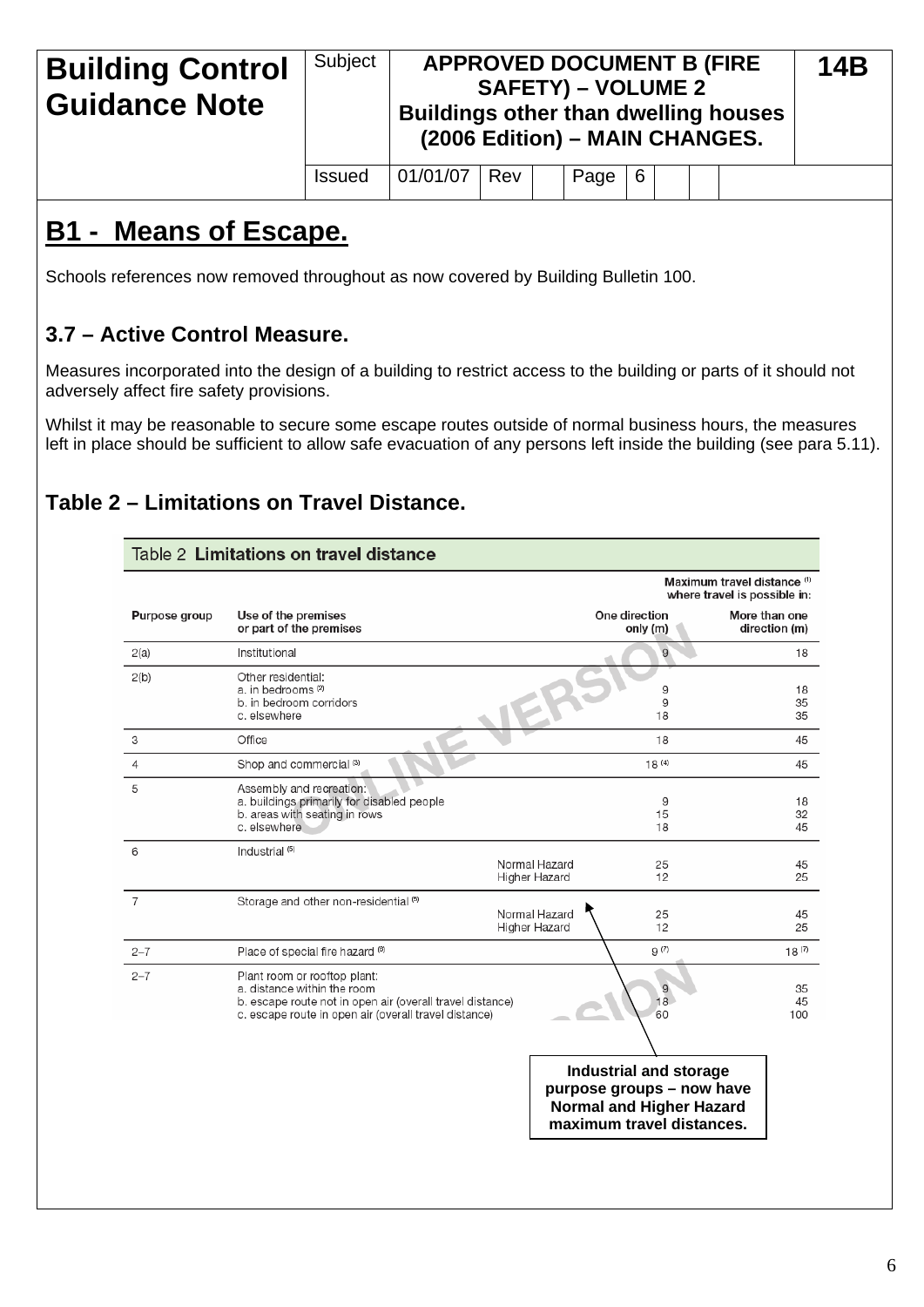|        | <b>Building Control</b><br><b>Guidance Note</b>                                                                                                                                                                                                                                                                                                                                                                                                                                                                                                                                                                                                                                                                                                                                                                                                                                             | Subject                                                                                                                                                                                                                                                     | <b>APPROVED DOCUMENT B (FIRE</b><br>14B<br><b>SAFETY) – VOLUME 2</b><br><b>Buildings other than dwelling houses</b><br>(2006 Edition) - MAIN CHANGES. |     |  |      |   |  |  |  |  |  |  |
|--------|---------------------------------------------------------------------------------------------------------------------------------------------------------------------------------------------------------------------------------------------------------------------------------------------------------------------------------------------------------------------------------------------------------------------------------------------------------------------------------------------------------------------------------------------------------------------------------------------------------------------------------------------------------------------------------------------------------------------------------------------------------------------------------------------------------------------------------------------------------------------------------------------|-------------------------------------------------------------------------------------------------------------------------------------------------------------------------------------------------------------------------------------------------------------|-------------------------------------------------------------------------------------------------------------------------------------------------------|-----|--|------|---|--|--|--|--|--|--|
|        |                                                                                                                                                                                                                                                                                                                                                                                                                                                                                                                                                                                                                                                                                                                                                                                                                                                                                             | <b>Issued</b>                                                                                                                                                                                                                                               | 01/01/07                                                                                                                                              | Rev |  | Page | 7 |  |  |  |  |  |  |
|        |                                                                                                                                                                                                                                                                                                                                                                                                                                                                                                                                                                                                                                                                                                                                                                                                                                                                                             |                                                                                                                                                                                                                                                             |                                                                                                                                                       |     |  |      |   |  |  |  |  |  |  |
| Notes: |                                                                                                                                                                                                                                                                                                                                                                                                                                                                                                                                                                                                                                                                                                                                                                                                                                                                                             |                                                                                                                                                                                                                                                             |                                                                                                                                                       |     |  |      |   |  |  |  |  |  |  |
| 1.     |                                                                                                                                                                                                                                                                                                                                                                                                                                                                                                                                                                                                                                                                                                                                                                                                                                                                                             | The dimensions in the Table are travel distances. If the internal layout of partitions, fittings, etc is not known when plans are<br>deposited, direct distances may be used for assessment. The direct distance is taken as 2/3rds of the travel distance. |                                                                                                                                                       |     |  |      |   |  |  |  |  |  |  |
| 2.     | Maximum part of travel distance within the room. (This limit applies within the bedroom (and any associated dressing room,<br>bathroom or sitting room, etc) and is measured to the door to the protected corridor serving the room or suite. Sub-item (b)<br>applies from that point along the bedroom corridor to a storey exit.)                                                                                                                                                                                                                                                                                                                                                                                                                                                                                                                                                         |                                                                                                                                                                                                                                                             |                                                                                                                                                       |     |  |      |   |  |  |  |  |  |  |
| 3.     | Maximum travel distances within shopping malls are given in BS 5588: Part 10. Guidance on associated smoke control<br>measures is given in a BRE report Design methodologies for smoke and heat exhaust ventilation (BR 368).                                                                                                                                                                                                                                                                                                                                                                                                                                                                                                                                                                                                                                                               |                                                                                                                                                                                                                                                             |                                                                                                                                                       |     |  |      |   |  |  |  |  |  |  |
| 4.     | BS 5588: Part 10 applies more restrictive provisions to units with only one exit in covered shopping complexes.                                                                                                                                                                                                                                                                                                                                                                                                                                                                                                                                                                                                                                                                                                                                                                             |                                                                                                                                                                                                                                                             |                                                                                                                                                       |     |  |      |   |  |  |  |  |  |  |
| 5.     | In industrial and storage buildings the appropriate travel distance depends on the level of fire hazard associated with the<br>processes and materials being used. Higher hazard includes manufacturing, processing or storage of significant amounts<br>of hazardous goods or materials, including: any compressed, liquefied or dissolved gas, any substance which becomes<br>dangerous by interaction with either air or water, any liquid substance with a flash point below 65°C including whisky or<br>other spirituous liquor, any corrosive substance, any oxidising agent, any substance liable to spontaneous combustion, any<br>substance that changes or decomposes readily giving out heat when doing so, any combustible solid substance with a flash<br>point less than 120° Celsius, any substance likely to spread fire by flowing from one part of a building to another. |                                                                                                                                                                                                                                                             |                                                                                                                                                       |     |  |      |   |  |  |  |  |  |  |
| 6.     |                                                                                                                                                                                                                                                                                                                                                                                                                                                                                                                                                                                                                                                                                                                                                                                                                                                                                             | Places of special fire hazard are listed in the definitions in Appendix E.                                                                                                                                                                                  |                                                                                                                                                       |     |  |      |   |  |  |  |  |  |  |
| 7.     | purpose group of the building or part.                                                                                                                                                                                                                                                                                                                                                                                                                                                                                                                                                                                                                                                                                                                                                                                                                                                      | Maximum part of travel distance within the room/area. Travel distance outside the room/area to comply with the limits for the                                                                                                                               |                                                                                                                                                       |     |  |      |   |  |  |  |  |  |  |
|        | Note 5 - explains what are Higher hazards.                                                                                                                                                                                                                                                                                                                                                                                                                                                                                                                                                                                                                                                                                                                                                                                                                                                  |                                                                                                                                                                                                                                                             |                                                                                                                                                       |     |  |      |   |  |  |  |  |  |  |

# **Diagram 15 – Travel Distance in Dead-End Condition.**

Requirement to add 2.5° divergence for every metre travelled in dead end has been deleted.

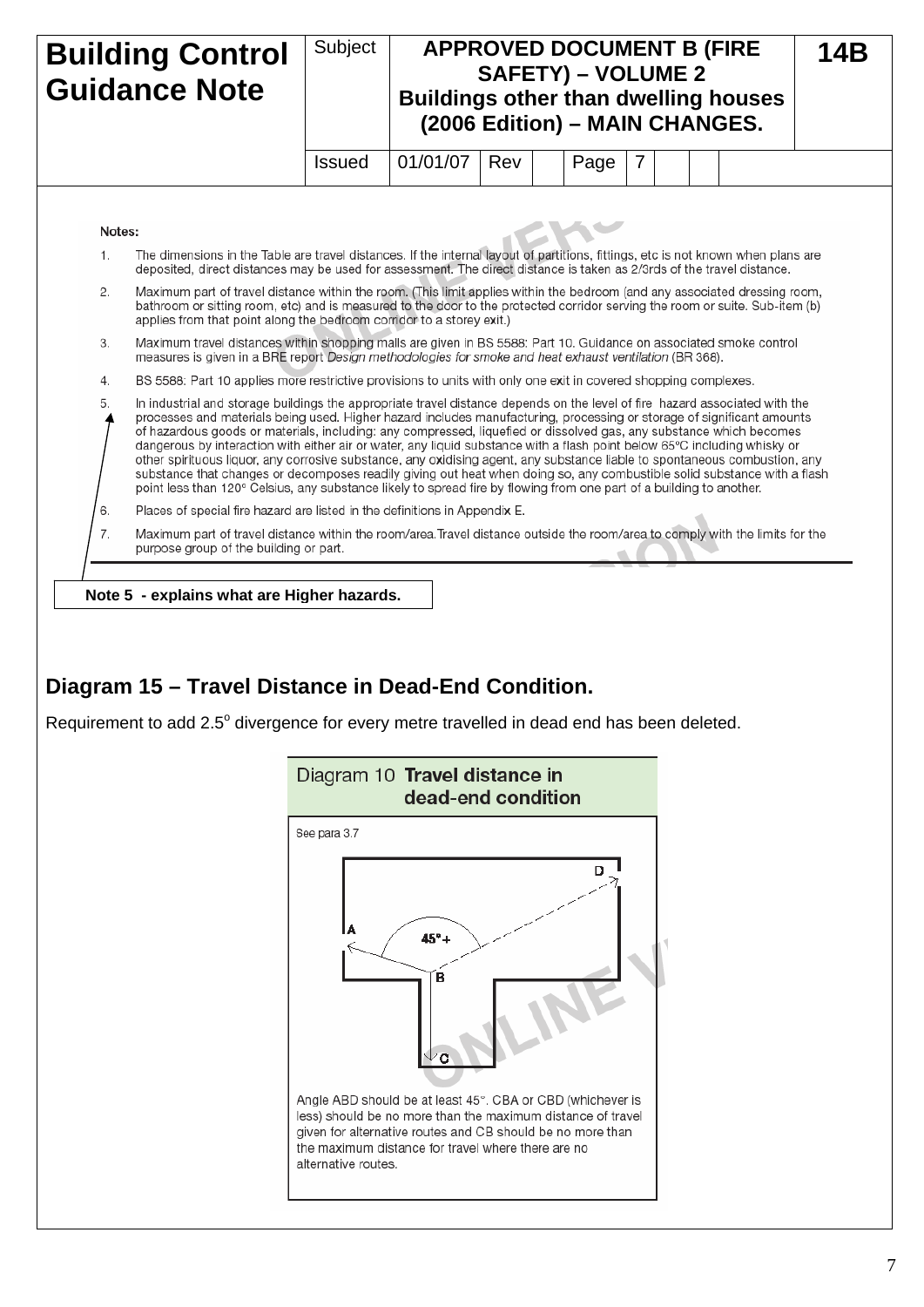| <b>Building Control</b><br><b>Guidance Note</b> | Subject       | <b>Buildings other than dwelling houses</b> |       | <b>APPROVED DOCUMENT B (FIRE)</b><br><b>SAFETY) – VOLUME 2</b><br>(2006 Edition) - MAIN CHANGES. |   |  | <b>14B</b> |  |
|-------------------------------------------------|---------------|---------------------------------------------|-------|--------------------------------------------------------------------------------------------------|---|--|------------|--|
|                                                 | <b>Issued</b> | 01/01/07                                    | l Rev | Page                                                                                             | 8 |  |            |  |

# **Open Spatial Planning.**

3.12 and diagram 14 added



Escape routes should not be prejudiced by openings between floors, such as an escalator (see diagram 14).

An escape route should not be within 4.5m of the openings unless:

- (a) the direction of travel is away from the opening; or
- (b) there is an alternative escape route which does not pass within 4.5m of the open connection.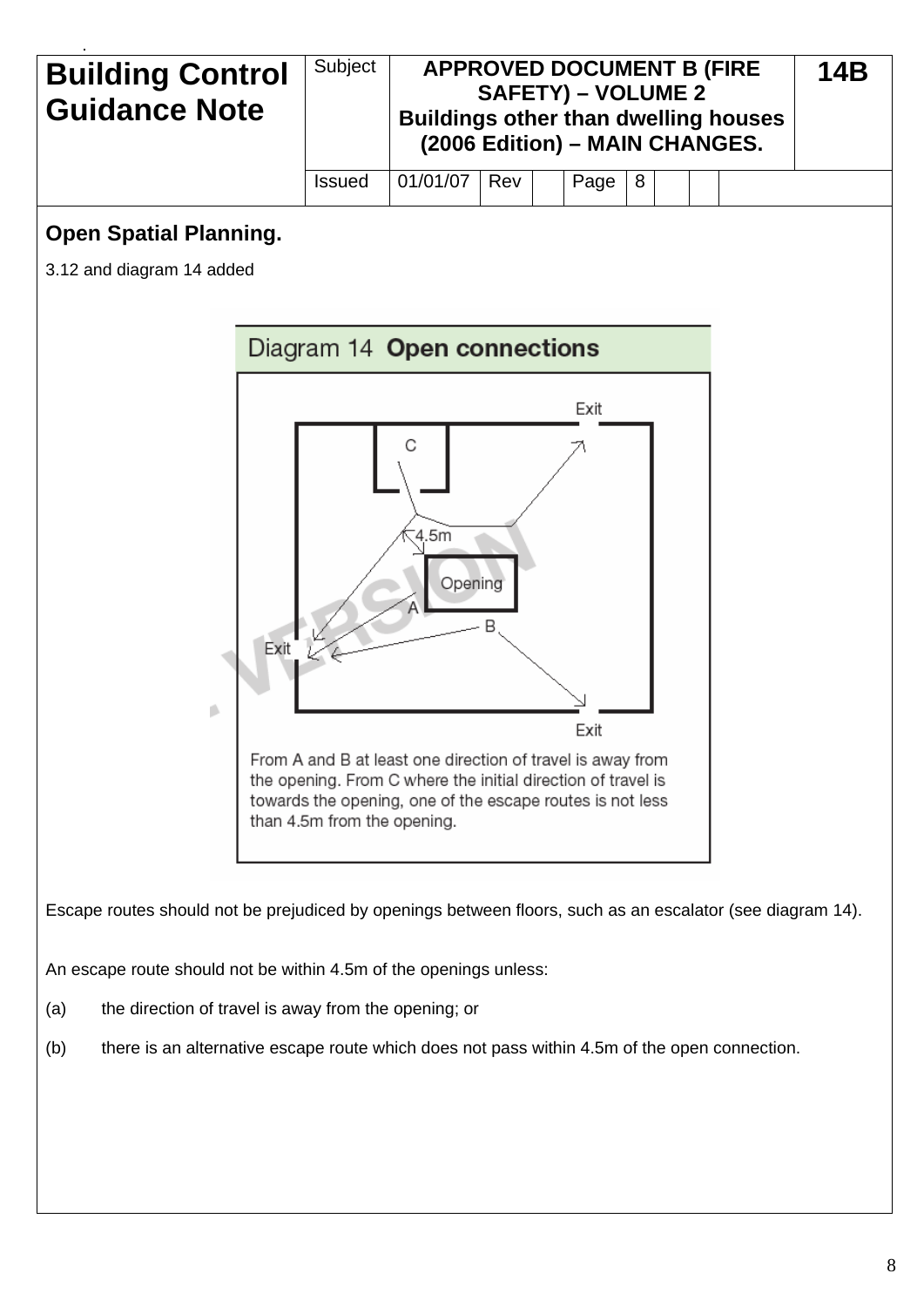| <b>Building Control</b><br><b>Guidance Note</b> | Subject       |          | <b>APPROVED DOCUMENT B (FIRE)</b><br><b>SAFETY) – VOLUME 2</b><br><b>Buildings other than dwelling houses</b><br>(2006 Edition) - MAIN CHANGES. |      |     |  |  |  |  |  |  |  |  |
|-------------------------------------------------|---------------|----------|-------------------------------------------------------------------------------------------------------------------------------------------------|------|-----|--|--|--|--|--|--|--|--|
|                                                 | <b>Issued</b> | 01/01/07 | Rev                                                                                                                                             | Page | - 9 |  |  |  |  |  |  |  |  |
|                                                 |               |          |                                                                                                                                                 |      |     |  |  |  |  |  |  |  |  |

### **Width of Escape Routes and Exits.**

Table 4 remains the same – but the rules for measuring door clear width has changed, resulting in wider requirements – now same as Approved Document M.

|    | Table 4 Widths of escape routes<br>and exits                                                                                                   |                                            |  |  |  |  |  |  |
|----|------------------------------------------------------------------------------------------------------------------------------------------------|--------------------------------------------|--|--|--|--|--|--|
|    | Maximum number<br>of persons                                                                                                                   | Minimum<br>width mm $(1)$ $(2)$ $(3)$      |  |  |  |  |  |  |
|    | 60<br>110<br>220<br>More than 220                                                                                                              | 750 (4)<br>850<br>1050<br>5 per person (5) |  |  |  |  |  |  |
|    | Notes:                                                                                                                                         |                                            |  |  |  |  |  |  |
| 1. | Refer to Appendix C on methods of measurement.                                                                                                 |                                            |  |  |  |  |  |  |
| 2. | In order to follow the guidance in the Approved Document to Part<br>M the widths given in the table may need to be increased.                  |                                            |  |  |  |  |  |  |
| З. | Widths less than 1050mm should not be interpolated.                                                                                            |                                            |  |  |  |  |  |  |
| 4. | May be reduced to 530mm for gangways between fixed storage<br>racking, other than in public areas of Purpose Group 4 (shop<br>and commercial). |                                            |  |  |  |  |  |  |

5mm/person does not apply to an opening serving less than 5. 220 persons.

#### **APPENDIX C – Methods of Measurement - Door Clear Widths.**

Now measured the same as a disabled doorset new diagram C1 – this will result in the doors having to be wider than previously accepted for means of escape purposes.

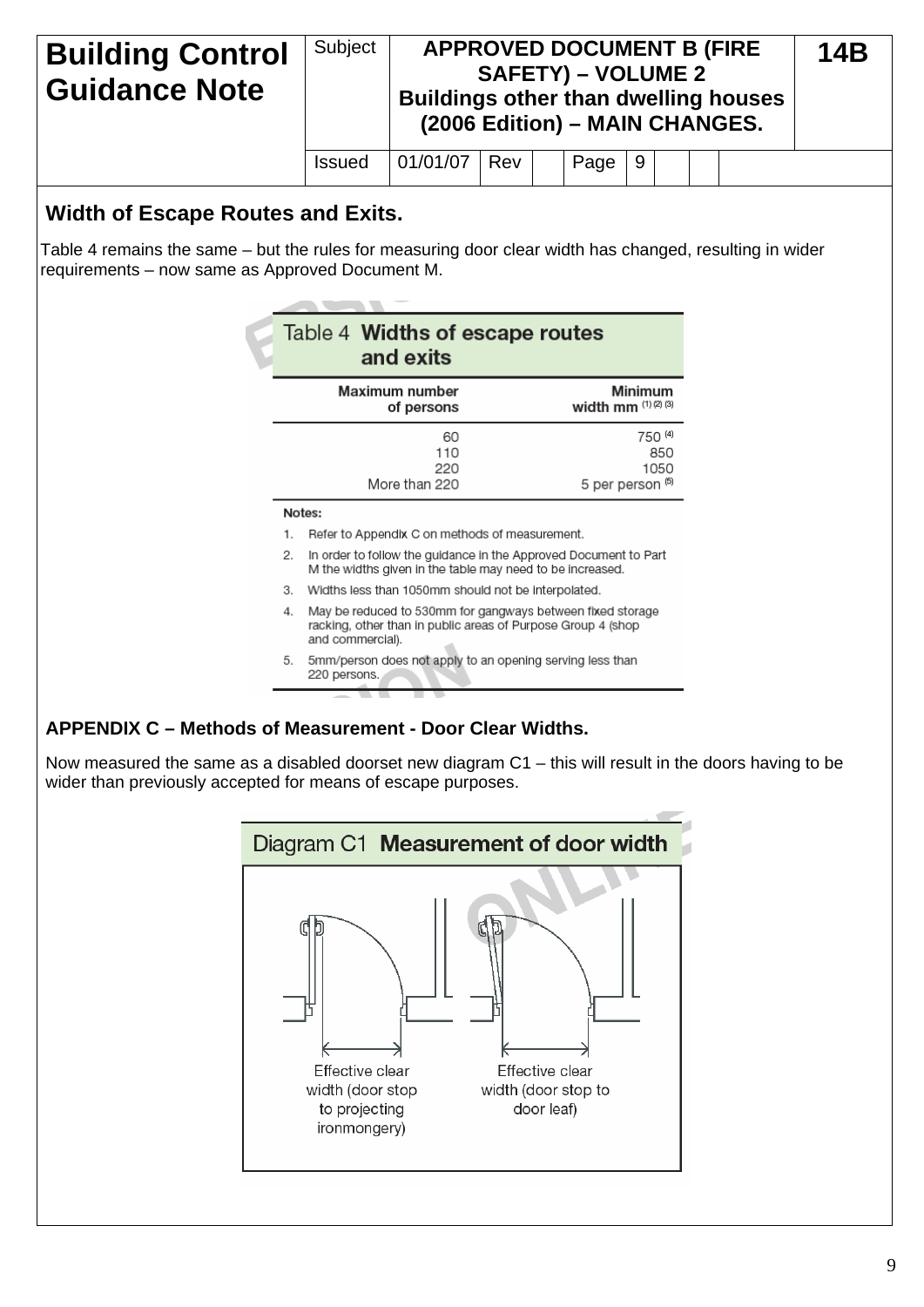|        | <b>Building Control</b><br><b>Guidance Note</b>                                                                                                                                                                                                                                                 | Subject                                                                                                                                           | <b>Buildings other than dwelling houses</b> |     |  | <b>APPROVED DOCUMENT B (FIRE</b><br><b>SAFETY) - VOLUME 2</b><br>(2006 Edition) - MAIN CHANGES. |    |  |  |                               |                        | 14B |  |  |
|--------|-------------------------------------------------------------------------------------------------------------------------------------------------------------------------------------------------------------------------------------------------------------------------------------------------|---------------------------------------------------------------------------------------------------------------------------------------------------|---------------------------------------------|-----|--|-------------------------------------------------------------------------------------------------|----|--|--|-------------------------------|------------------------|-----|--|--|
|        |                                                                                                                                                                                                                                                                                                 | <b>Issued</b>                                                                                                                                     | 01/01/07                                    | Rev |  | Page                                                                                            | 10 |  |  |                               |                        |     |  |  |
|        | <b>APPENDIX C - Methods of Measurement.</b>                                                                                                                                                                                                                                                     |                                                                                                                                                   |                                             |     |  |                                                                                                 |    |  |  |                               |                        |     |  |  |
|        | This is relocated from front of old document and has been updated.                                                                                                                                                                                                                              |                                                                                                                                                   |                                             |     |  |                                                                                                 |    |  |  |                               |                        |     |  |  |
|        | Table C1 floor space factors have been updated as indicated.                                                                                                                                                                                                                                    |                                                                                                                                                   |                                             |     |  |                                                                                                 |    |  |  |                               |                        |     |  |  |
|        |                                                                                                                                                                                                                                                                                                 |                                                                                                                                                   |                                             |     |  |                                                                                                 |    |  |  |                               |                        |     |  |  |
|        | Table C1 Floor space factors (1)                                                                                                                                                                                                                                                                |                                                                                                                                                   |                                             |     |  |                                                                                                 |    |  |  |                               |                        |     |  |  |
|        |                                                                                                                                                                                                                                                                                                 |                                                                                                                                                   |                                             |     |  |                                                                                                 |    |  |  | Floor space factor            |                        |     |  |  |
| 1.     | Type of accommodation @@                                                                                                                                                                                                                                                                        |                                                                                                                                                   |                                             |     |  |                                                                                                 |    |  |  |                               | m <sup>2</sup> /person |     |  |  |
| 2.     | 0.3<br>Standing spectator areas, bar areas (within 2m of serving point) similar refreshment areas<br>Amusement arcade, assembly hall (including a general purpose place of assembly), bingo hall, club,                                                                                         |                                                                                                                                                   |                                             |     |  |                                                                                                 |    |  |  |                               |                        |     |  |  |
|        | crush hall, dance floor or hall, venue for pop concert and similar events and bar areas without fixed seating<br>0.5                                                                                                                                                                            |                                                                                                                                                   |                                             |     |  |                                                                                                 |    |  |  |                               |                        |     |  |  |
| З.     |                                                                                                                                                                                                                                                                                                 | Concourse, queuing area or shopping mall (4) <sup>(9)</sup><br>0.7<br>Committee room, common room, conference room, dining room, licensed betting |                                             |     |  |                                                                                                 |    |  |  |                               |                        |     |  |  |
| 4.     | office (public area), lounge or bar (other than in 1 above), meeting room, reading room,<br>restaurant, staff room or waiting room ®                                                                                                                                                            |                                                                                                                                                   |                                             |     |  |                                                                                                 |    |  |  |                               | 1.0                    |     |  |  |
| 5.     | Exhibition hall or studio (film, radio, television, recording)                                                                                                                                                                                                                                  |                                                                                                                                                   |                                             |     |  |                                                                                                 |    |  |  |                               | 1.5                    |     |  |  |
| 6.     | Skating rink                                                                                                                                                                                                                                                                                    |                                                                                                                                                   |                                             |     |  |                                                                                                 |    |  |  |                               | 2.0                    |     |  |  |
| 7.     | Shop sales area (7)                                                                                                                                                                                                                                                                             |                                                                                                                                                   |                                             |     |  |                                                                                                 |    |  |  |                               | 2.0                    |     |  |  |
| 8.     | Art gallery, dormitory, factory production area, museum or workshop                                                                                                                                                                                                                             |                                                                                                                                                   |                                             |     |  |                                                                                                 |    |  |  |                               | 5.0                    |     |  |  |
| 9.     | Office                                                                                                                                                                                                                                                                                          |                                                                                                                                                   |                                             |     |  |                                                                                                 |    |  |  |                               | 6.0                    |     |  |  |
| 10.    | Shop sales area ®                                                                                                                                                                                                                                                                               |                                                                                                                                                   |                                             |     |  |                                                                                                 |    |  |  |                               | 7.0                    |     |  |  |
| 11.    | Kitchen or library                                                                                                                                                                                                                                                                              |                                                                                                                                                   |                                             |     |  |                                                                                                 |    |  |  |                               | 7.0                    |     |  |  |
| 12.    | Bedroom or study-bedroom                                                                                                                                                                                                                                                                        |                                                                                                                                                   |                                             |     |  |                                                                                                 |    |  |  |                               | 8.0                    |     |  |  |
| 13.    | Bed-sitting room, billiards or snooker room or hall                                                                                                                                                                                                                                             |                                                                                                                                                   |                                             |     |  |                                                                                                 |    |  |  |                               | 10.0                   |     |  |  |
| 14.    | Storage and warehousing                                                                                                                                                                                                                                                                         |                                                                                                                                                   |                                             |     |  |                                                                                                 |    |  |  |                               | 30.0                   |     |  |  |
| 15.    | Car park                                                                                                                                                                                                                                                                                        |                                                                                                                                                   |                                             |     |  |                                                                                                 |    |  |  | Two persons per parking space |                        |     |  |  |
| Notes: |                                                                                                                                                                                                                                                                                                 |                                                                                                                                                   |                                             |     |  |                                                                                                 |    |  |  |                               |                        |     |  |  |
|        | 1. As an alternative to using the values in the table, the floor space factor may be determined by reference to actual data taken from similar premises.<br>Where appropriate, the data should reflect the average occupant density at a peak trading time of year.                             |                                                                                                                                                   |                                             |     |  |                                                                                                 |    |  |  |                               |                        |     |  |  |
|        | 2. Where accommodation is not directly covered by the descriptions given, a reasonable value based on a similar use may be selected.                                                                                                                                                            |                                                                                                                                                   |                                             |     |  |                                                                                                 |    |  |  |                               |                        |     |  |  |
| З.     | Where any part of the building is to be used for more than one type of accommodation, the most onerous factor(s) should be applied. Where the<br>building contains different types of accommodation, the occupancy of each different area should be calculated using the relevant space factor. |                                                                                                                                                   |                                             |     |  |                                                                                                 |    |  |  |                               |                        |     |  |  |
|        | 4. Refer to section 4 of BS 5588-10:1991 Code of practice for shopping complexes for detailed guidance on the calculation of occupancy in<br>common public areas in shopping complexes.                                                                                                         |                                                                                                                                                   |                                             |     |  |                                                                                                 |    |  |  |                               |                        |     |  |  |
|        | 5. For detailed guidance on appropriate floor space factors for concourses in sports grounds refer to "Concourses" published by the Football<br>Licensing Authority ISBN: 0 95462 932 9.                                                                                                        |                                                                                                                                                   |                                             |     |  |                                                                                                 |    |  |  |                               |                        |     |  |  |
|        | 6. Alternatively the occupant capacity may be taken as the number of fixed seats provided, if the occupants will normally be seated.<br>7. Shops excluding those under item 10, but including - supermarkets and department stores (main sales areas), shops for personal services such         |                                                                                                                                                   |                                             |     |  |                                                                                                 |    |  |  |                               |                        |     |  |  |
|        | as hairdressing and shops for the delivery or collection of goods for cleaning, repair or other treatment or for members of the public themselves<br>carrying out such cleaning, repair or other treatment.                                                                                     |                                                                                                                                                   |                                             |     |  |                                                                                                 |    |  |  |                               |                        |     |  |  |
|        | 8. Shops (excluding those in covered shopping complexes but including department stores) trading predominantly in furniture, floor coverings, cycles,<br>prams, large domestic appliances or other bulky goods, or trading on a wholesale self-selection basis (cash and carry).                |                                                                                                                                                   |                                             |     |  |                                                                                                 |    |  |  |                               |                        |     |  |  |

#### Item 1 Bar areas (within 1m of serving point)

#### Item 2 and Bar areas without fixed seating

Note 5 refers to determining floor space factors from concourses by Football Licensing Authority for concourses in sports ground.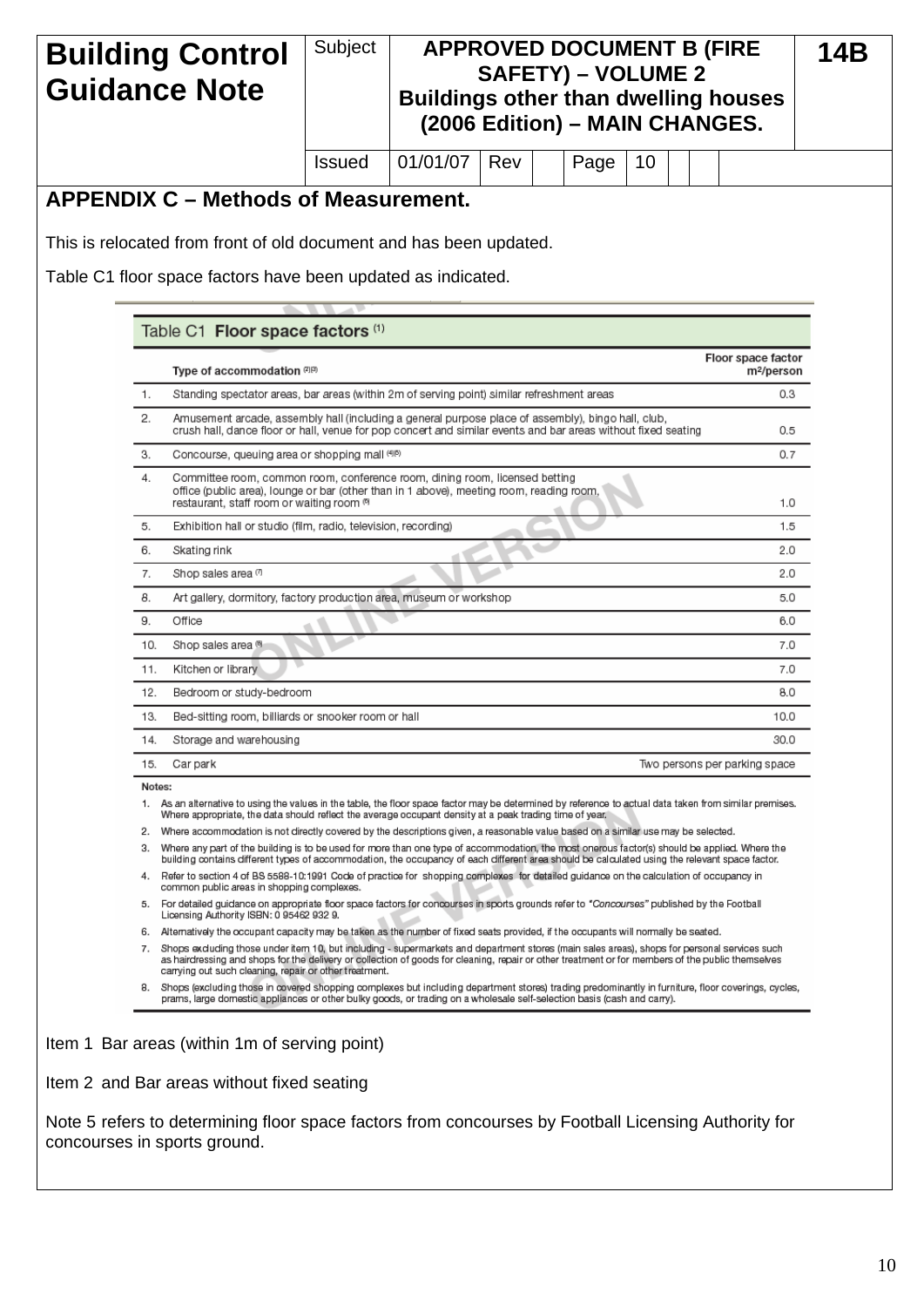| <b>Building Control</b><br><b>Guidance Note</b> | Subject       |          | <b>APPROVED DOCUMENT B (FIRE</b><br><b>SAFETY) – VOLUME 2</b><br>(2006 Edition) - MAIN CHANGES. |      |    | <b>Buildings other than dwelling houses</b> | <b>14B</b> |
|-------------------------------------------------|---------------|----------|-------------------------------------------------------------------------------------------------|------|----|---------------------------------------------|------------|
|                                                 | <b>Issued</b> | 01/01/07 | l Rev                                                                                           | Page | 11 |                                             |            |

### **Calculating Exit Capacity.**

3.23 – new requirement.

Where a ground floor storey exit shares a final exit with a stair via ground floor lobby, the width of the final exit should be sufficient to enable a maximum evacuation flow rate equal to or greater than that from the storey exit and stair combined (see Diagram 15)



This can be calculated from the following formula:

#### **W = ((N/2.5 + (60 S))/80**

Where:

- $W =$  width of final exit, in metres
- $N =$  number of people served by ground floor storey exit
- $S =$  Stair width in metres

**Note**: where the number of persons (N) entering the lobby from the ground floor is more than 60 then the distance from the foot of the stair, or the storey exit, to the final exit should be 2m minimum.

Where this cannot be achieved then the width of the final exit (W) should be no less than the width of the stair plus the width of the storey exit.

#### **Worked Example:**

Ground floor storey exit 250 persons share a common final exit with 1.2m wide stair

Required final exit =  $((250/2.5) + (1.2 \times 60))/80$  width (metres) = 2.150m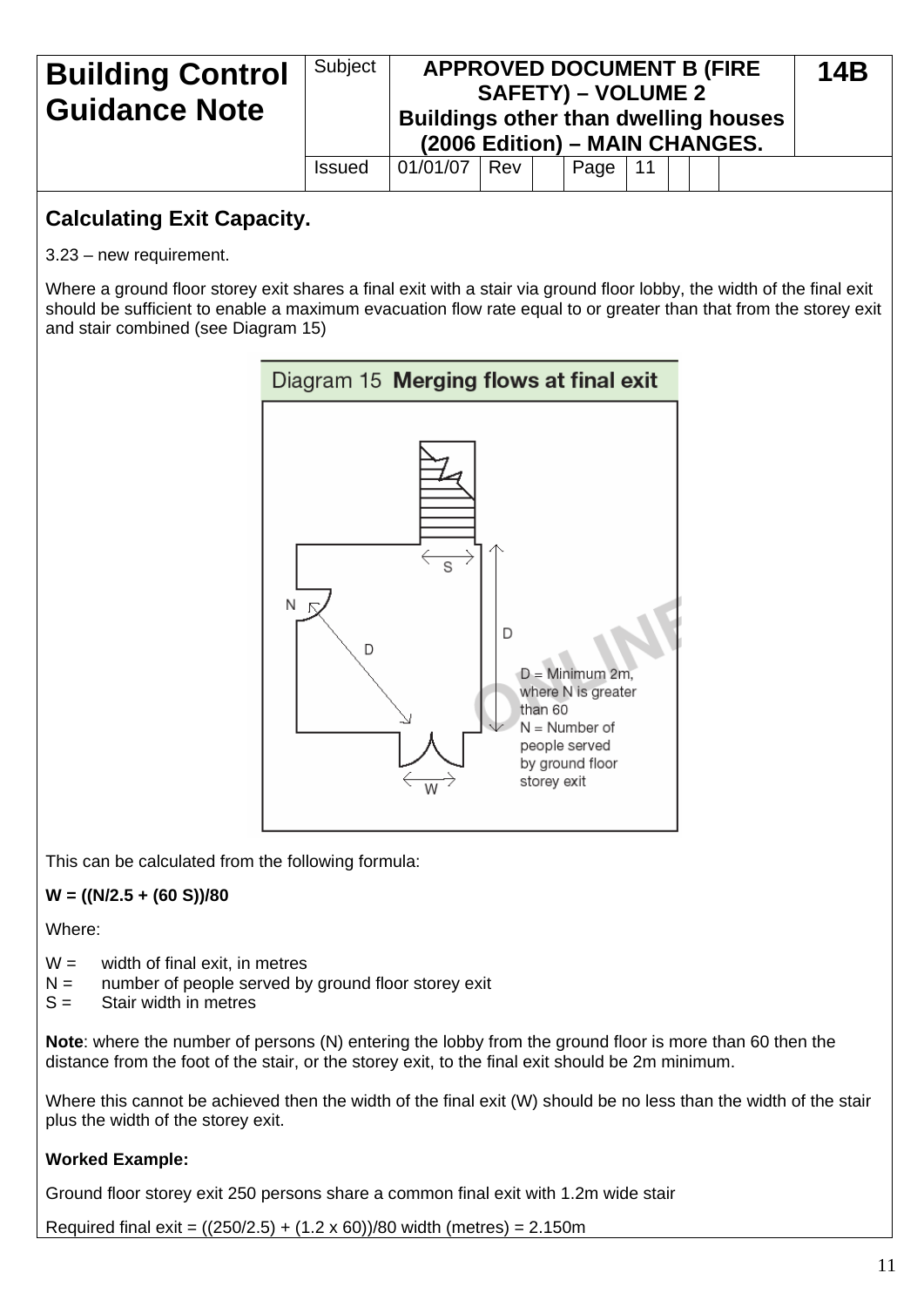| <b>Building Control</b><br><b>Guidance Note</b> | Subject | <b>Buildings other than dwelling houses</b> |       | <b>APPROVED DOCUMENT B (FIRE</b><br><b>SAFETY) – VOLUME 2</b><br>(2006 Edition) - MAIN CHANGES. |                 |  | <b>14B</b> |  |
|-------------------------------------------------|---------|---------------------------------------------|-------|-------------------------------------------------------------------------------------------------|-----------------|--|------------|--|
|                                                 | Issued  | 01/01/07                                    | ∣ Rev | Page                                                                                            | 12 <sup>°</sup> |  |            |  |

### **Protected Corridors.**

3.24 – Clarification added that recesses and extensions not exceeding 2m deep are not treated as dead end conditions.

# **3.26 - Sub-Division of Corridors.**

Additional guidance added to buildings of Purpose Groups 2 to 7 requiring cavities above corridor smoke control sub division doors to have either of the following:

- (a) Fitting a cavity barrier on the line of the enclosure(s) to and across the corridor (refer to Diagram 16(a)); or
- (b) Sub-dividing the storey using fire resisting construction passing through the line of the corridor subdivision (see Diagram 16(b)).

 Any void above this sub-division should be fitted with cavity barriers on the line of sub-division of the storey and the corridor; or

(c) enclosing the cavity on the lower side by a fire resisting ceiling which extends throughout the building, compartment or separate part.

Any door which could provide a path for smoke to bypass the sub-division should be made self-closing (but need not necessarily be fire resisting).

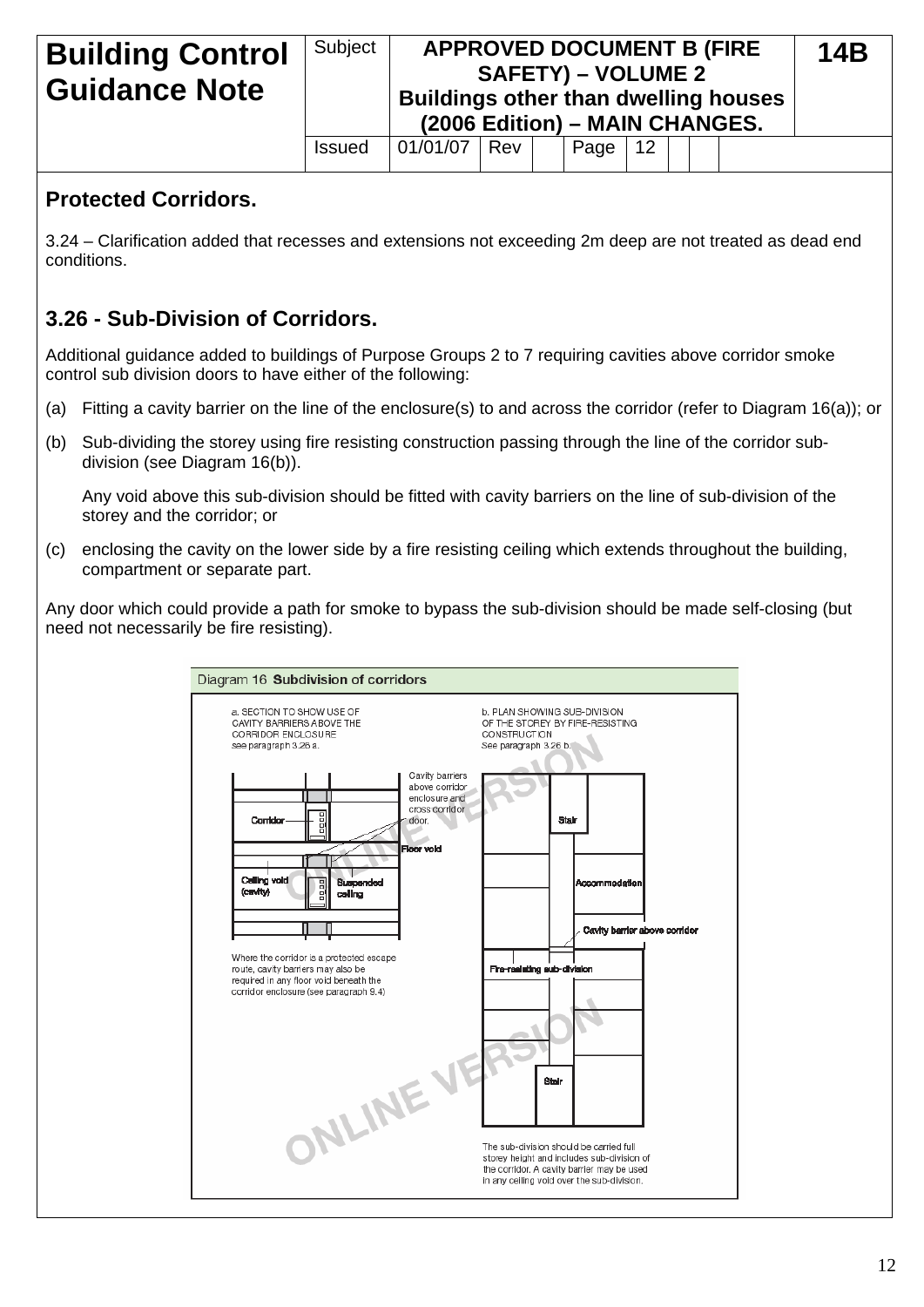# $Is sued \, | \, 01/01/07 \, | \, Rev \, | \, 1$  Page | 13

### **Small Premises.**

Completely new section bringing in BS 5588-11 provisions into the Approved Document.

They do not apply to premises used principally for the storage and/or sale of highly flammable liquids or materials.

*In covered shopping complexes you must refer to small units' design requirements in BS 5588-10.* 

#### **Requirements:**

- (a) Premises to be in single occupancy and to comprise of no more than a basement, a ground floor and a first floor. Maximum 280m<sup>2</sup> floor area to each storey (see dia 18).
- (b) Kitchens or other cooking arrangements to be sited at the extremity of any dead end and be remote from the exits; and
- (c) Planned seating accommodation or assessed standing accommodation (see Table C1) for small premises comprising a bar or restaurant should not exceed 30 persons per storey. This can be increased on the ground storey to 100 if it has an independent final exit.



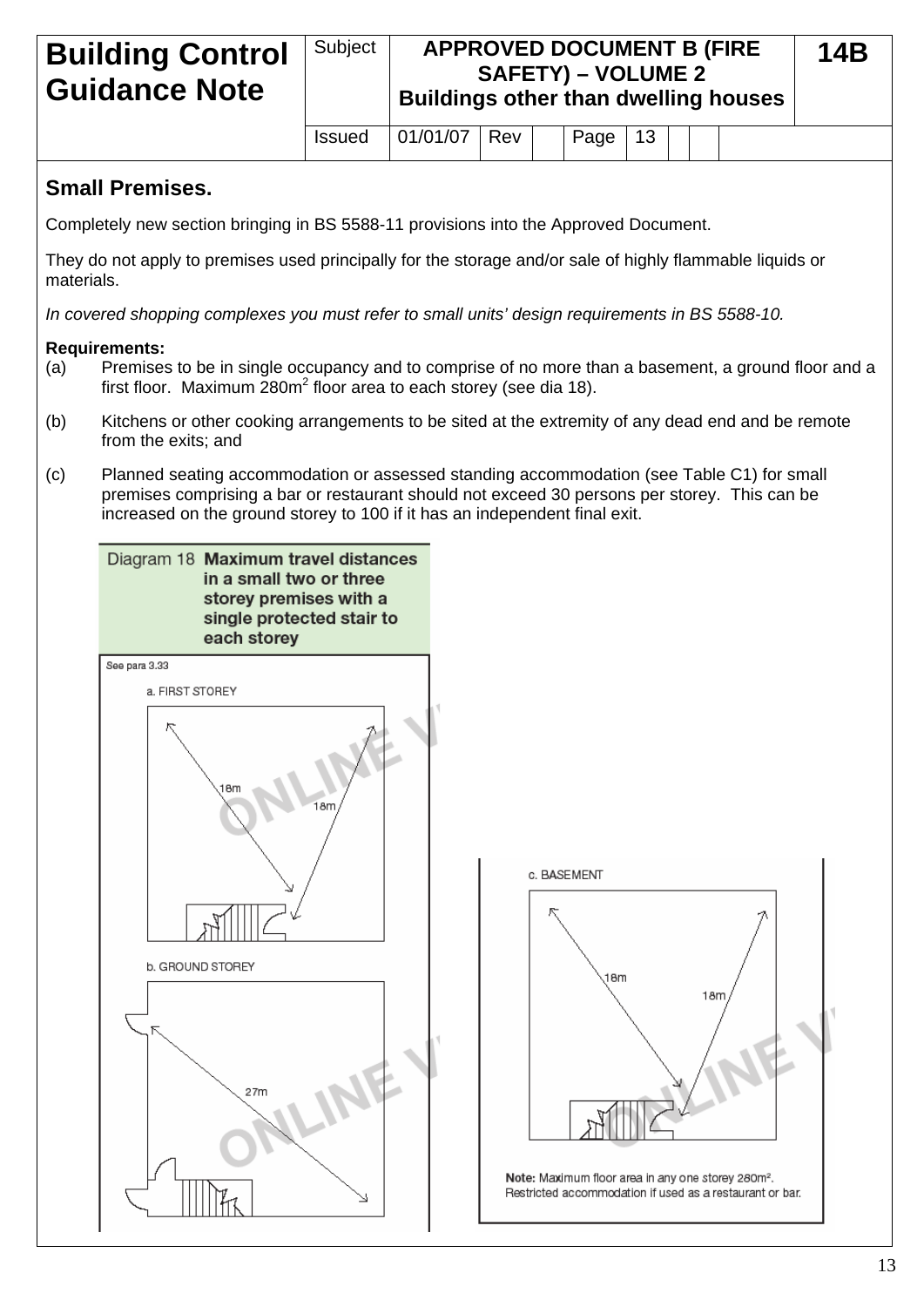| <b>Building Control</b><br><b>Guidance Note</b> | Subject       | <b>Buildings other than dwelling houses</b> | <b>APPROVED DOCUMENT B (FIRE</b><br><b>SAFETY) – VOLUME 2</b> |    |  | <b>14B</b> |
|-------------------------------------------------|---------------|---------------------------------------------|---------------------------------------------------------------|----|--|------------|
|                                                 | <b>Issued</b> | 01/01/07   Rev                              | Page                                                          | 14 |  |            |

#### **Construction:**

- 1. Floor areas to be generally undivided (except for kitchens, ancillary offices and stores) ensure that exists are clearly visible from all parts of the floor areas.
- 2. Store rooms to be enclosed in fire resisting construction.
- 3. Sufficient glazed area to be provided in any partitions separating a kitchen or ancillary office from the open floor area to enable inner room occupants to obtain early visual warning of a fire outbreak or provide automatic fire detection in access room area.

#### **Distance of Travel and Number of Escape Routes.**

Escape routes from any storey so that limits set in Table 5 are complied with to the nearest storey exits.

| Table 5 Maximum distances of travel<br>in small premises with a<br>protected stair |                |
|------------------------------------------------------------------------------------|----------------|
| Storey                                                                             | Maximum Travel |

| <b>Distance</b> | $-$                                             |
|-----------------|-------------------------------------------------|
| 27              | Ground storey with<br>a single exit             |
| 18              | Basement or first storey<br>with a single stair |
| 45              | Storey with more than<br>one exit/stair         |

Note:

The dimensions in the Table are travel distances. If the internal layout of partitions, fittings, etc is not known when plans are deposited, direct distances may be used for assessment. The direct distance is taken as

2/3rds of the travel distance.

**Note:** The distance of travel in small premises with an open stairway is measured to the foot of the stair in a basement or to the head of the stair in the first storey.

The siting of 2 or more exists or stairs should be such that they afford effective alternative directions of travel from any relevant point in a storey.

## **Design for Vertical Escape Clause 4.6 - Single Escape Stairs in Small Premises**

Single stair may be used from:

- (a) small premises (previously described above), other than bars or restaurants.
- (b) an office building comprising N.MT 5 storeys above ground storey, provided that:
	- (i) all travel distances comply with one direction restrictions in table 2 above.
	- (ii) every storey at a height greater than 11m has an alternative means of escape.
- (c) A factory comprising NMT:
	- (i) 2 storeys above ground storey (normal risk building) provided all travel distances comply with single direction restrictions above; or
- (d) Process plant buildings with NMT 10 occupants.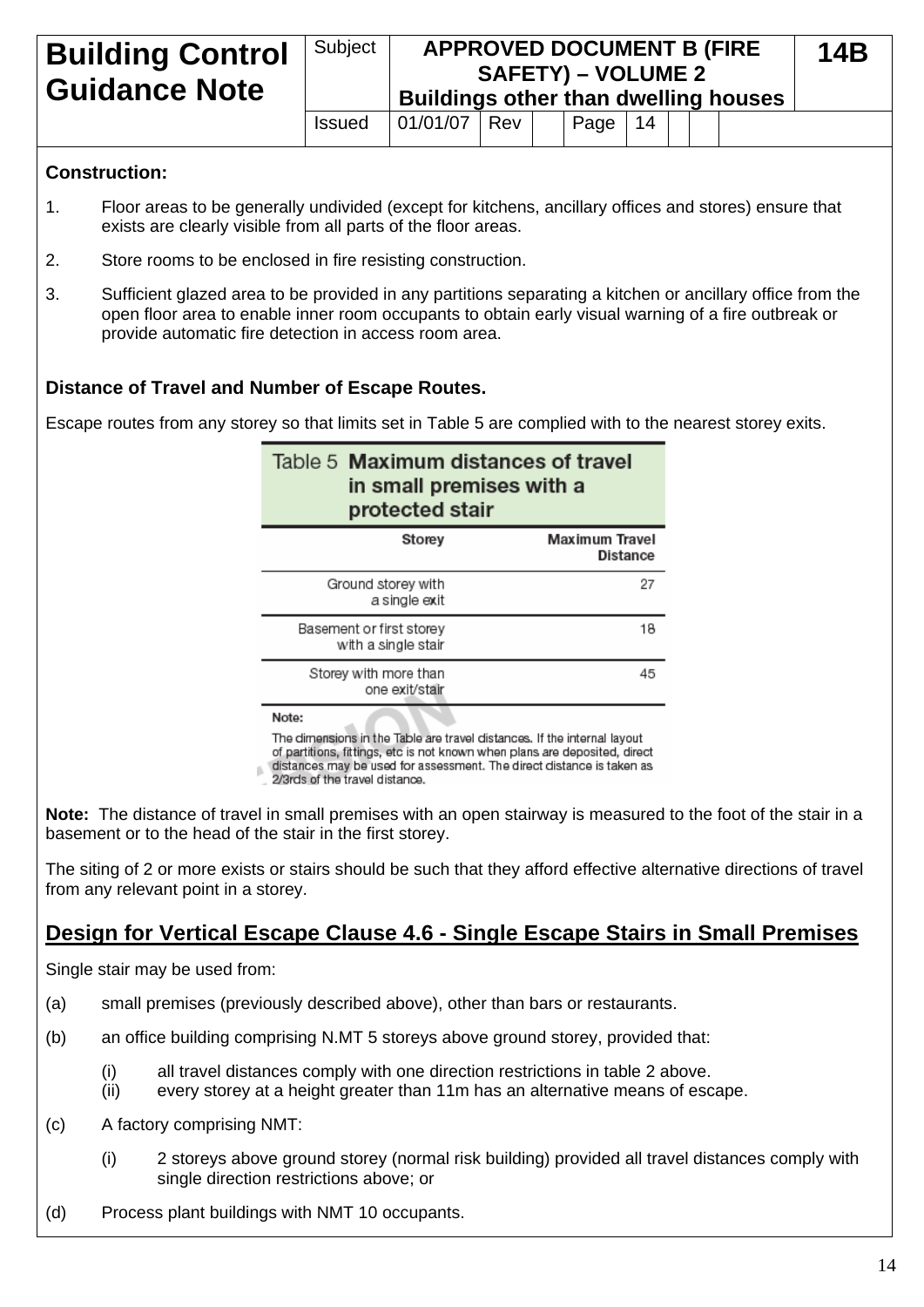| Subject<br><b>Building Control</b><br><b>Guidance Note</b> |               | <b>APPROVED DOCUMENT B (FIRE</b><br><b>Buildings other than dwelling houses</b> |     | <b>SAFETY) – VOLUME 2</b> |    |  | <b>14B</b> |  |
|------------------------------------------------------------|---------------|---------------------------------------------------------------------------------|-----|---------------------------|----|--|------------|--|
|                                                            | <b>Issued</b> | 01/01/07                                                                        | Rev | Page                      | 15 |  |            |  |

#### **Protection of escape stairs - 4.33 - Small Premises.**

A small premises stair (not a bar or restaurant) may be open if it does not connect more than 2 storeys and delivers into the ground storey NMT 3m from the final exit (see diagrams 22 and 23) and either;

- (a) the storey is also served by a protected stairway; or
- (b) it is a single stair in a small premise with the floor area in any storey not exceeding  $90m^2$  and, if the premises contains 3 storeys, the stair serving either the top or bottom storey is enclosed with fire resisting construction at the ground storey level and discharges to a final exit independent of the ground storey (see diagram 23).

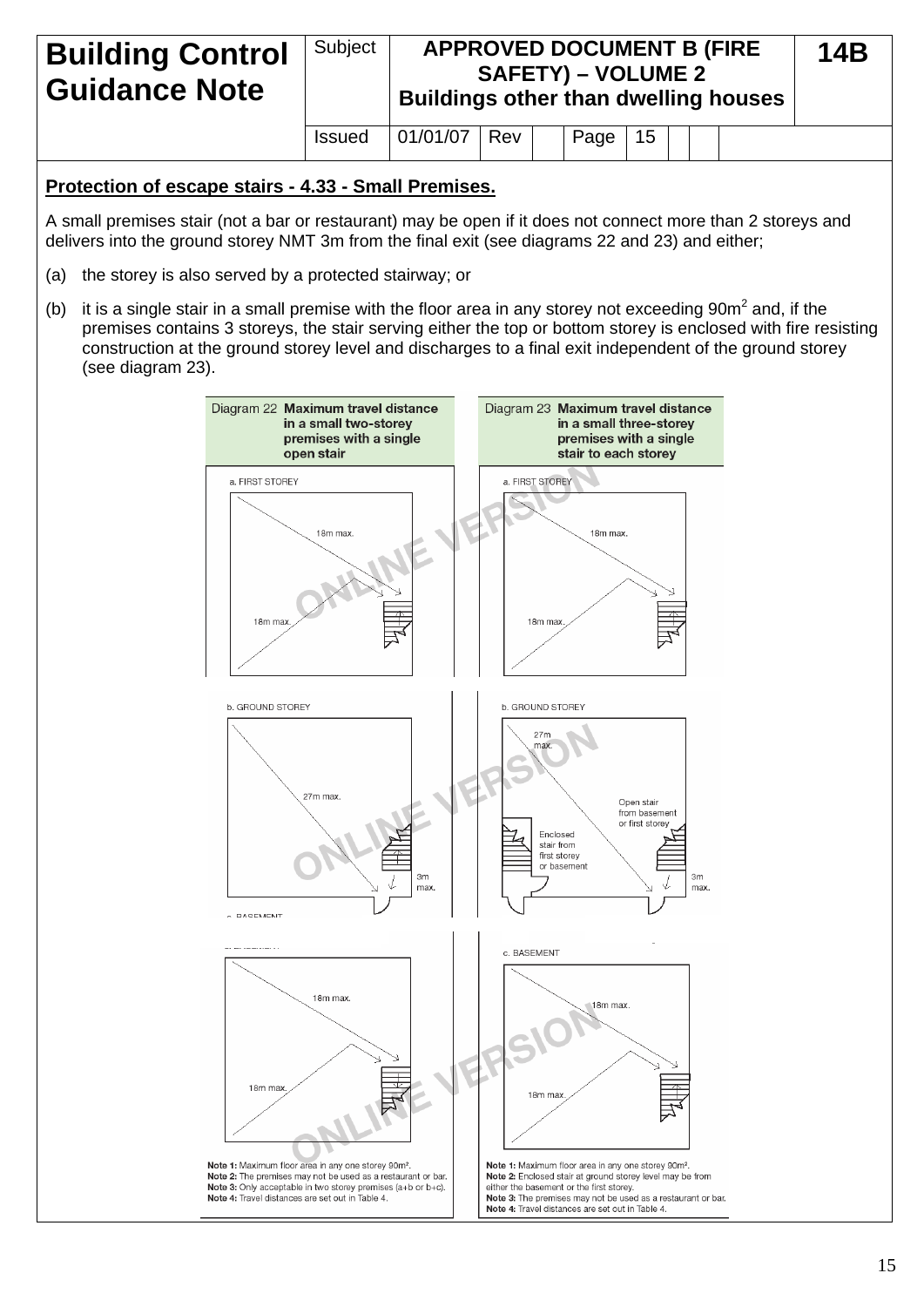| <b>Building Control</b> | Subject       | <b>APPROVED DOCUMENT B (FIRE</b> |     | <b>SAFETY) – VOLUME 2</b> |    |  | <b>14B</b> |
|-------------------------|---------------|----------------------------------|-----|---------------------------|----|--|------------|
| <b>Guidance Note</b>    | <b>Issued</b> | 01/01/07                         | Rev | Page $ $                  | 16 |  |            |

# **RESIDENTIAL CARE HOMES.** New guidance section.

Fire Strategy design of these types of premises is dependent upon the way the building is designed, furnished, staffed and managed, and the level of dependency on the residents.

Care homes for elderly will rely on a degree of assisted evacuation – as such these should be designed for progressive horizontal evacuation.

For other types of care home, a judgement has to be made as to whether progressive horizontal evacuation should be followed.

Whatever fire strategy is chosen, this must be recorded and communicated to the building management to ensure that procedures are adopted that are compatible with the building design.

For more complicated care homes/hospitals FIRECODE documentation should be followed.

### **Planning for Progressive Horizontal Evacuation.**

- Areas of residential care to be sub-divided into protected areas separated by compartment walls and floors – thereby allowing horizontal escape into adjacent compartments.
- Each storey used for residential care to be divided into minimum 3 protected areas by compartment walls and all floors should be compartment floors.
- Every protected area is to have minimum 2 exits to adjoining, but separate protected areas. Travel distance not to exceed Table 2 distance.
- The maximum travel distance from any point to be no more than *64m to a storey exit or final exit.*
- A fire in any one protected area should not prevent the occupants of any other area from reaching a final exit (see diagram 19).

Diagram 19 Progressive horizontal

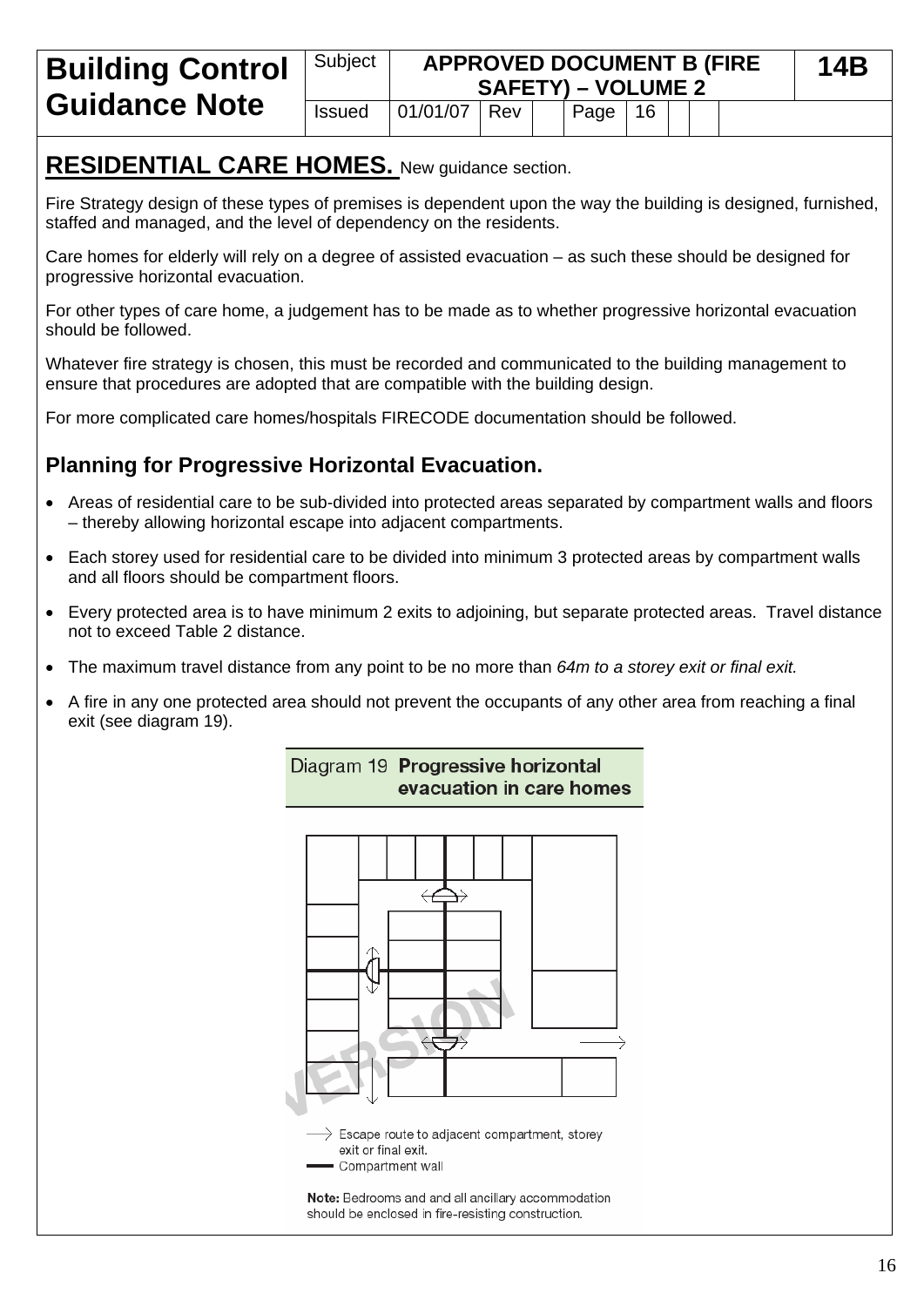- Escape routes should not pass through ancillary accommodation (as listed below).
- Number of residents' beds in a protected area to be established based on an assessment of levels of staffing available and the level of assistant the residents require.
- In no case should this exceed 10 beds in any one protected area.
- Adjoining protected areas into which horizontal evacuation may take place should each have a floor area sufficient to accommodate their own residents and the evacuated residents from the largest adjoining protected area.

#### **Fire Detection.**

L1 – BS 5839-1:2002 fire alarm and detection system to be installed.

#### **Bedrooms.**

- All bedrooms to be enclosed in fire resisting construction, with fire doors and every corridor serving bedrooms should be a protected corridor.
- Bedrooms are not to contain more than 1 bed (including double bed).

#### **Ancillary Accommodation.**

To be enclosed in fire resisting construction, e.g.

- a) chemical stores;
- b) cleaners' stores;
- c) clothes storage;
- d) day rooms'
- e) smoking rooms;
- f) disposal rooms;
- g) plant rooms;
- h) linen stores;
- i) kitchens;
- j) laundry rooms;
- k) staff changing and locker rooms; and
- l) store rooms.

#### **Door Closing Devices.**

Specification of door closing devices must take account of the residents' needs, particularly where they would present an obstacle to the residents then the following hardware in accordance with BS EN 1155:1997 would be appropriate:

Bedrooms - free swing door closers / Circulation spaces - hold open devices

#### **Sprinkler Systems.**

Where sprinklers are installed, the following variations can be made:

- (a) Fire doors to bedrooms do not need self-closers.
- (b) Protected areas may have more than 10 beds.
- (c) Bedrooms may contain more than one bed.

*Note: Management procedure will need to take account of the larger number of residents that may need assistance and the need to manually close bedroom doors during sleeping hours.*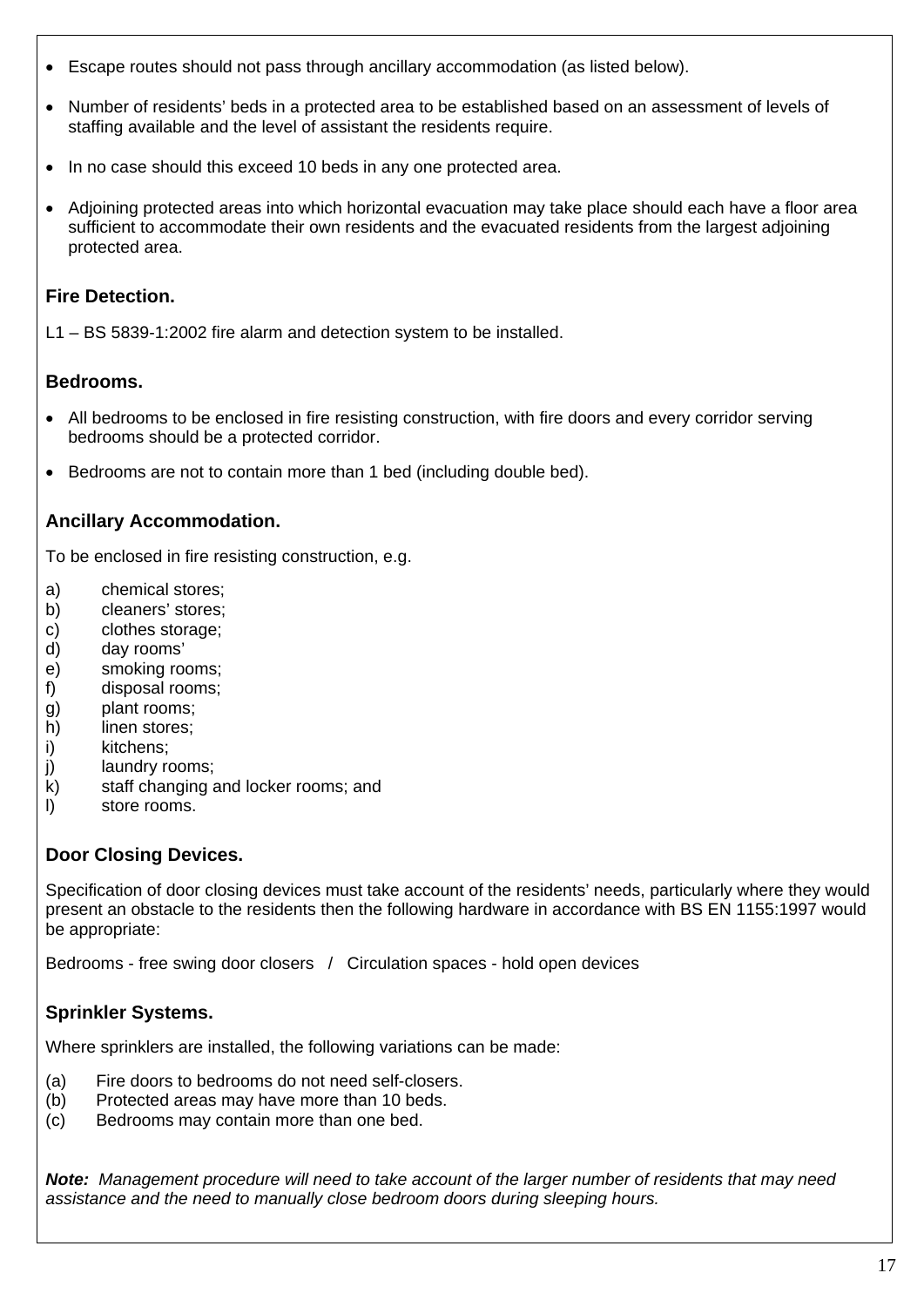| <b>Building Control</b><br><b>Guidance Note</b> | Subject       |                 |  | <b>APPROVED DOCUMENT B (FIRE</b><br><b>SAFETY) – VOLUME 2</b> |    |  | <b>14B</b> |
|-------------------------------------------------|---------------|-----------------|--|---------------------------------------------------------------|----|--|------------|
|                                                 | <b>Issued</b> | 「01/01/07 │ Rev |  | Page                                                          | 18 |  |            |

# **Provisions of Disabled Refuges.**

Disabled refuges should be provided for each protected stairway from each storey, except storeys consisting of plant rooms. Refuges do not necessarily have to be located within the stair enclosure, but should have direct access to the stair.

Number of refuge spaces – do not have to match the number of wheelchair users in the building.

Refuges are intended to form part of a management plan to evacuate disabled persons from the building.

Provisions –

(a) Refuges formed by fire compartments (see dia 20)



#### (b) Refuges formed by protected lobby, protected corridor or protected stairway (see dia 21)

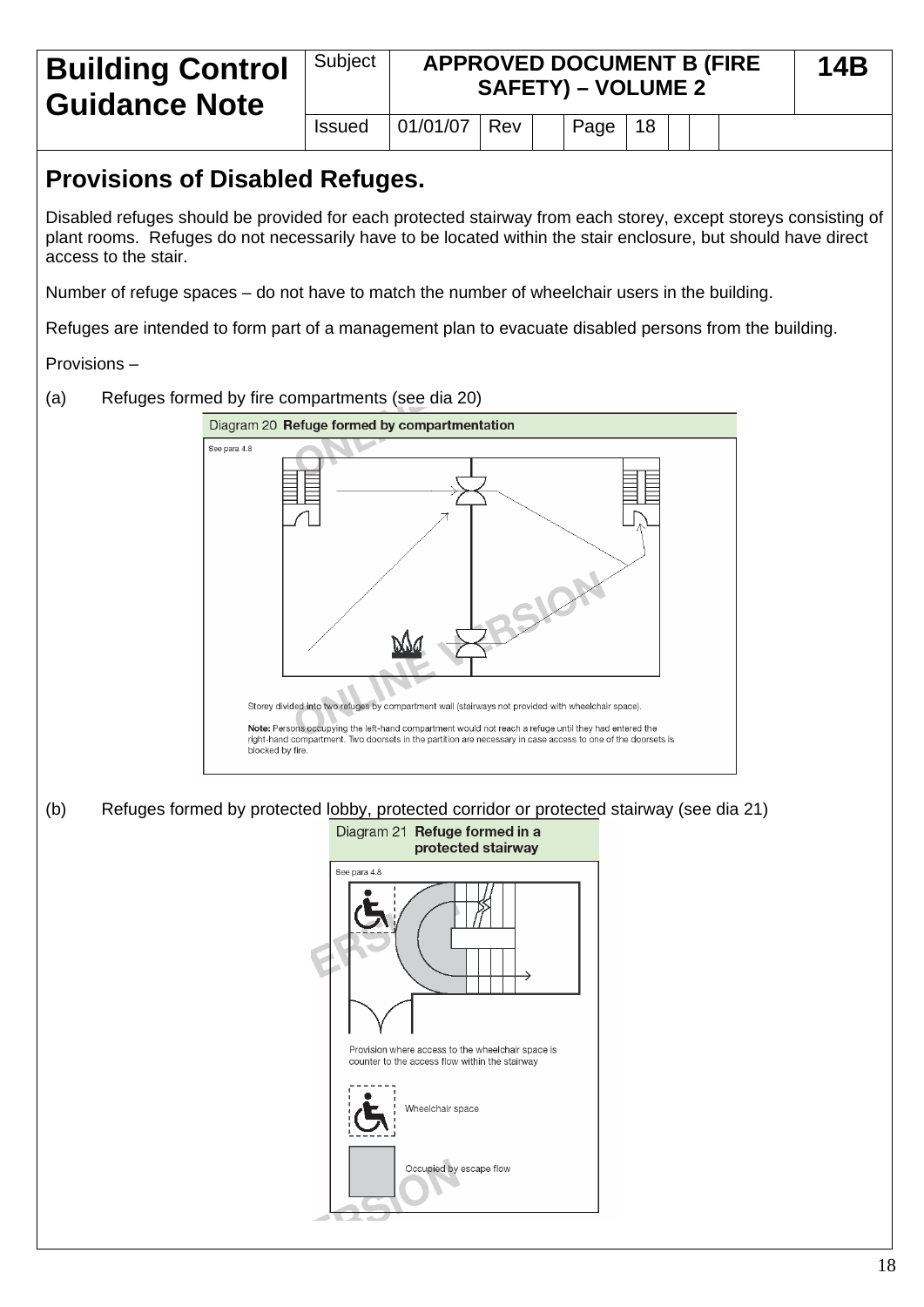| <b>Building Control</b><br><b>Guidance Note</b> | Subject       | <b>APPROVED DOCUMENT B (FIRE</b> |  | <b>SAFETY) – VOLUME 2</b> |    |  | <b>14B</b> |  |
|-------------------------------------------------|---------------|----------------------------------|--|---------------------------|----|--|------------|--|
|                                                 | <b>Issued</b> | $101/01/07$ Rev                  |  | Page                      | 19 |  |            |  |

(c) An area in open air such as a flat roof, balcony, podium or similar place, which is sufficiently protected (or remote) from any fire risk and provided with its own means of escape.

Refuges to be at least 900mm x 1400mm to allow a wheelchair to be parked clear of the normal escape route widths and should not reduce any escape routes or obstruct the flow of persons making escape.

Refuges and evacuation lifts must be suitably signed and where in a lobby or stairway area to be marked and signed 'Refuge – Keep Clear'.

#### **Communication.**

To facilitate evacuation of persons in refuges, an emergency voice communication (EVC) system should be installed. This allows persons in refuge to alert others and to receive reassurance that assistance is coming.

EVC to comply with BS 5839-9:2004. Type B outstations communicating with a master station in the building control room (if one exists) or adjacent to the fire alarm panel.

This EVC can be wireless.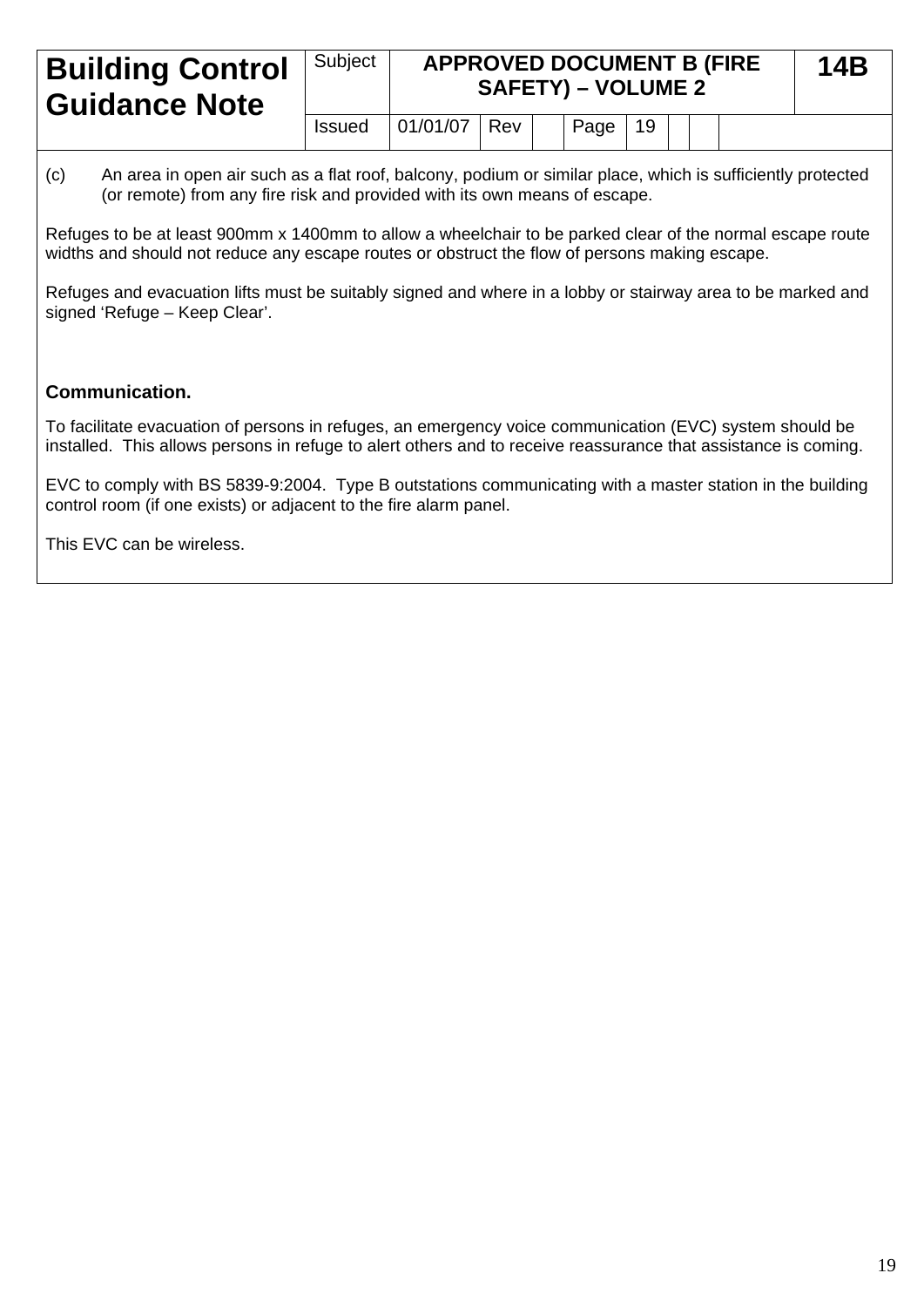|      |                   | <b>Building Control</b><br><b>Guidance Note</b>                                                                                                                                                                                                                                                                        | Subject       |          |       | <b>APPROVED DOCUMENT B (FIRE</b><br><b>SAFETY) - VOLUME 2</b> |    |  | 14B |
|------|-------------------|------------------------------------------------------------------------------------------------------------------------------------------------------------------------------------------------------------------------------------------------------------------------------------------------------------------------|---------------|----------|-------|---------------------------------------------------------------|----|--|-----|
|      |                   |                                                                                                                                                                                                                                                                                                                        | <b>Issued</b> | 01/01/07 | l Rev | Page                                                          | 20 |  |     |
|      |                   | <b>Phased Evacuation.</b>                                                                                                                                                                                                                                                                                              |               |          |       |                                                               |    |  |     |
|      |                   | 4.27 – Buildings over 30m with phased evacuation strategy – design to consider the interaction of fire fighters<br>with people escaping the building – this could be discounting of stairs.                                                                                                                            |               |          |       |                                                               |    |  |     |
|      |                   | <b>GENERAL PROVISIONS.</b>                                                                                                                                                                                                                                                                                             |               |          |       |                                                               |    |  |     |
|      |                   | Doors on Escape Routes.                                                                                                                                                                                                                                                                                                |               |          |       |                                                               |    |  |     |
|      |                   | Additional guidance on electronic security devices to doors.                                                                                                                                                                                                                                                           |               |          |       |                                                               |    |  |     |
| 5.11 |                   | Doors on escape routes where secured against entry when the building or part is occupied, it should<br>only be fitted with a lock or fastening which is readily operated, without a key, from the side approached<br>by people making their escape.                                                                    |               |          |       |                                                               |    |  |     |
|      |                   | Doors operated by codes/swipe cards, etc., must be overriddable from the escape side.                                                                                                                                                                                                                                  |               |          |       |                                                               |    |  |     |
|      |                   | Electronic powered locks should return to the unlocked position:                                                                                                                                                                                                                                                       |               |          |       |                                                               |    |  |     |
|      | (a)<br>(b)<br>(c) | on operation of the fire alarm system;<br>on loss of power or system error;<br>on activation of a manual door release unit (Type A) to BS En $54 - 11:2001$ positioned at the<br>door on the escape side. Where the door provides escape in either direction, a unit should be<br>installed on both sides of the door. |               |          |       |                                                               |    |  |     |
| 5.12 |                   | In non-residential buildings it may also be appropriate to accept on some final exit doors locks for<br>security that are used only when the building is empty. In these cases the emphasis for the safe use of<br>these locks must be placed on management procedures.                                                |               |          |       |                                                               |    |  |     |

# **TABLE 9 – EMERGENCY LIGHTING.**

Minor changes to provisions.

Purpose group Office, Storage and Other non-residential, Shop and commercial and Car parks – emergency lighting provisions now applies irrespective of whether public are admitted or not

|    | Table 9 <b>Provisions for escape lighting</b>            |                                                                                                                                                                                                                    |                         |
|----|----------------------------------------------------------|--------------------------------------------------------------------------------------------------------------------------------------------------------------------------------------------------------------------|-------------------------|
|    | Purpose group of the building<br>or part of the building | Areas requiring escape lighting                                                                                                                                                                                    |                         |
|    | Residential                                              | All common escape routes (1), except in 2-storey flats                                                                                                                                                             |                         |
| 2. | Office, Storage and Other non-residential                | Underground or windowless accommodation<br>a.                                                                                                                                                                      |                         |
|    |                                                          | b.<br>Stairways in a central core or serving storey(s) more than 18m above<br>around level.                                                                                                                        |                         |
|    |                                                          | Internal corridors more than 30m long<br>C.                                                                                                                                                                        | Any                     |
|    |                                                          | Open-plan areas of more than 60m <sup>2</sup><br>d.                                                                                                                                                                |                         |
| З. | Shop and Commercial and car parks                        | Underground or windowless accommodation<br>a.                                                                                                                                                                      | <b>Purpose</b>          |
|    | ONLI                                                     | b.<br>Stairways in a central core or serving storey(s) more than 18m above<br>around level                                                                                                                         | $group -$<br>windowless |
|    |                                                          | Internal corridors more than 30m long<br>C.                                                                                                                                                                        | W.C.'s                  |
|    |                                                          | Open-plan areas of more than 60m <sup>2</sup><br>d.                                                                                                                                                                | under 8m <sup>2</sup>   |
|    |                                                          | All escape routes to which the public are admitted (1) (except in shops<br>е.<br>of three or fewer storeys with no sales floor more than 280m <sup>2</sup> , provided<br>that the shop is not a restaurant or bar) | now<br>deleted          |
| 4. | Assembly and Recreation                                  | All escape routes (1), and accommodation except for:                                                                                                                                                               | from                    |
|    |                                                          | accommodation open on one side to view sport or entertainment<br>a.<br>during normal daylight hours                                                                                                                | requiring               |
| 5. | Any Purpose Group                                        | All toilet accommodation with a floor area over 8m <sup>2</sup><br>a.                                                                                                                                              | emergency               |
|    |                                                          | Electricity and generator rooms.<br>b.                                                                                                                                                                             | lighting.               |
|    |                                                          | Switch room/battery room for emergency lighting system<br>C.                                                                                                                                                       |                         |
|    |                                                          | Emergency control room<br>d.                                                                                                                                                                                       |                         |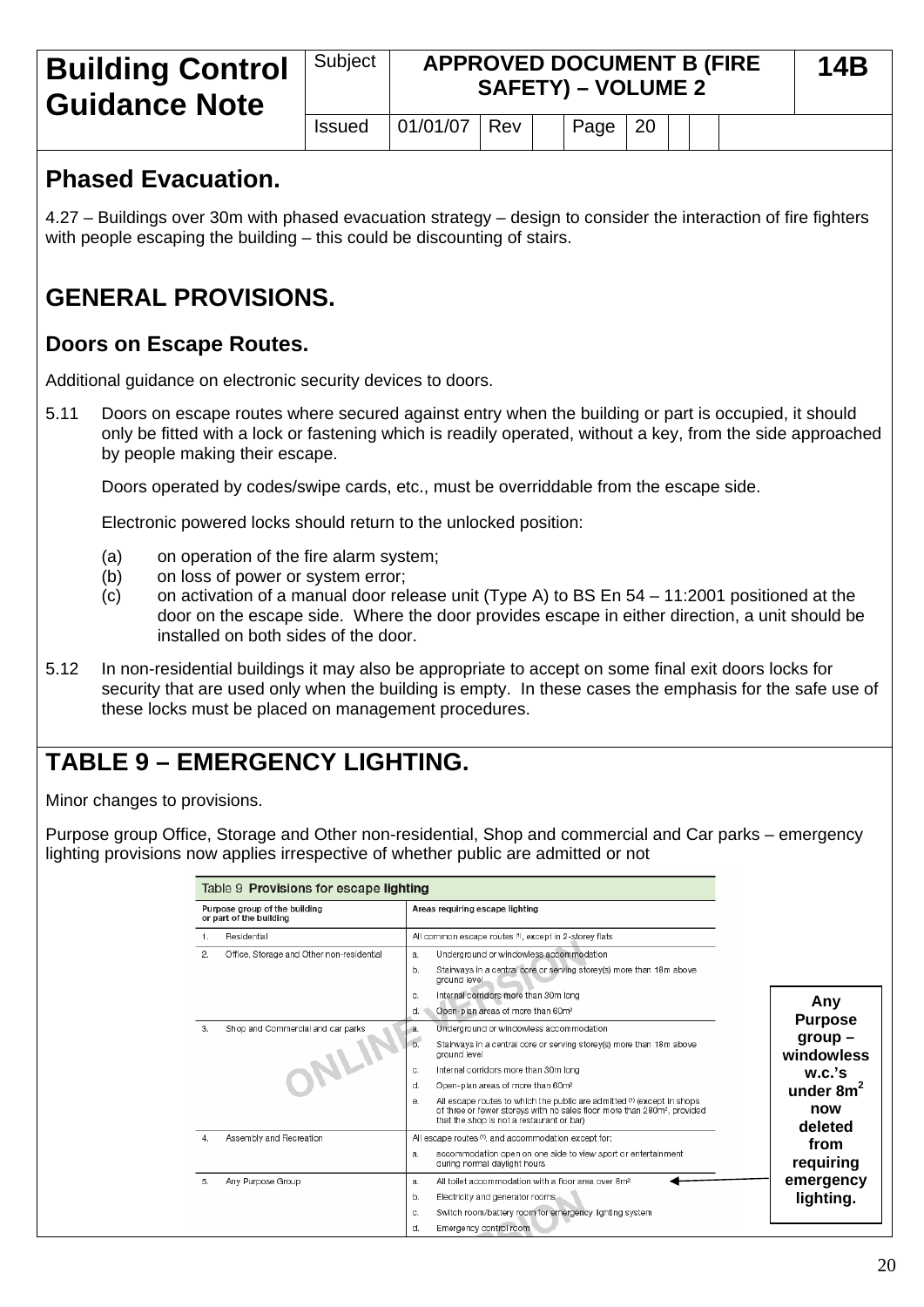| <b>Building Control</b>         | Subject | <b>APPROVED DOCUMENT B (FIRE</b> |  | <b>SAFETY) – VOLUME 2</b> |  |  | <b>14B</b> |  |
|---------------------------------|---------|----------------------------------|--|---------------------------|--|--|------------|--|
| <b>Guidance Note</b>            | Issued  | 01/01/07   Rev                   |  | Page $ 21$                |  |  |            |  |
| <b>Destasted Dawer Circuita</b> |         |                                  |  |                           |  |  |            |  |

### **Protected Power Circuits.**

The potential for damage should be limited by the use of robust cables, selection of cable routes and / or by protection in areas where cables may be susceptible to damage.

Cable supports should generally be non-combustible and such that circuit integrity will not be reduced below that afforded by the cable.

Cables should meet PH 3.0 classification when tested in accordance with BS EN 50200; 2006 (incorporating Appendix E) or an equivalent standard.

Cables should pass only through parts of the building in which the fire risk is negligible and separate from any circuit provided for another purpose.

In large or complex buildings there may be a need to operate for an extended period during a fire. Further information is given in BS 5839-1, BS 5266-1 and BS 7346-6

## **Evacuation Lifts.**

Similar provisions with the additional provision, but where a fire fighting lift has been provided to safety requirement B5, this can be utilised as part of a management plan for evacuating disabled people. Any such plan should include a contingency for when the Fire and Rescue Service arrive.

# **Mechanical Ventilation and Air Conditioning Systems.**

#### **Completely revised section 5.46 – 5.53**

- Mechanical ventilation systems are to be designed so that in a fire the ductwork does not transfer fire and smoke through the building and prejudice means of escape routes.
- Exhaust points should be sited as not to jeopardize the building i.e. sited away from final exits, combustible claddings or roofing materials and openings into buildings.
- Ventilation ducts supplying or extracting air directly to or from a protected escape route should not also serve other areas. (Separate ventilation system should be provided for each protected stair).
- Ductwork serving more than one part of a sub-divided escape routes, a fire damper should be provided where ductwork enters each section of escape route operated by a smoke detector or suitable fire detection system. Fire dampers are to close when smoke is detected.
- Ducts passing through the protected escape route enclosure should be fire-resisting. *NOTE: Fire dampers activated only by fusible links are not suitable for protected escape routes (ES classified fire and smoke damper activated by a suitable fire detection system may be used.)*
- Systems that re-circulates air must have smoke detectors fitted in the extract ductwork before the point of separation of the re-circulated air and the air to be discharged to open air and before any filters or other air cleaning equipment. Such detectors should:
	- a. Immediately shut down the system; and b. Switch the ventilation system from re-circulating mode to extraction to open air, so as divert any smoke out to outside.
- Non-domestic kitchens, carparks and plant rooms are to have separate and independent extraction systems and the extracted air should not be re-circulated
- Guidance of mechanical ventilation in 'places of assembly' refer to BBS5588-6: 1991
- Where a pressure differential system is installed, ventilation and air conditioning plant requirements are given in BS5720: 1979
- Guidance on the provision of smoke detectors in ventilation ductwork is given in BS5839-1; 2002. Refer also to BS 5588: Part 9 *Fire precautions - Code of practice for ventilation and air conditioning ductwork*.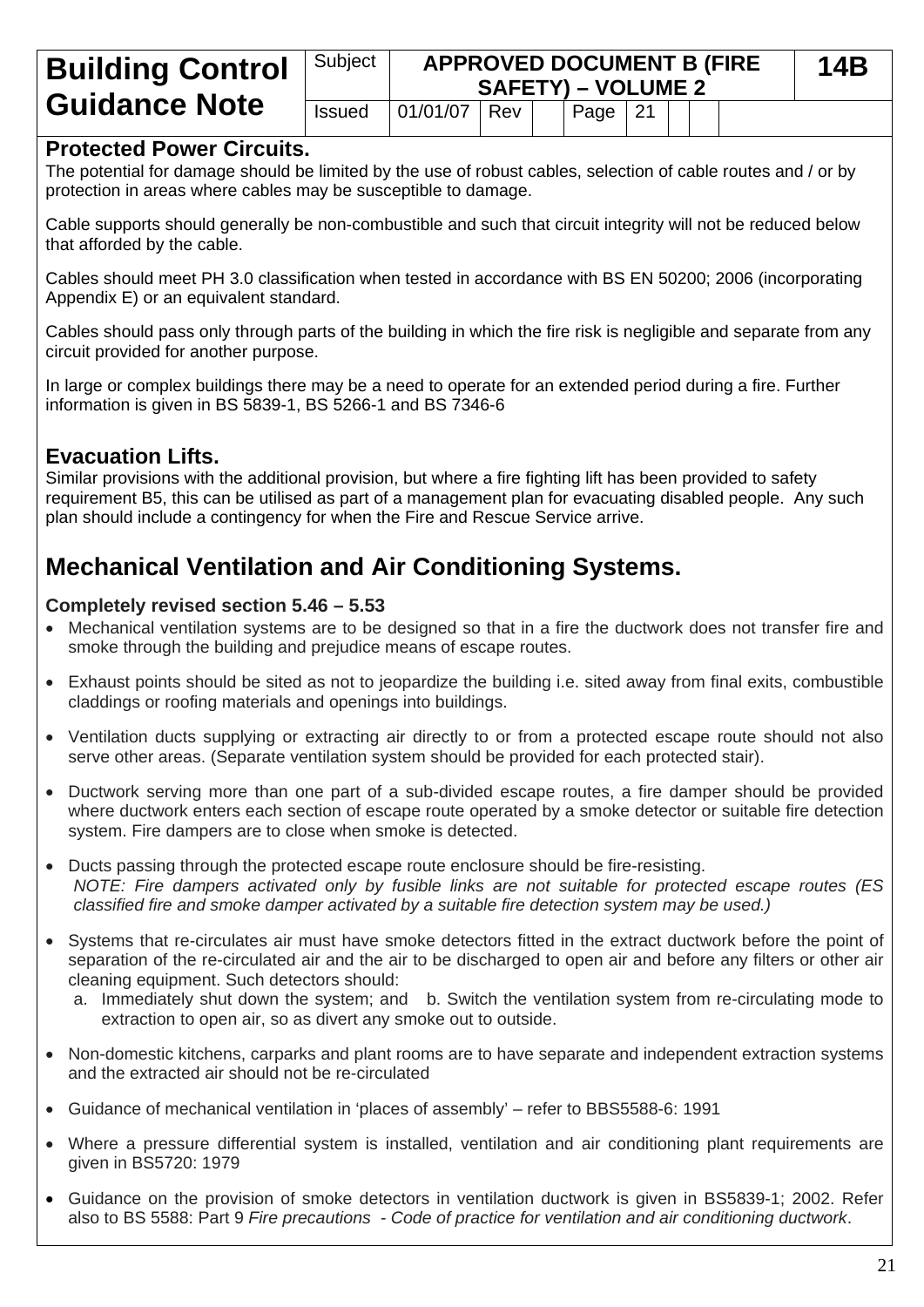| <b>Building Control</b><br><b>Guidance Note</b> | Subject                                                                                                                                                                                                                                                                                                                                                                                                                                                                                                                                                                                                                                                                                                                                                                                                                                                                                                                                                                                                                                                                         |          |     | <b>APPROVED DOCUMENT B (FIRE</b><br><b>SAFETY) - VOLUME 2</b>                                                                  |    |  | <b>14B</b>                                                                           |
|-------------------------------------------------|---------------------------------------------------------------------------------------------------------------------------------------------------------------------------------------------------------------------------------------------------------------------------------------------------------------------------------------------------------------------------------------------------------------------------------------------------------------------------------------------------------------------------------------------------------------------------------------------------------------------------------------------------------------------------------------------------------------------------------------------------------------------------------------------------------------------------------------------------------------------------------------------------------------------------------------------------------------------------------------------------------------------------------------------------------------------------------|----------|-----|--------------------------------------------------------------------------------------------------------------------------------|----|--|--------------------------------------------------------------------------------------|
|                                                 | <b>Issued</b>                                                                                                                                                                                                                                                                                                                                                                                                                                                                                                                                                                                                                                                                                                                                                                                                                                                                                                                                                                                                                                                                   | 01/01/07 | Rev | Page                                                                                                                           | 22 |  |                                                                                      |
| <b>B3-INTERNAL FIRE SPREAD STRUCTURES.</b>      |                                                                                                                                                                                                                                                                                                                                                                                                                                                                                                                                                                                                                                                                                                                                                                                                                                                                                                                                                                                                                                                                                 |          |     |                                                                                                                                |    |  |                                                                                      |
|                                                 | Internal fire spread (structure)<br><b>B3.</b> (1) The building shall be designed and constructed so<br>that, in the event of fire, its stability will be maintained for<br>a reasonable period.<br>(2) A wall common to two or more buildings shall be<br>designed and constructed so that it adequately resists the<br>spread of fire between those buildings. For the purposes of<br>this sub-paragraph a house in a terrace and a semi-detached<br>house are each to be treated as a separate building.<br>(3) Where reasonably necessary to inhibit the spread<br>of fire within the building, measures shall be taken, to an<br>extent appropriate to the size and intended use of the<br>building, comprising either or both of the following:<br>(a) sub-division of the building with fire-resisting<br>construction;<br>(b) installation of suitable automatic fire suppression<br>systems.<br>(4) The building shall be designed and constructed so<br>that the unseen spread of fire and smoke within concealed<br>spaces in its structure and fabric is inhibited. |          |     | Requirement B3(3) does not apply to material<br>alterations to any prison provided under Section<br>33 of the Prison Act 1952. |    |  | <b>Revised</b><br>wording<br>mentioning<br>automatic fire<br>suppression<br>systems. |

# **SECTION 8 – COMPARTMENTATION.**

**Flats** additional requirements

8.14 – Blocks of flats with a floor more than 30m above ground level should be fitted with a sprinkler system.

**NOTE:** Sprinklers to be fitted to flats only and do not have to be fitted to common areas. For the purposes of this paragraph the limit on the scope of BS 9251: 2005 to buildings below 20m in height can be ignored.

#### **Institutional Buildings including healthcare.**

8.16 – cross referencing to progressive horizontal evacuation compartmentation in means of escape provisions

#### **TABLE 12 – MAXIMUM DIMENSIONS OF BUILDING OR COMPARTMENT (NON-RESIDENTIAL BUILDINGS) – revised table - schools references deleted**

| Table 12 Maximum dimensions of building or compartment<br>(non-residential buildings) |                                                         |                                                                                                      |                                   |  |  |  |  |  |  |  |
|---------------------------------------------------------------------------------------|---------------------------------------------------------|------------------------------------------------------------------------------------------------------|-----------------------------------|--|--|--|--|--|--|--|
| Purpose Group of<br>building or part                                                  | Height of floor of top storey<br>above ground level (m) | Floor area of any one storey in the building or any<br>one storey in a compartment (m <sup>2</sup> ) |                                   |  |  |  |  |  |  |  |
|                                                                                       |                                                         | In multi-storey buildings                                                                            | In single-<br>storey<br>buildings |  |  |  |  |  |  |  |
| Office                                                                                | No limit                                                | No limit                                                                                             | No limit                          |  |  |  |  |  |  |  |
| Assembly and recreation<br>Shop and commercial:                                       |                                                         |                                                                                                      |                                   |  |  |  |  |  |  |  |
| Shops - not sprinklered<br>a.                                                         | No limit                                                | 2000                                                                                                 | 2000                              |  |  |  |  |  |  |  |
| Shops - sprinklered $[1]$                                                             | No limit                                                | 4000                                                                                                 | No limit                          |  |  |  |  |  |  |  |
| b.<br>Elsewhere - not sprinklered                                                     | No limit                                                | 2000                                                                                                 | No limit                          |  |  |  |  |  |  |  |
| Elsewhere - sprinklered (1)                                                           | No limit                                                | 4000                                                                                                 | No limit                          |  |  |  |  |  |  |  |
| Industrial <sup>(2)</sup>                                                             |                                                         |                                                                                                      |                                   |  |  |  |  |  |  |  |
| Not sprinklered                                                                       | Not more than 18<br>More than 18                        | 7000<br>2000 <sup>89</sup>                                                                           | No limit<br>N/A                   |  |  |  |  |  |  |  |
| Sprinklered <sup>[1)</sup>                                                            | Not more than 18<br>More than 18                        | 14,000<br>4000 P                                                                                     | No limit<br>N/A                   |  |  |  |  |  |  |  |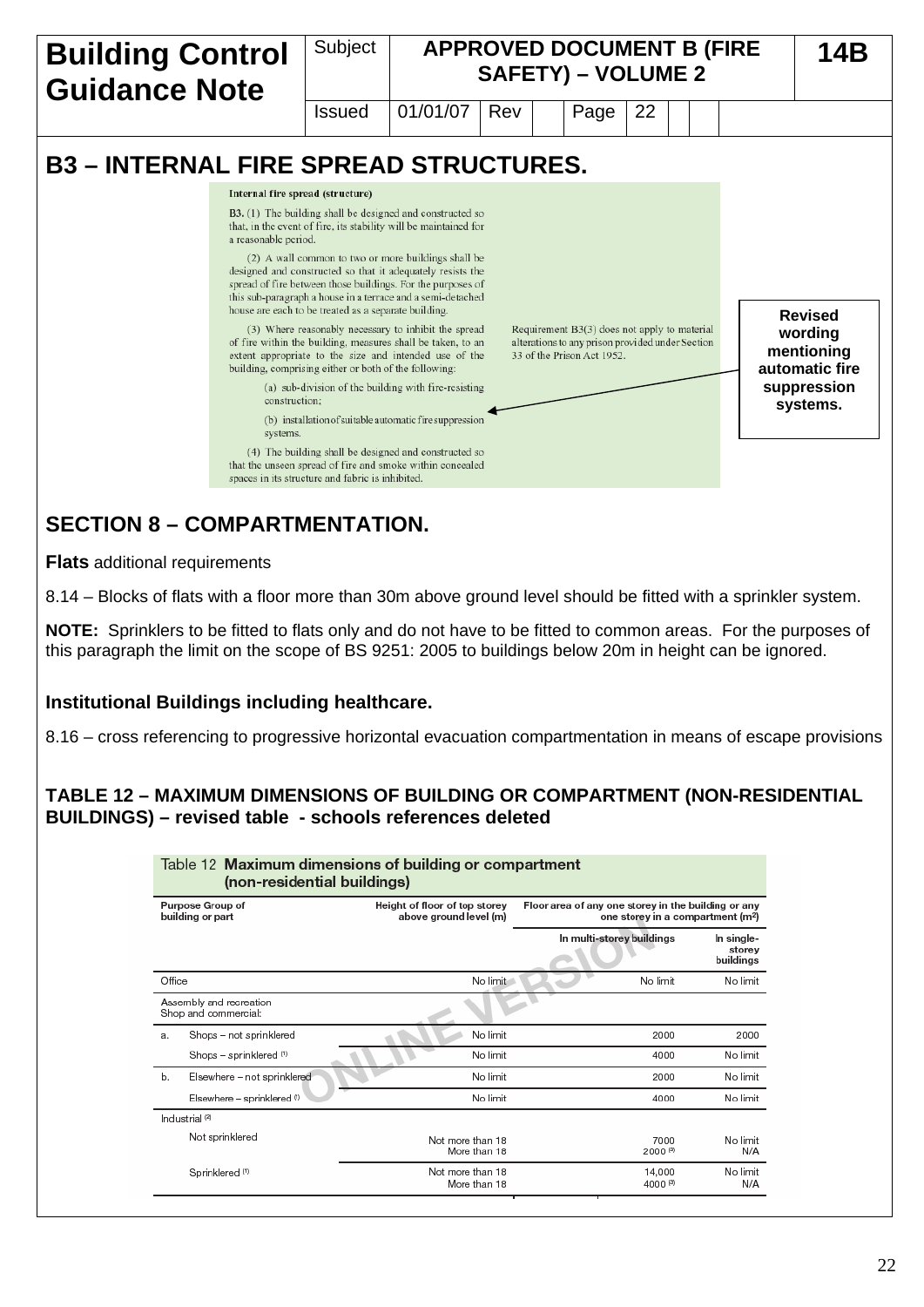

#### **Construction of Compartment Walls and Compartment Floors.**

8.20 - new Note 2 – where services are incorporated within the construction that could provide a potential source of ignition, care should be taken to ensure the risk of fire developing and spreading prematurely into adjacent compartments is controlled.

8.28 – 8.27 new requirement.

At a compartment floor's junction with an external wall having no fire resistance (e.g. curtain walling) the external wall must be restrained at floor level to reduce wall movement away from floor edge when exposed to fire.

Compartment walls must be able to accommodate the predicted deflection of the floor above by either:

- (a) having a suitable head detail between wall and floor, that can deform but maintain the junction's fire integrity;
- (b) wall to be designed to resist additional vertical load from the floor above as it says under fire conditions and thus maintain integrity.
- **NOTE:** Where compartment walls are located within the middle half of a floor between vertical supports, the predicted deflection may be assumed to be 40mm unless a smaller value can be justified by assessment. Outside this area the limit can be reduced linearly to zero at the supports for steel beams that do not have the required fire resistance, reference should be made to SCI Publication 288 fire safe design – 'A New Approach to Multi-Storey Steel-Framed Buildings.'

#### **Junction of Compartment Wall with Roof.**

Various changes.

- 8.29 Note 1 Thermoplastic roof lights should not be used in 1500mm compartment wall / roof zone.
- 8.31 375mm extension of compartment walls above roof coverings can be reduced to 200mm with roof coverings AA, AB or AC.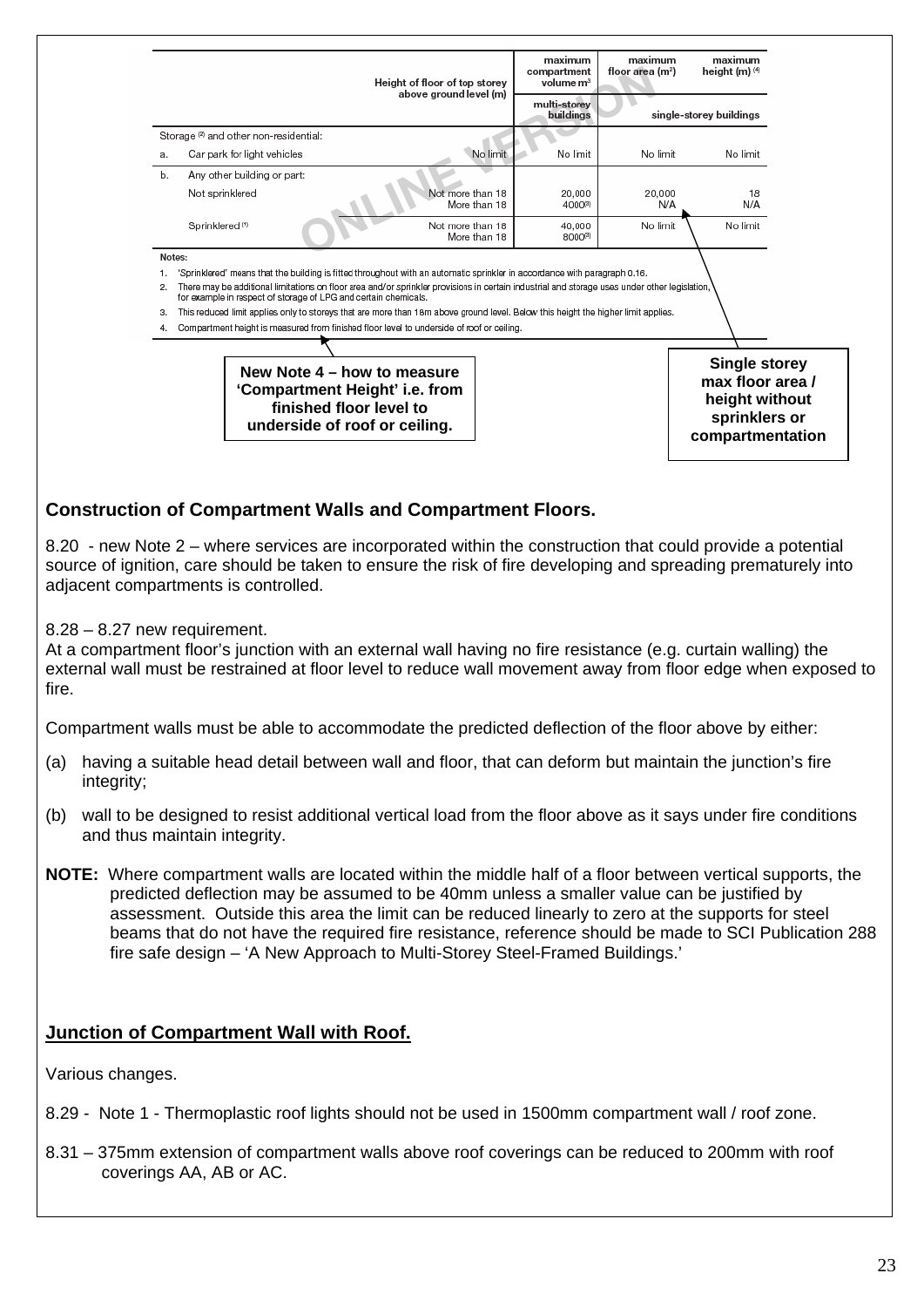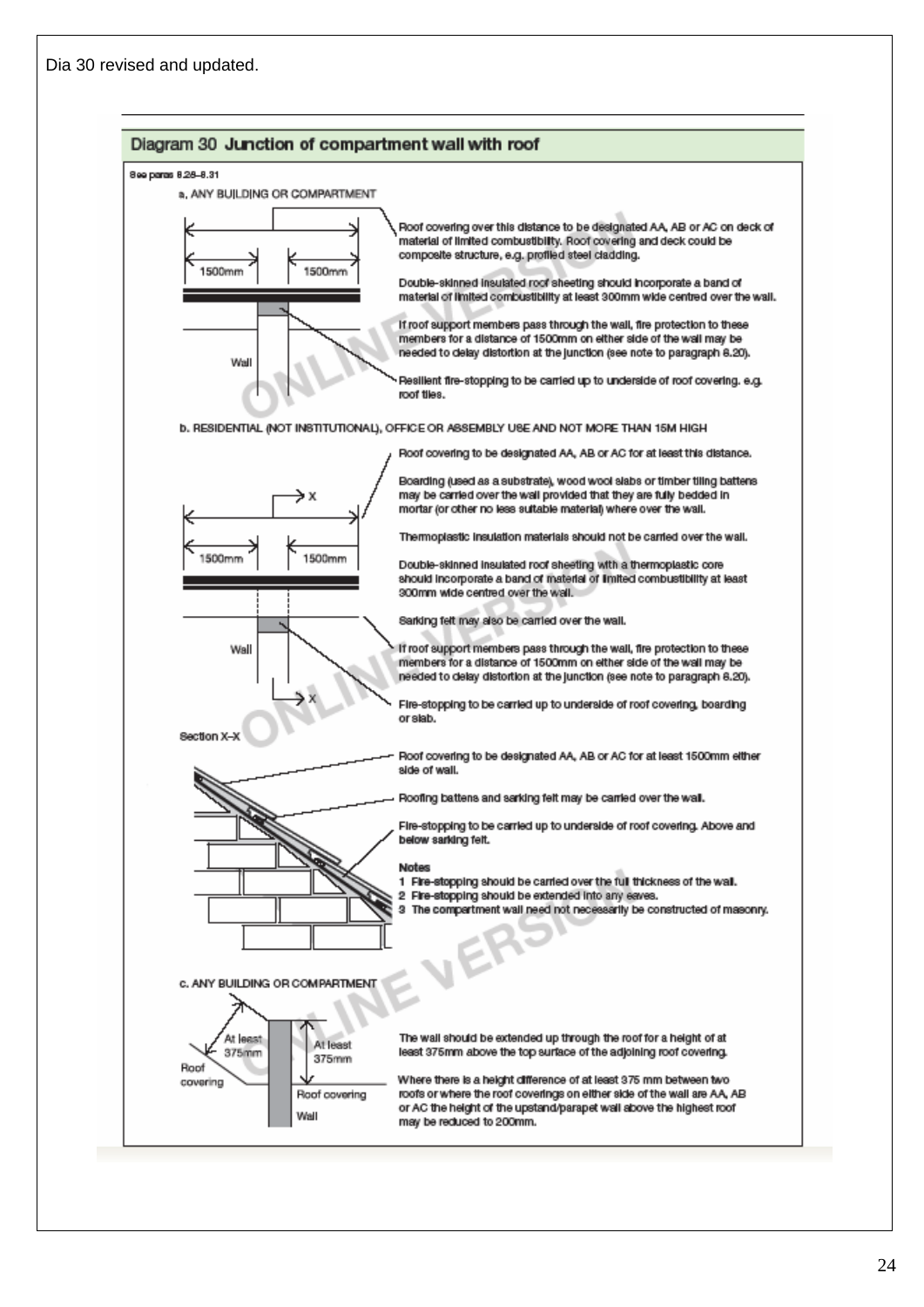| <b>Building Control</b><br><b>Guidance Note</b> | Subject       | <b>APPROVED DOCUMENT B (FIRE</b><br><b>SAFETY) – VOLUME 2</b><br><b>Buildings other than dwelling houses</b><br>(2006 Edition) - MAIN CHANGES. |     |  |      |    |  | <b>14B</b> |  |
|-------------------------------------------------|---------------|------------------------------------------------------------------------------------------------------------------------------------------------|-----|--|------|----|--|------------|--|
|                                                 | <b>Issued</b> | 01/01/07                                                                                                                                       | Rev |  | Page | 25 |  |            |  |

### **Section 9: Concealed Spaces (Cavities).**

This has been overhauled with new diagrams added and more text on cavity barriers locations (previously contained in a table).

New diagram 33 added.



Previous Table 13 has been incorporated into the text of this section as to the location of cavity barriers to avoid confusion and aid understanding.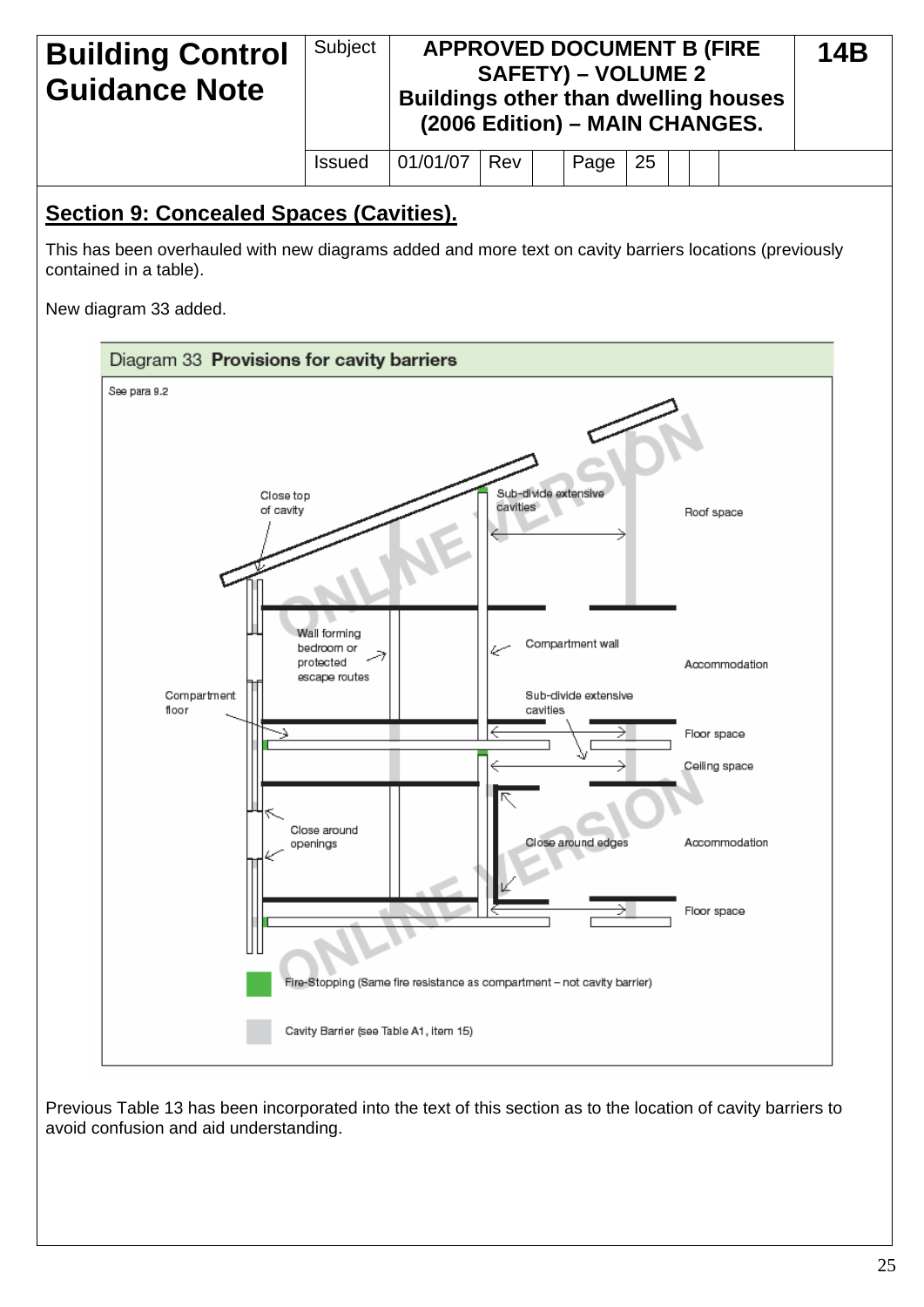| Table 13 Maximum dimensions of cavities in non-domestic buildings<br>(Purpose Groups 2-7) |                        |                                                                                                                                       |                                               |  |  |  |  |  |  |  |  |
|-------------------------------------------------------------------------------------------|------------------------|---------------------------------------------------------------------------------------------------------------------------------------|-----------------------------------------------|--|--|--|--|--|--|--|--|
| Location of cavity                                                                        |                        | Cleas of surface/product exposed in cavity<br>(excluding the surface of any pipe, cable or conduit,<br>or any insulation to any pipe) | Maximum dimensions in<br>any direction<br>(m) |  |  |  |  |  |  |  |  |
|                                                                                           | <b>National class</b>  | European olass                                                                                                                        |                                               |  |  |  |  |  |  |  |  |
| Between roof and a celling                                                                | <b>Any</b>             | Any                                                                                                                                   | 20                                            |  |  |  |  |  |  |  |  |
| Any other cavity                                                                          | Class 0 or Class 1     | Class A1 or<br>Class A2-s3, d2 or<br>Class B-e3, d2 or<br>Class C-s3, d2                                                              | 20                                            |  |  |  |  |  |  |  |  |
|                                                                                           | Not Class 0 or Class 1 | Not any of the above classes                                                                                                          | 10                                            |  |  |  |  |  |  |  |  |

ons to the e provisions are given in paragraphs 9.10 t

The national cleanifications do not automatically equate with the equivalent classifications in the European column, therefore,  $\overline{2}$ 

products cennot typically essume a European class unless they have been tested accordingly.

When a cleanification includes "s3, d2", this means that there is no limit set for amoke production and/or flaming droplets/particles.  $\overline{\mathbf{3}}$ 

- 9.10 Under floor service voids now require cavity barrier sub-division.
- 9.13 Window frames and doors frames are now regarded as cavity barriers and if they are constructed of steel or timber they must comply with the relevant requirements, i.e. timber minimum 38mm thick / steel 0.5mm thick – watch the use of upvc windows, a ½hr cavity closer will be required.

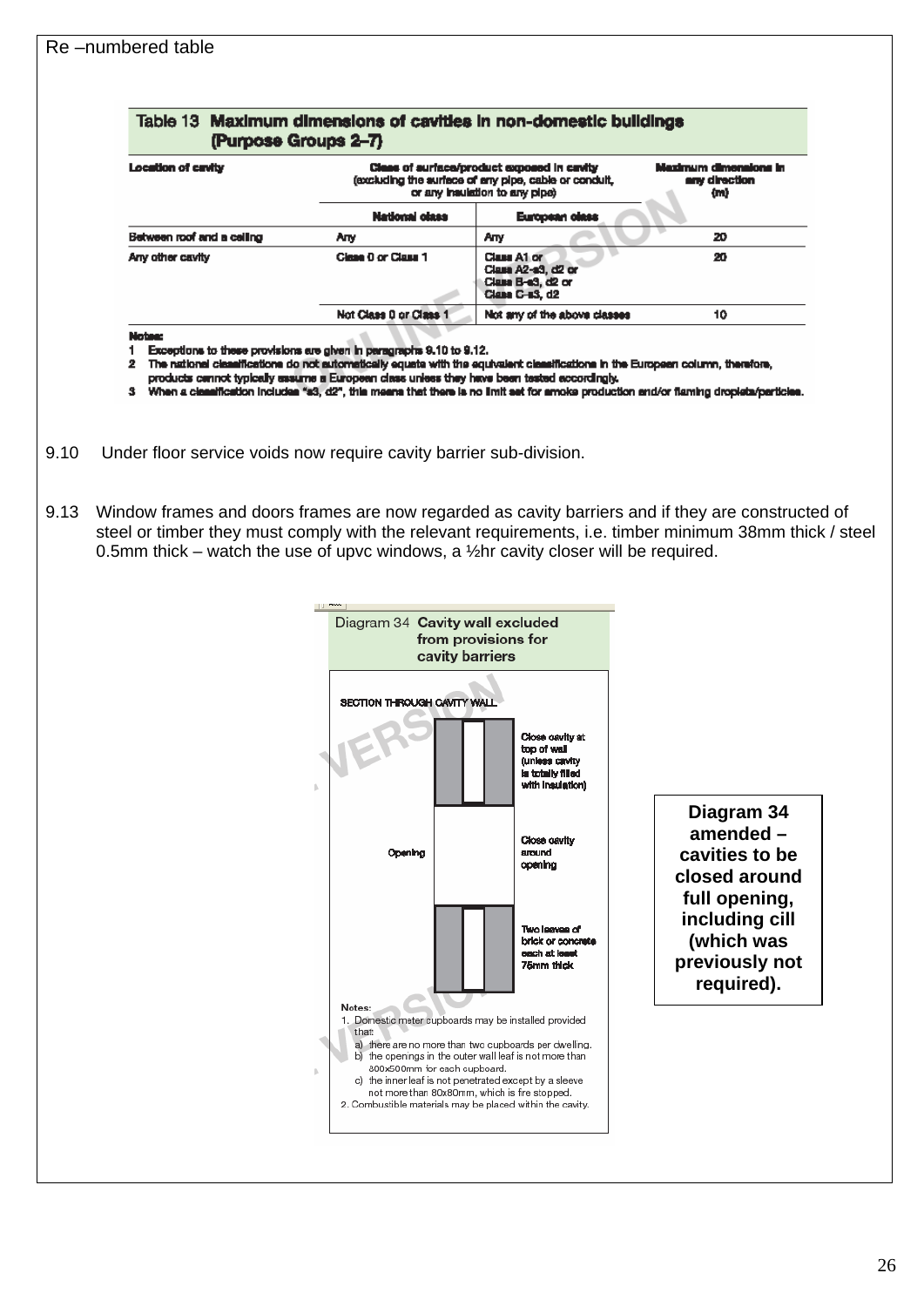| <b>Building Control</b><br><b>Guidance Note</b> | Subject       | <b>Buildings other than dwelling houses</b><br>(2006 Edition) - MAIN CHANGES. |       | <b>APPROVED DOCUMENT B (FIRE</b><br><b>SAFETY) – VOLUME 2</b> |    |  | <b>14B</b> |  |
|-------------------------------------------------|---------------|-------------------------------------------------------------------------------|-------|---------------------------------------------------------------|----|--|------------|--|
|                                                 | <b>Issued</b> | 01/01/07                                                                      | l Rev | Page                                                          | 27 |  |            |  |

# **SECTION 10: PROTECTION OF OPENINGS AND FIRE STOPPING.**

Clause 10.11 – 10.15. Comprehensive guidance now provided on fire dampers requiring.

- (a) Fire dampers to be securely fixed.
- (b) Provisions to prevent displacement by expansion in a fire of the ductwork to which they are fitted.
- (c) Adequate access to be provided for inspection / testing / maintenance.
- (d) Dampers to buildings involving a sleeping risk, e.g. hotel or residential care homes are to be actuated by smoke detector – controlled automatic release mechanism, in addition to thermally actuated devices.

Some exceptions if occupants can make their own escape unaided and a L1 fire alarm system is install throughout are:

- (a) If on detection of smoke, the alarm system signals the immediate evacuation of all occupants, then fire / smoke dampers are not needed; and
- (b) If the building is divided into fire compartments and the alarm system is arranged to signal the immediate evacuation of all occupants of the fire compartment in which the fire has been detected, then smoke detector operated fire/smoke dampers need only be provided where ductwork enters or leaves the fire compartment.

*NOTE – Fire dampers actuated only by fusible links are not suitable for protecting escape routes. However, an ES classified fire and smoke damper, which is activated by a suitable fire detection system, may be used.* 

Reference to BS 5720: 1979 on design and installation / BS EN 1366-2 and BS EN 13501-3 as to testing dampers.

### **SECTION 11: SPECIAL PROVISIONS FOR CAR PARKS AND SHOPPING COMPLEXES.**

Minor revisions:

- 11.3 (c) Where one element of structure supports or carries or gives stability to another, the fire resistance of the supporting element should be N.LT the minimum period of fire resistance for the other element (whether that other element is loadbearing or not).
	- (d) If the building is also used for any other purpose, the part forming the car park is a separated part and the fire resistance of any element of structure that supports or carries or gives stability to another element in the other part of the building should be NLT the minimum period of fire resistance for the elements it supports, and
	- (e) All materials used in the construction of the building, compartment or separated part should be NON COMBUSTIBLE.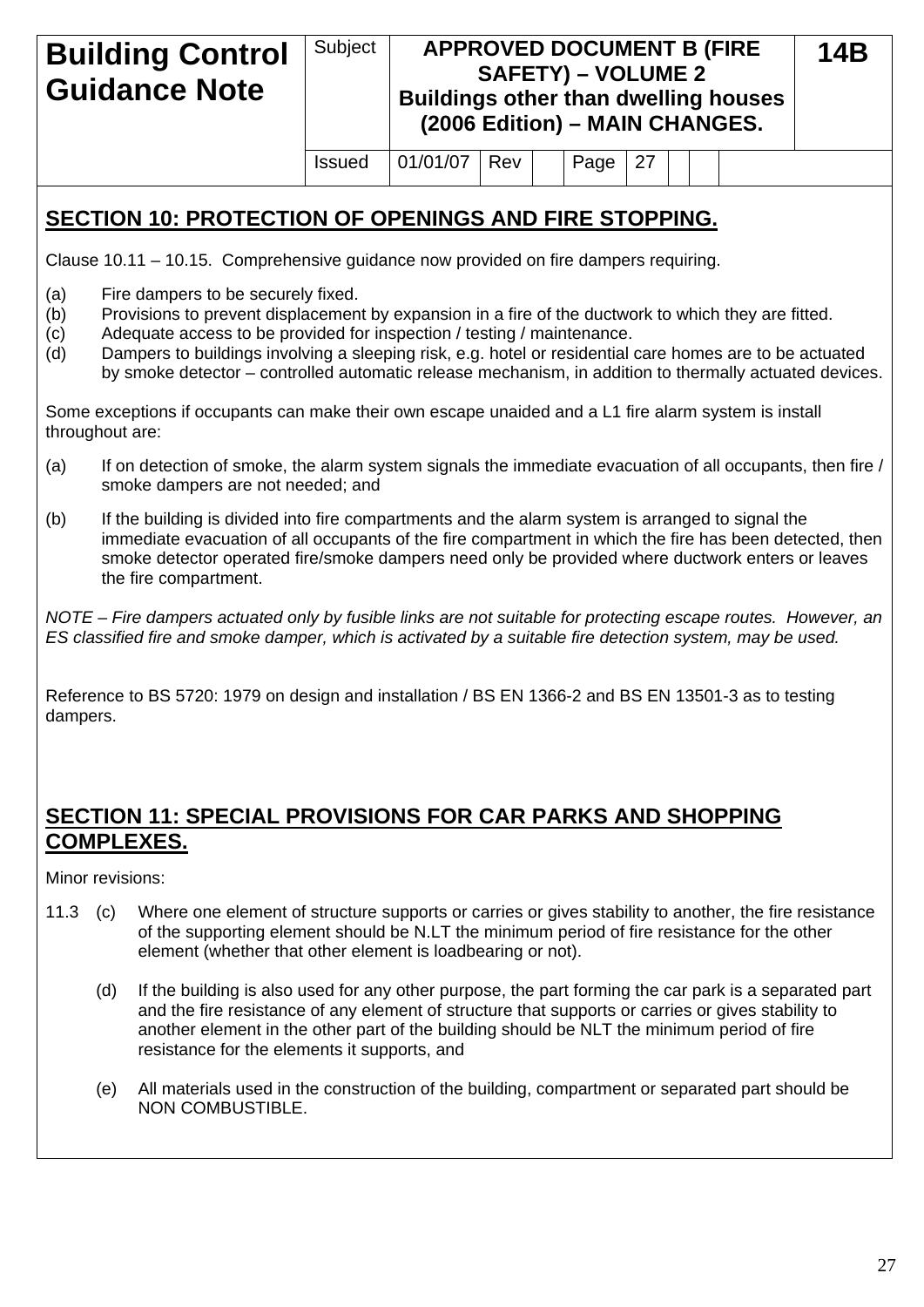#### Subject **APPROVED DOCUMENT B (FIRE SAFETY) – VOLUME 2 Buildings other than dwelling houses (2006 Edition) – MAIN CHANGES. Building Control**  $\vert$  Subject | APPROVED DOCUMENT B (FIRE | 14B **Guidance Note**

 $Is sued \ |01/01/07 \ |$  Rev  $\ |$  Page 28

# **B4 – EXTERNAL FIRE SPREAD.**

# **Section 12 – Construction of external walls**

### **12.7 Insulation Materials/Products (new requirement)**

In a building with a storey more than 18m above ground level any insulation products, filler material (not including gaskets, sealants and similar), etc., used in the external wall construction should be of limited combustibility (other than to masonry cavity wall construction which complies with Diagram 34).

# **12.8 – 12.9 Cavity Barriers (new notes)**

- 12.8 Cavity barriers should be provided in accordance with Section 9. above
- 12.9 In the use of an external wall construction of a building which, by virtue of paragraph 9.10d external cladding system with a masonry or concrete inner leaf, is not subject to the provisions of Table 13 Maximum dimensions of cavities in non-domestic buildings, the surfaces which face into cavities should also meet the provisions of Diagram 40.

# **Section 13 – Space Separation**

13.6 Notional boundaries now need to be determined and assessed between buildings constructed on the same site, but is to be operated / managed by different organisations.

*Previously this only applied to Residential and Assembly and Recreational purpose groupings*.

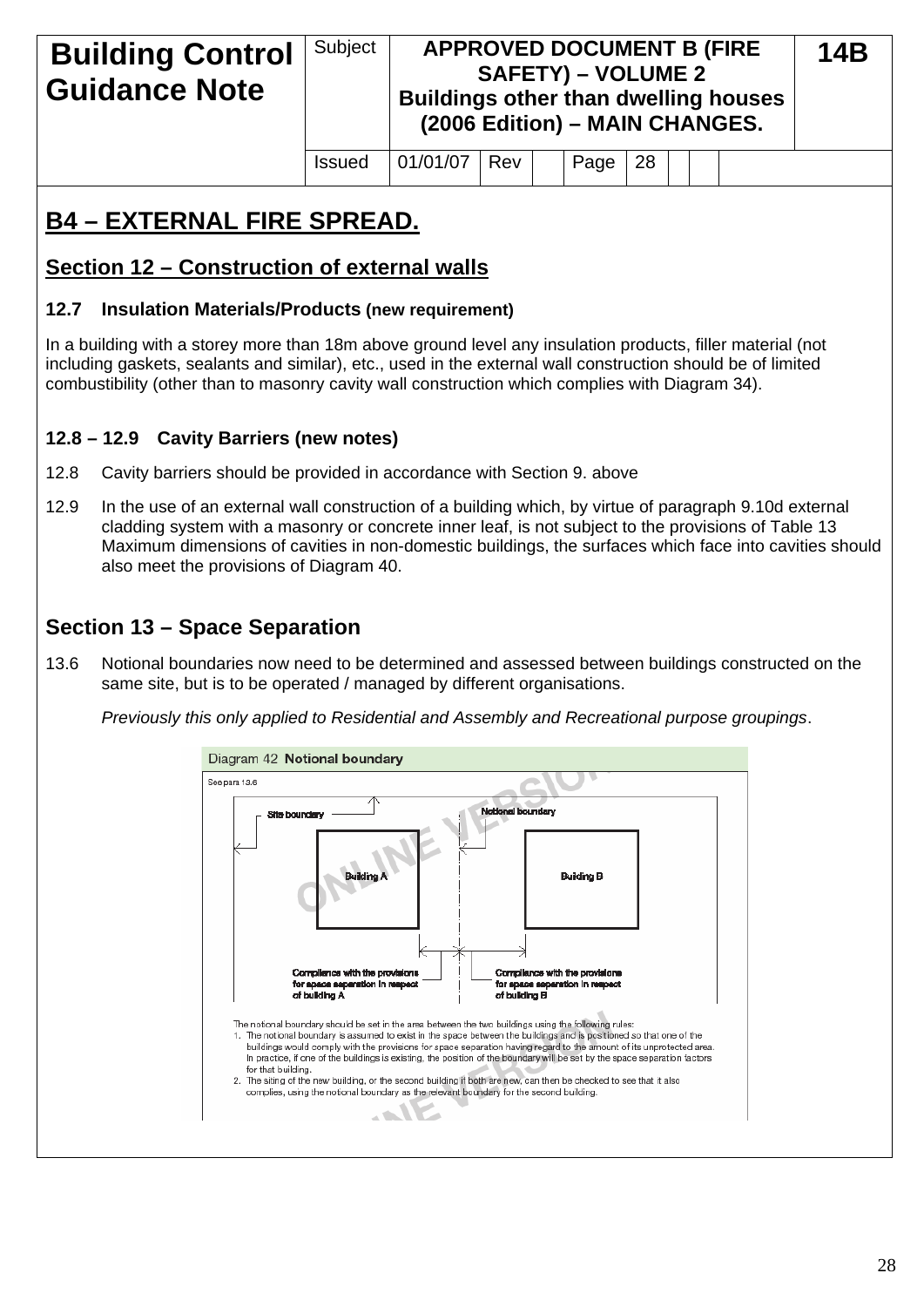| <b>Building Control</b><br><b>Guidance Note</b> | Subject                                                                                                     | <b>APPROVED DOCUMENT B (FIRE)</b><br><b>SAFETY) - VOLUME 2</b><br><b>Buildings other than dwelling houses</b><br>(2006 Edition) - MAIN CHANGES. | <b>14B</b> |      |    |  |  |  |
|-------------------------------------------------|-------------------------------------------------------------------------------------------------------------|-------------------------------------------------------------------------------------------------------------------------------------------------|------------|------|----|--|--|--|
|                                                 | <b>Issued</b>                                                                                               | 01/01/07                                                                                                                                        | Rev        | Page | 29 |  |  |  |
|                                                 | Table 15 – Permitted unprotected areas in small buildings or compartments<br>Table 15 Permitted unprotected |                                                                                                                                                 |            |      |    |  |  |  |

|        |                                                                              | areas in small buildings<br>or compartments                                                                                                                                                             |                                                         |
|--------|------------------------------------------------------------------------------|---------------------------------------------------------------------------------------------------------------------------------------------------------------------------------------------------------|---------------------------------------------------------|
|        | Minimum distance<br>between side of<br>building and relevant<br>boundary (m) |                                                                                                                                                                                                         | Maximum total<br>percentage of<br>unprotected<br>area % |
|        | Purpose groups                                                               |                                                                                                                                                                                                         |                                                         |
|        | Residential,<br>office, assembly<br>and recreation                           | Shop and<br>commercial<br>industrial, storage<br>and other<br>non-residential                                                                                                                           |                                                         |
| (1)    |                                                                              | (2)                                                                                                                                                                                                     | (3)                                                     |
| n.a.   |                                                                              | 1                                                                                                                                                                                                       | 4                                                       |
| 1      |                                                                              | 2                                                                                                                                                                                                       | 8                                                       |
| 2.5    |                                                                              | 5                                                                                                                                                                                                       | 20                                                      |
| 5      |                                                                              | 10                                                                                                                                                                                                      | 40                                                      |
| 7.5    |                                                                              | 15                                                                                                                                                                                                      | 60                                                      |
| 10     |                                                                              | 20                                                                                                                                                                                                      | 80                                                      |
| 12.5   |                                                                              | 25                                                                                                                                                                                                      | 100                                                     |
| Notes: |                                                                              |                                                                                                                                                                                                         |                                                         |
|        | $n.a. = not applicable$                                                      |                                                                                                                                                                                                         |                                                         |
| a.     |                                                                              | Intermediate values may be obtained by interpolation.                                                                                                                                                   |                                                         |
| b.     |                                                                              | For buildings which are fitted throughout with an<br>automatic sprinkler system, see para 13.17.                                                                                                        |                                                         |
| c.     |                                                                              | In the case of open-sided car parks in Purpose Group<br>7(b), the distances set out in column (1) may be used<br>instead of those in column (2).                                                        |                                                         |
| d.     |                                                                              | The total percentage of unprotected area is found by<br>dividing the total unprotected area by the area of a<br>rectangle that encloses all the unprotected areas and<br>multiplying the result by 100. |                                                         |

Minor addition to clarify how this table should be used, i.e. the total percentage of unprotected area is found by dividing the total unprotected area by the area of a rectangle that encloses all the unprotected areas and multiplying this result by 100.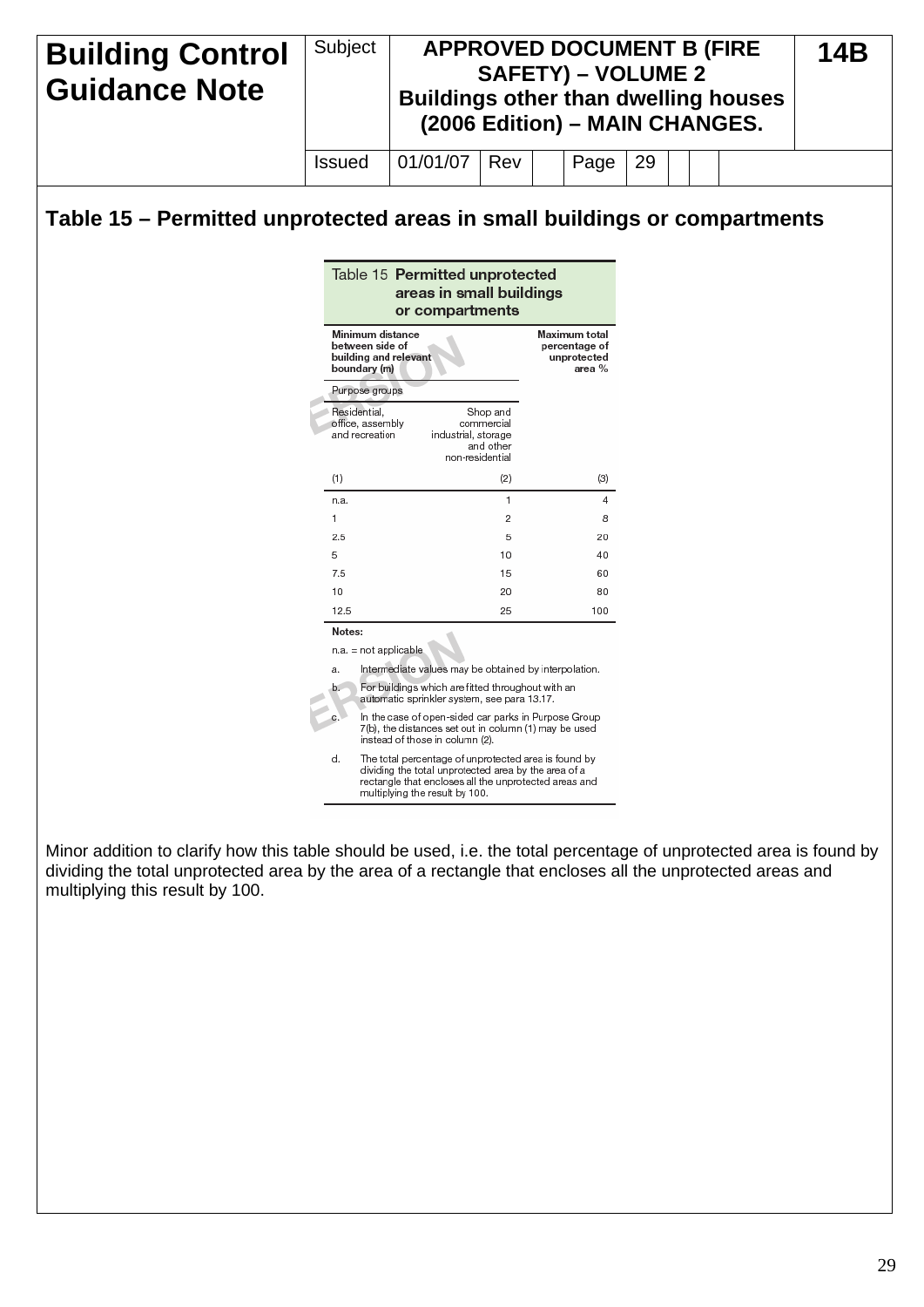| <b>Building Control</b><br><b>Guidance Note</b> | Subject       |          |            | <b>APPROVED DOCUMENT B (FIRE</b><br><b>SAFETY) – VOLUME 2</b><br><b>Buildings other than dwelling houses</b><br>(2006 Edition) - MAIN CHANGES. |    |  | <b>14B</b> |
|-------------------------------------------------|---------------|----------|------------|------------------------------------------------------------------------------------------------------------------------------------------------|----|--|------------|
|                                                 | <b>Issued</b> | 01/01/07 | <b>Rev</b> | Page                                                                                                                                           | 30 |  |            |

# **Section 17- Access to Building for Fire Fighting Personnel.**

#### Revised Guidance

17.3 Fire fighting shafts now been to be provided to Assembly and Recreational purpose groups in addition to shops (purpose group 4) and Industrial (Purpose group 6) with storeys over 900m<sup>2</sup>, where the floor is more than 7.5m above Fire and Rescue Service vehicle access level.



# **Number and Location of Fire Fighting Shafts.**

Revised text – hose distances added.

- 17.8 Fire fighting shafts should be located to meet maximum hose distance set out below and at least 2 should be provided in buildings with storeys over  $900m^2$ , where the floor is more than 18m above Fire Service vehicle access level (or above 7.5m for purpose groups 4, 5 and 6).
- 17.9 Buildings with sprinklers fitted throughout sufficient fire fighting shafts to be provided so that every part of the storey that is more than 18m above Fire Service vehicle access level (or above 7.5m for Purpose Groups 4, 5 and 6), is N.MT 60m from a fire main outlet in a fire fighting shaft, measure on a route suitable for laying hoses.
- 17.10 Buildings without sprinklers every part of every storey over 18m or 7.5m as previous above Fire Service access level is not more than 45m from a fire main outlet contained in a protected shaft and 60m from fire main outlet in a fire fighting shaft measured along a route suitable for laying hoses.

**NOTE:** To meet the 45m distance it may be necessary to provide additional fire mains in escape stairs (these do not all have to be designed as fire fighting shafts).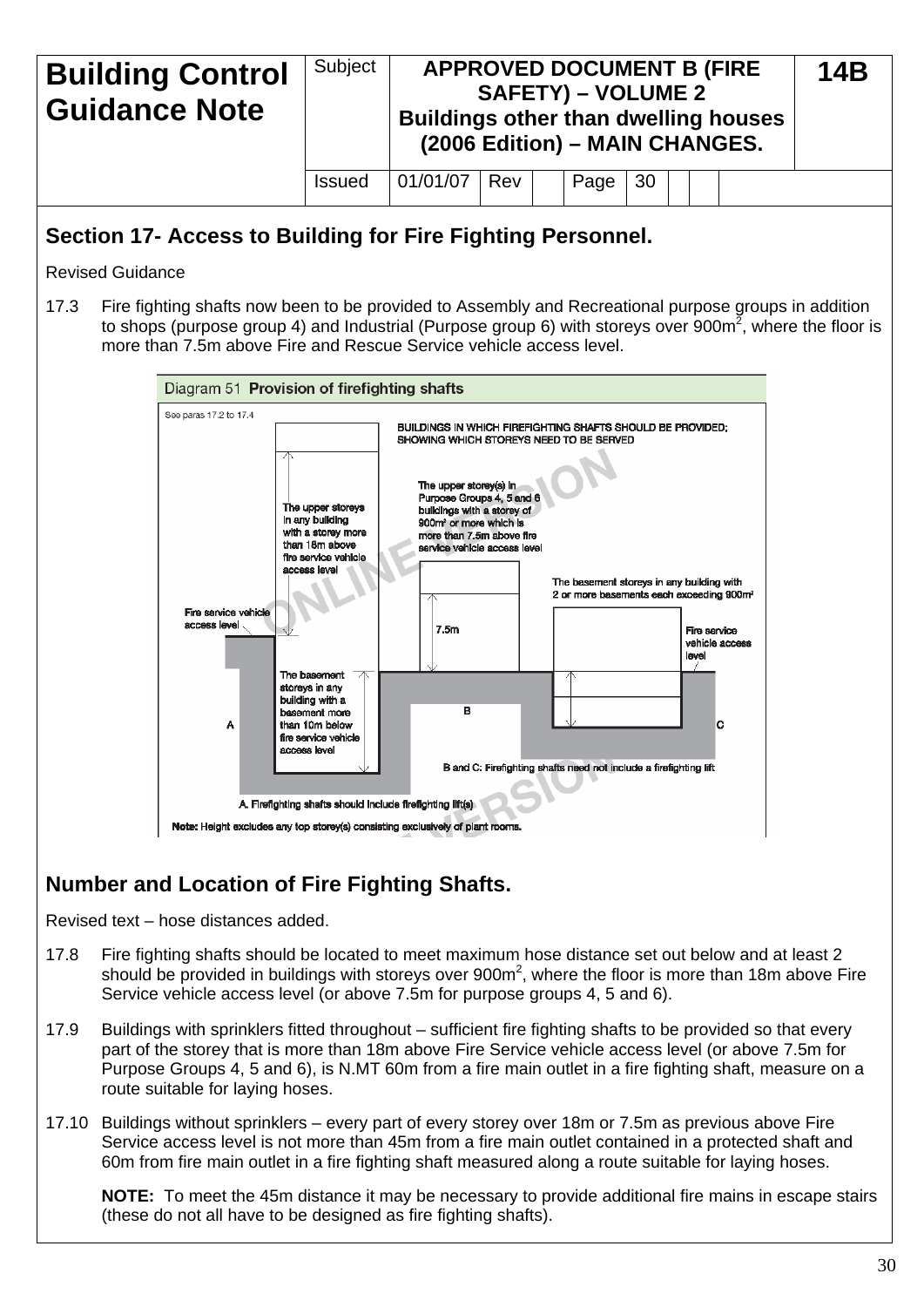# **B5 – ACCESS FOR FIRE FIGHTING.**

Various amendments made.

### **Design and Construction of Fire Mains.**

The outlets from fire mains should be located within the protected enclosure of a stairway or a protected lobby where one is provided.

Guidance on other aspects of the design and construction of fire mains, not included in the provisions of this Approved Documents, should be obtained from BS 9990:2006 (new code).

**NOTE**: Wet fire mains should be provided in buildings with a floor as more than 50m (previously 60m) above Fire and Rescue Service vehicle access level. In lower buildings where fire mains are provided, either wet or dry mains are suitable.

### **Provision of Private Hydrants** (new provision 15.7 – 15.8)

Where a building has a compartment of 280m<sup>2</sup> or more and is erected more than 100m from an existing hydrant, additional hydrants need to be provided.

- (a) Buildings provided with fire mains hydrants should be provided within 90m of dry fire main inlets.
- (b) Building not provided with fire mains hydrants should be provided within 90m of any entry point to the building and not more than 90m apart.

Each fire hydrant should be clearly indicated by a plate affixed nearby in a conspicuous position in accordance with BS 3251:1976.

Where no piped water supply is available or where there is insufficient pressure and flow in the water main, or an alternative arrangement is proposed, the alternative source of supply should be provided in accordance with the following recommendations:

- (a) A charged static water tank of at least 45,000 litre capacity; or
- (b) A spring, river, canal or pond capable of providing or storing at least 45,000 litres of water at all times of the year, to which access space and a hard standing are available for a pumping appliance; or
- (c) Any other means of providing a water supply for fire fighting operations considered appropriate by the Fire and Rescue Authority.

## **Vehicle Access.**

Provisions similar, other than you are now required for blocks of flats to have fire fighting pump vehicle access to within 45m of all points within each dwelling (previously it was only to flat entrance doors).

#### **Dia 49 Relationship between building and hardstanding / access roads for high reach appliance and Table 20 Typical fire and rescue service vehicle access route specification-**

Notes added that - not all fire fighting appliances are standardised and you much check with the Building Control Body and Fire and Rescue Service for relevant dimensions and ground load bearing capacity. (Establish GMC provisions – update information)

16.5 Every elevation to which fire fighting vehicle access is provided should have suitable doors, NLT 750mm wide giving access to the building's interior.

*New requirement – Doors should be provided such that there is no more than 60m between each door and / or the end of that elevation (e.g. a 150m elevation would need at least 2 doors).*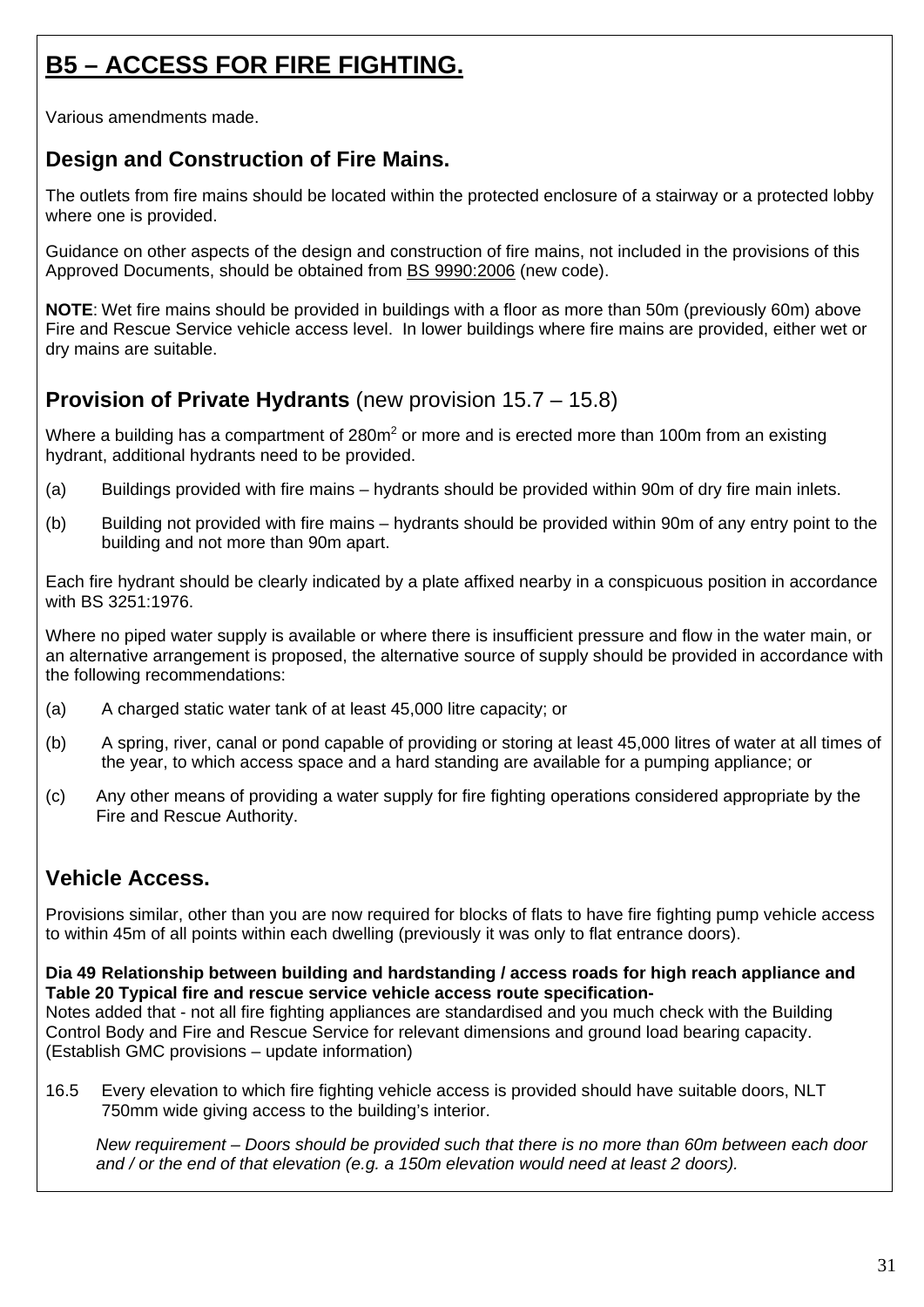### **Variations for Block of Flats.**

17.14 Provided compartmentation and design of the flats is in accordance with the Approved Document – you do not have to provide a fire fighting lobby between the fire fighting stair(s) and the protected corridor or lobby provided for means of escape purposes.

Similarly, the fire fighting lift can open directly into such a protected corridor or lobby, but the fire fighting lift landing doors are to be N.M.T. 7.5m from the fire fighting stair door.

# **Dia 52 – Components of a Fire Fighting Shaft.**

Diagram has been updated and added to.

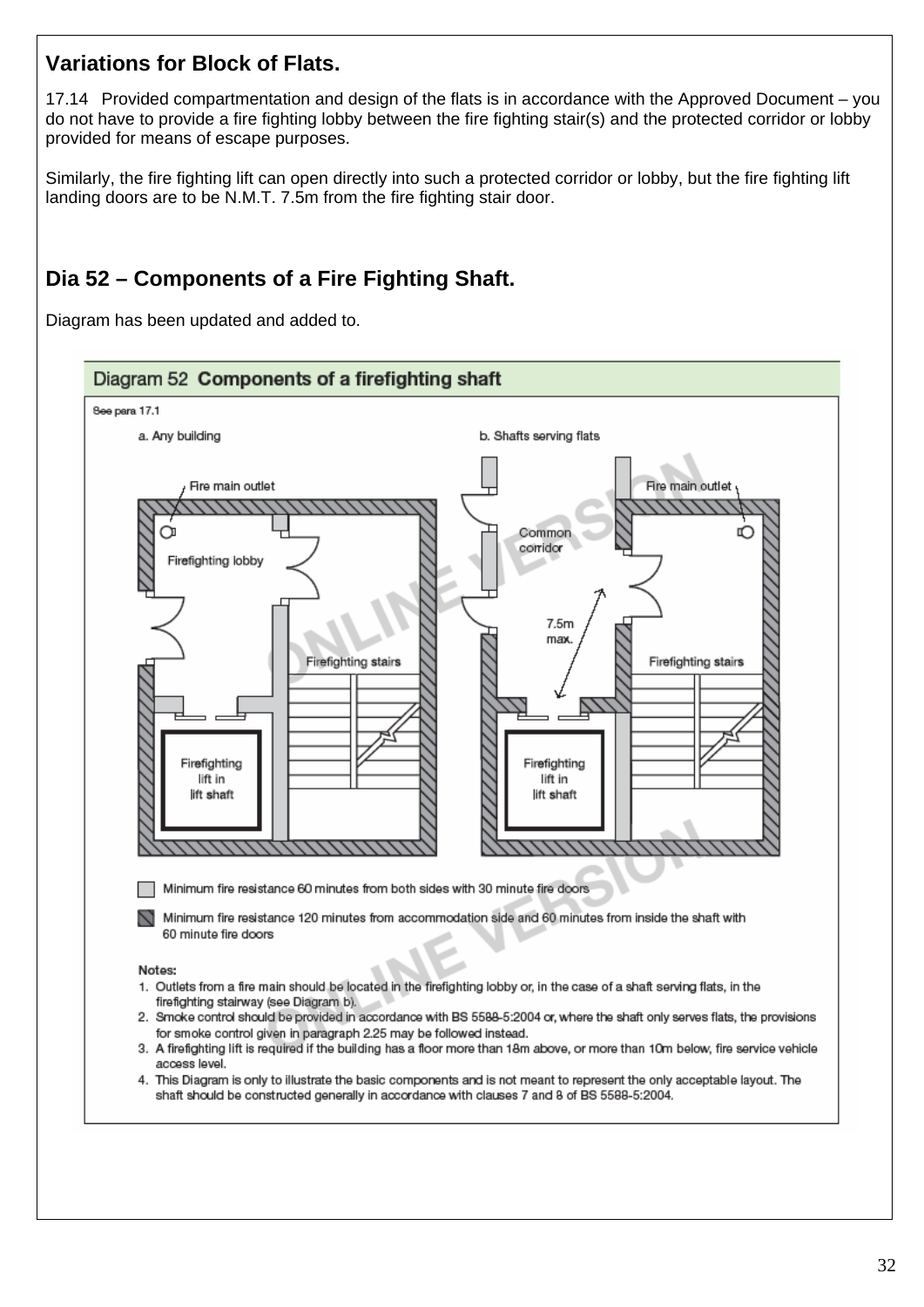

# **APPENDIX B: Fire Doors.**

- 1. All fire doors should be fitted with a self-closing device except fire doors to cupboards and to service ducts, which are normally kept locked shut and fire doors within flats (self closing devices are still necessary on flat entrance doors).
- 2. All rolling shutters should be capable of being opened and closed manually for fire fighting purposes.
- 3. Because fire doors often do not provide any significant insulation, there should be some limitation on the proportion of doorway openings in compartment walls. Therefore, no more than 25% of the length of a compartment wall should consist of door openings, unless the doors provided both integrity and insulation to the appropriate level.

#### **NOTE: Where it is practicable to maintain a clear space on both sides of the doorway, then the above percentage may be greater.**

4. Table B1 Provision of fire doors – has been amended to include item 9 and 10 and European standards.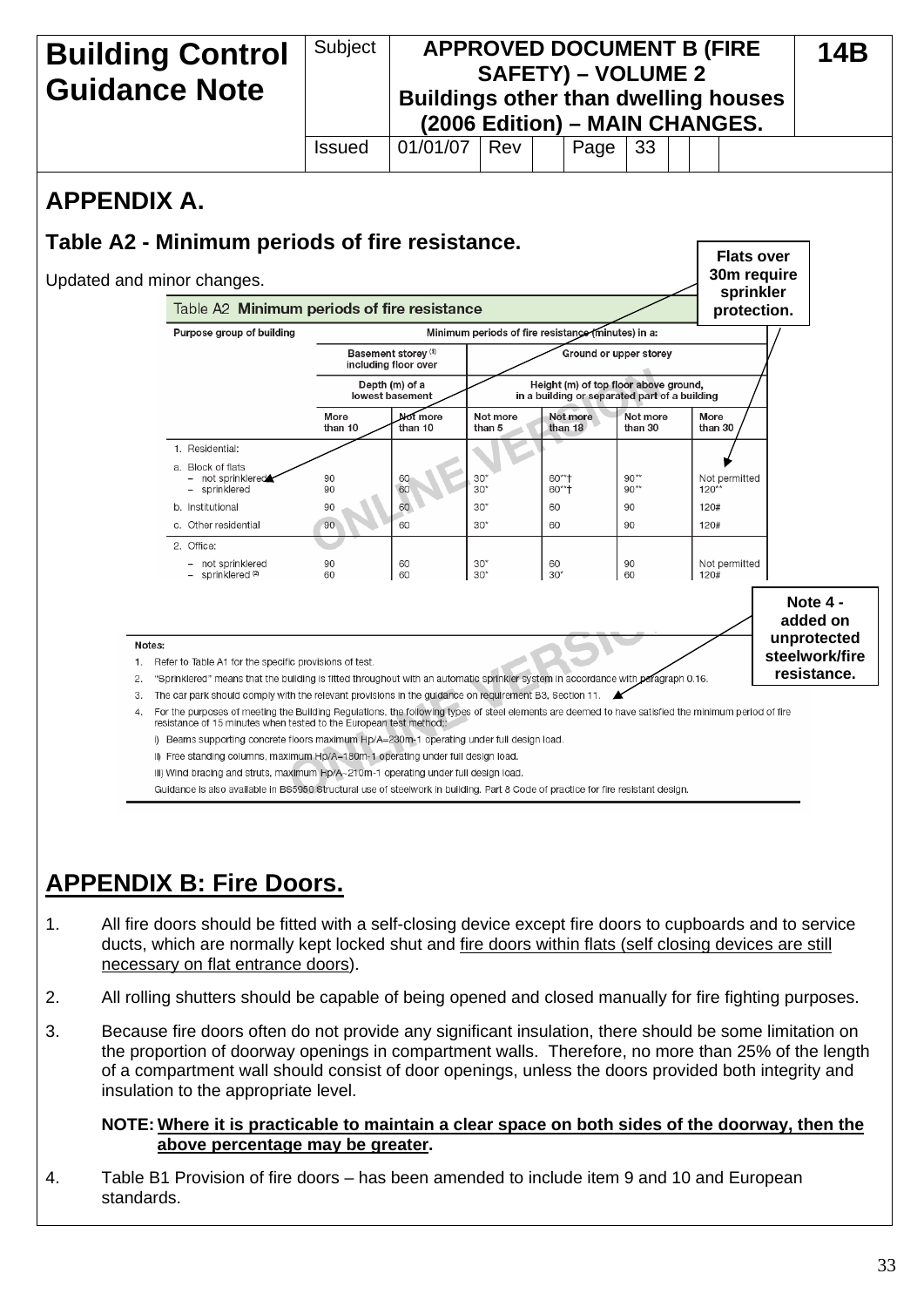| <b>Building Control</b><br><b>Guidance Note</b>                                                                                                                                                                     | Subject                              | <b>APPROVED DOCUMENT B (FIRE</b><br><b>Buildings other than dwelling houses</b>                                                         | <b>SAFETY) - VOLUME 2</b> |  |                                                                                                                         |                                        |  |                                                                                                                                        | 14B                   |
|---------------------------------------------------------------------------------------------------------------------------------------------------------------------------------------------------------------------|--------------------------------------|-----------------------------------------------------------------------------------------------------------------------------------------|---------------------------|--|-------------------------------------------------------------------------------------------------------------------------|----------------------------------------|--|----------------------------------------------------------------------------------------------------------------------------------------|-----------------------|
|                                                                                                                                                                                                                     | <b>Issued</b>                        | (2006 Edition) - MAIN CHANGES.<br>01/01/07                                                                                              | Rev                       |  | Page                                                                                                                    | 34                                     |  |                                                                                                                                        |                       |
|                                                                                                                                                                                                                     |                                      |                                                                                                                                         |                           |  |                                                                                                                         |                                        |  |                                                                                                                                        |                       |
| Table B1 Provisions for fire doors                                                                                                                                                                                  |                                      |                                                                                                                                         |                           |  |                                                                                                                         |                                        |  |                                                                                                                                        |                       |
| Position of door                                                                                                                                                                                                    |                                      | Minimum fire resistance of door in<br>terms of integrity (minutes) when<br>tested to BS 476-22 (1)                                      |                           |  | Minimum fire resistance of door in<br>terms of integrity (minutes) when tested<br>to the relevant European standard (3) |                                        |  |                                                                                                                                        |                       |
| 1. In a compartment wall separating<br>buildings                                                                                                                                                                    |                                      | As for the wall in which the door is fitted,<br>but a minimum of 60                                                                     |                           |  |                                                                                                                         | but a minimum of 60                    |  | As for the wall in which the door is fitted,                                                                                           |                       |
| 2. In a compartment wall:                                                                                                                                                                                           |                                      |                                                                                                                                         |                           |  |                                                                                                                         |                                        |  |                                                                                                                                        |                       |
| a. If it separates a flat from a space in<br>common use;                                                                                                                                                            | FD 30S <sup>(2)</sup>                |                                                                                                                                         |                           |  | E30 Sa <sup>(2)</sup>                                                                                                   |                                        |  |                                                                                                                                        |                       |
| b. Enclosing a protected shaft forming<br>a stairway situated wholly or partly<br>above the adjoining ground in a building<br>used for Flats, Other Residential,<br>Assembly and Recreation, or Office<br>purposes; | FD 30S (2)                           | JE VI                                                                                                                                   |                           |  | E30 Sa <sup>(2)</sup>                                                                                                   |                                        |  |                                                                                                                                        | European<br>standards |
| c. enclosing a protected shaft forming a<br>stairway not described in (b) above;                                                                                                                                    |                                      | Half the period of fire resistance of the wall<br>in which it is fitted, but 30 minimum and<br>with suffix S <sup>(2)</sup>             |                           |  |                                                                                                                         | with suffix Sa <sup>(2)</sup>          |  | Half the period of fire resistance of the wall<br>in which it is fitted, but 30 minimum and                                            |                       |
| d. enclosing a protected shaft forming a<br>lift or service shaft;                                                                                                                                                  |                                      | Half the period of fire resistance of the wall<br>in which it is fitted, but 30 minimum                                                 |                           |  |                                                                                                                         |                                        |  | Half the period of fire resistance of the wall<br>in which it is fitted, but 30 minimum                                                |                       |
| e. not described in (a), (b), (c) or (d) above.                                                                                                                                                                     |                                      | As for the wall it is fitted in, but add S (2) if<br>the door is used for progressive horizontal<br>evacuation under the guidance to B1 |                           |  |                                                                                                                         |                                        |  | As for the wall it is fitted in, but add Sa @ if<br>the door is used for progressive horizontal<br>evacuation under the guidance to B1 |                       |
| 3. In a compartment floor                                                                                                                                                                                           |                                      | As for the floor in which it is fitted                                                                                                  |                           |  |                                                                                                                         | As for the floor in which it is fitted |  |                                                                                                                                        |                       |
| 4. Forming part of the enclosures of:                                                                                                                                                                               |                                      |                                                                                                                                         |                           |  |                                                                                                                         |                                        |  |                                                                                                                                        |                       |
| a. a protected stairway (except as<br>described in item 9); or                                                                                                                                                      | FD 30S (2)                           |                                                                                                                                         |                           |  | E30 Sa <sup>(2)</sup>                                                                                                   |                                        |  |                                                                                                                                        |                       |
| b. a lift shaft (see paragraph 5.42b);<br>which does not form a protected shaft<br>in $2(b)$ , $(c)$ or $(d)$ above.                                                                                                | FD 30                                |                                                                                                                                         |                           |  | E30                                                                                                                     |                                        |  |                                                                                                                                        |                       |
| $\cdots \leftarrow (\omega_J, \; (\omega_J \; \omega_J \; \omega_W \omega_V \omega_V)$                                                                                                                              |                                      |                                                                                                                                         |                           |  |                                                                                                                         |                                        |  |                                                                                                                                        |                       |
| 5. Forming part of the enclosure of:<br>a. a protected lobby approach (or                                                                                                                                           | FD 30S (2)                           |                                                                                                                                         |                           |  | E30 Sa <sup>(2)</sup>                                                                                                   |                                        |  |                                                                                                                                        |                       |
| protected corridor) to a stairway;<br>b. any other protected corridor; or                                                                                                                                           | FD 20S (2)                           |                                                                                                                                         |                           |  | E20 Sa <sup>(2)</sup>                                                                                                   |                                        |  |                                                                                                                                        |                       |
| c. a protected lobby approach to a lift<br>shaft (see paragraph 5.42)                                                                                                                                               | FD 30S (2)                           |                                                                                                                                         |                           |  | E30 Sa <sup>(2)</sup>                                                                                                   |                                        |  |                                                                                                                                        |                       |
| 6. Affording access to an external<br>escape route                                                                                                                                                                  | FD 30                                |                                                                                                                                         |                           |  | E30                                                                                                                     |                                        |  |                                                                                                                                        |                       |
| 7. Sub-dividing:                                                                                                                                                                                                    |                                      |                                                                                                                                         |                           |  |                                                                                                                         |                                        |  |                                                                                                                                        |                       |
| a. corridors connecting alternative exits;                                                                                                                                                                          | FD 20S <sup>(2)</sup>                |                                                                                                                                         |                           |  | E20 Sa <sup>(2)</sup>                                                                                                   |                                        |  |                                                                                                                                        |                       |
| b. dead-end portions of corridors from<br>the remainder of the corridor                                                                                                                                             | FD 20S (2)                           |                                                                                                                                         |                           |  | E20 Sa <sup>(2)</sup>                                                                                                   |                                        |  |                                                                                                                                        |                       |
| 8. Any door within a cavity barrier                                                                                                                                                                                 | FD 30                                |                                                                                                                                         |                           |  | E30                                                                                                                     |                                        |  |                                                                                                                                        |                       |
| 9. Any door forming part of the<br>enclosure to a protected entrance<br>hall or protected landing in a flat;                                                                                                        | FD 20                                |                                                                                                                                         |                           |  | E20                                                                                                                     |                                        |  |                                                                                                                                        |                       |
| 10. Any door forming part of the<br>enclosure<br>a. to a place of special fire risk<br>b. to ancillary accomodation in care                                                                                         | FD <sub>30</sub><br>FD <sub>30</sub> |                                                                                                                                         |                           |  | E30<br>E30                                                                                                              |                                        |  |                                                                                                                                        |                       |
| homes (see paragraph 3.50).<br>Note:<br>1. To BS 476-22 (or BS 476-8 subject to paragraph 5 in Appendix A).                                                                                                         |                                      |                                                                                                                                         |                           |  |                                                                                                                         |                                        |  |                                                                                                                                        |                       |

2.

To BS 476-22 (or BS 476-8 subject to paragraph 5 in Appendix A).<br>Unless pressuratation techniques complying with BS EN 12101-6:2005 Smoke and heat control systems – Part 6: Specification for pressure differential<br>systems –

3. typically assume a European class unless they have been tested accordingly.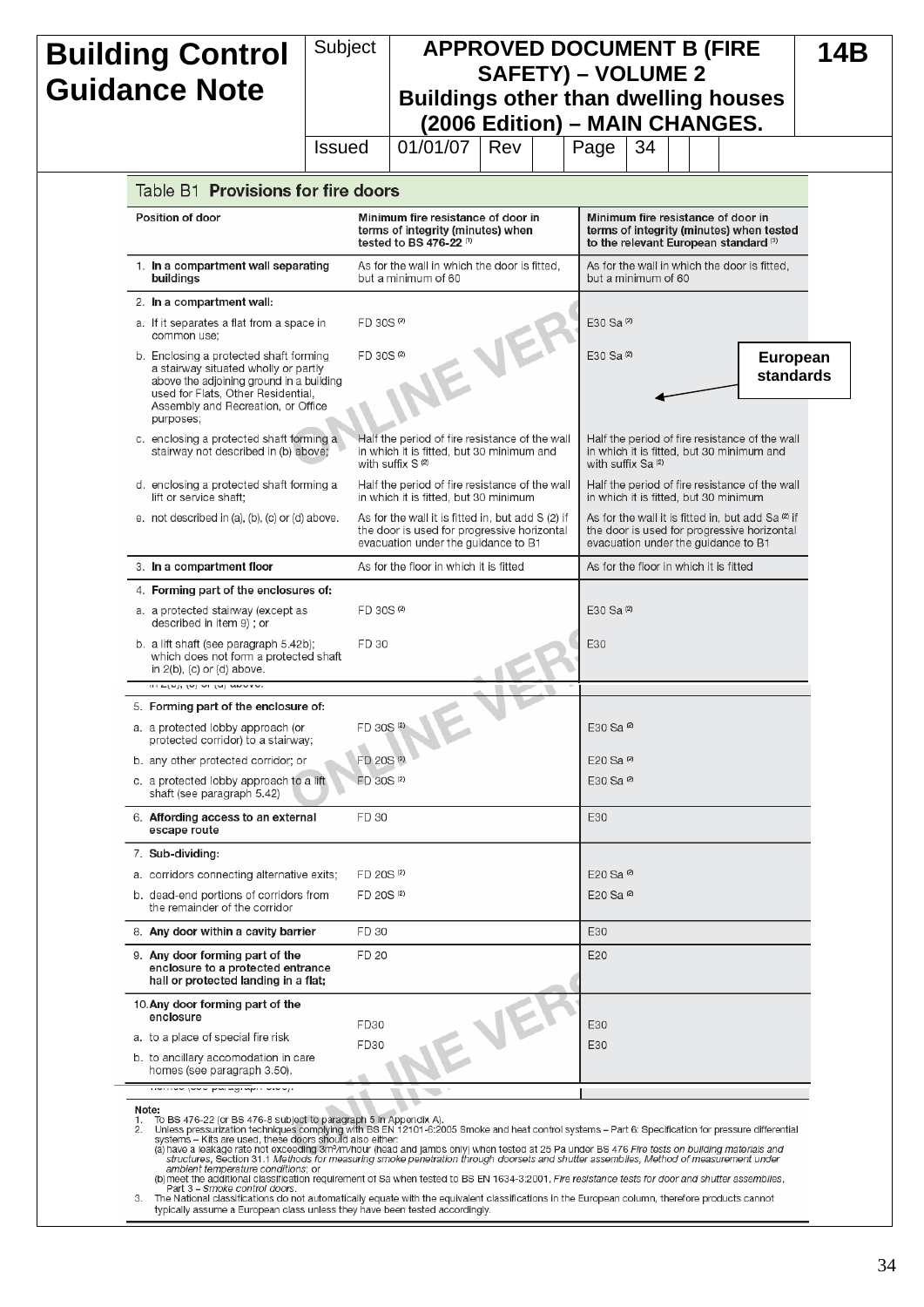#### Subject **APPROVED DOCUMENT B (FIRE SAFETY) – VOLUME 2 Buildings other than dwelling houses (2006 Edition) – MAIN CHANGES.**<br>/01/07 | Rev | | Page | 35 | | | **Building Control**  $\left|\right.^{Subject}\right|$  **APPROVED DOCUMENT B (FIRE** | 14B **Guidance Note**

 $Issued$  01/01/07 Rev

| Title                     |                                       | Group     | Purpose for which the building or compartment of a building is intended to be used                                                                                                                                                                                                                                                                                                                                                                                                                                                                                                                                                                                                                                                                                                         |
|---------------------------|---------------------------------------|-----------|--------------------------------------------------------------------------------------------------------------------------------------------------------------------------------------------------------------------------------------------------------------------------------------------------------------------------------------------------------------------------------------------------------------------------------------------------------------------------------------------------------------------------------------------------------------------------------------------------------------------------------------------------------------------------------------------------------------------------------------------------------------------------------------------|
|                           | Residential (dwellings)               | $1(a)^n$  | Flat.                                                                                                                                                                                                                                                                                                                                                                                                                                                                                                                                                                                                                                                                                                                                                                                      |
| <b>New notes</b><br>added |                                       | $1(b)$ †  | Dwellinghouse which contains a habitable storey with a floor level which is more than 4.5m<br>above ground level.                                                                                                                                                                                                                                                                                                                                                                                                                                                                                                                                                                                                                                                                          |
|                           |                                       | $1(c)$ †+ | Dwellinghouse which does not contain a habitable storey with a floor level which is more than<br>4.5m above ground level.                                                                                                                                                                                                                                                                                                                                                                                                                                                                                                                                                                                                                                                                  |
|                           | Residential (Institutional)           | 2(a)      | Hospital, home, school or other similar establishment used as living accommodation for, or<br>for the treatment, care or maintenance of persons suffering from disabilities due to illness or<br>old age or other physical or mental incapacity, or under the age of 5 years, or place of lawful<br>detention, where such persons sleep on the premises.                                                                                                                                                                                                                                                                                                                                                                                                                                   |
| (Other)                   |                                       | 2(b)      | Hotel, boarding house, residential college, hall of residence, hostel and any other residential<br>purpose not described above.                                                                                                                                                                                                                                                                                                                                                                                                                                                                                                                                                                                                                                                            |
| Office                    |                                       | з         | Offices or premises used for the purpose of administration, clerical work (including writing,<br>book keeping, sorting papers, filing, typing, duplicating, machine calculating, drawing and<br>the editorial preparation of matter for publication, police and fire and rescue service work),<br>handling money (including banking and building society work), and communications (including<br>postal, telegraph and radio communications) or radio, television, film, audio or video recording.<br>or performance (not open to the public) and their control.                                                                                                                                                                                                                           |
|                           | Shop and commercial                   | 4         | Shops or premises used for a retail trade or business (including the sale to members of the<br>public of food or drink for immediate consumption and retail by auction, self-selection and<br>over-the-counter wholesale trading, the business of lending books or periodicals for gain<br>and the business of a barber or hairdresser and the rental of storage space to the public)<br>and premises to which the public is invited to deliver or collect goods in connection with their<br>hire repair or other treatment, or (except in the case of repair of motor vehicles) where they<br>themselves may carry out such repairs or other treatments.                                                                                                                                  |
|                           | Assembly and<br>recreation            | 5         | Place of assembly, entertainment or recreation; including bingo halls, broadcasting, recording<br>and film studios open to the public, casinos, dance halls; entertainment, conference, exhibition<br>and leisure centres; funfairs and amusement arcades; museums and art galleries; non-residential<br>clubs, theatres, cinemas and concert halls; educational establishments, dancing schools,<br>gymnasia, swimming pool buildings, riding schools, skating rinks, sports pavilions, sports<br>stadia; law courts; churches and other buildings of worship, crematoria; libraries open to the<br>public, non-residential day centres, clinics, health centres and surgeries; passenger stations<br>and termini for air, rail, road or sea travel; public toilets; zoos and menageries. |
|                           | Industrial                            | 6         | Factories and other premises used for manufacturing, altering, repairing, cleaning, washing,<br>breaking up, adapting or processing any article; generating power or slaughtering livestock.                                                                                                                                                                                                                                                                                                                                                                                                                                                                                                                                                                                               |
|                           | Storage and other<br>non-residential+ | 7(a)      | Place for the storage or deposit of goods or materials (other than described under 7(b)) and<br>any building not within any of the Purpose Groups 1 to 6.                                                                                                                                                                                                                                                                                                                                                                                                                                                                                                                                                                                                                                  |
|                           |                                       | 7(b)      | Car parks designed to admit and accommodate only cars, motorcycles and passenger or light<br>goods vehicles weighing no more than 2500kg gross.                                                                                                                                                                                                                                                                                                                                                                                                                                                                                                                                                                                                                                            |

This table only applies to Part B.

Includes live/work units that meet the provisions of paragraph 2.52.

includes any surgeries, consulting rooms, offices or other accommodation, not exceeding 50m<sup>e</sup> in total, forming part of a dwelinghouse and used  $\ddagger$ by an occupant of the dwellinghouse in a professional or business capacity.

A detached garage not more than 40m<sup>e</sup> in area is included in purpose group 1(c); as is a detached open carport of not more than 40m<sup>e</sup>, or a detached<br>building which consists of a garage and open carport where neither the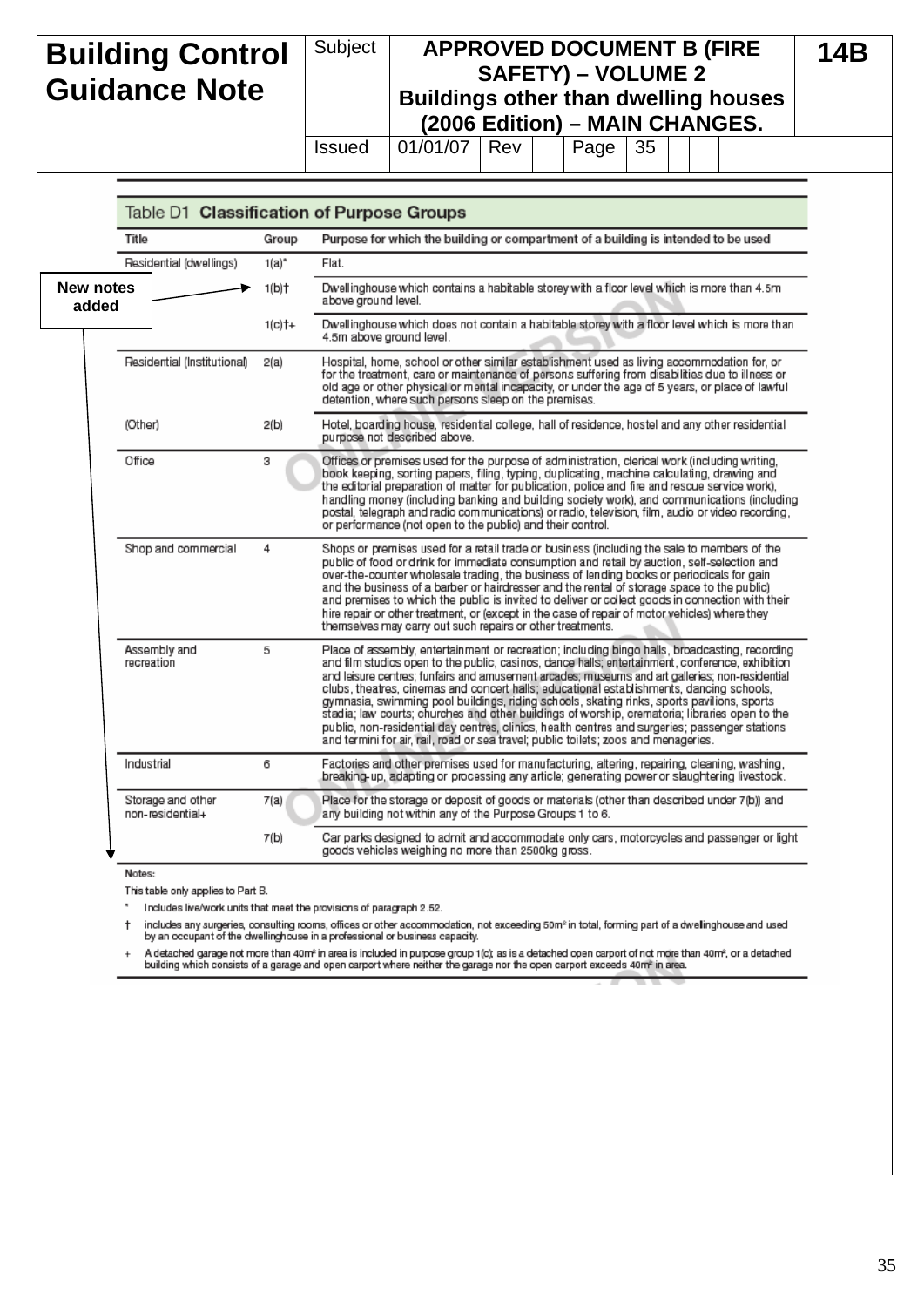| <b>Building Control</b><br><b>Guidance Note</b> | Subject       | <b>APPROVED DOCUMENT B (FIRE</b><br><b>SAFETY) – VOLUME 2</b><br><b>Buildings other than dwelling houses</b><br>(2006 Edition) - MAIN CHANGES. |     |  |      |    |  |  | <b>14B</b> |
|-------------------------------------------------|---------------|------------------------------------------------------------------------------------------------------------------------------------------------|-----|--|------|----|--|--|------------|
|                                                 | <b>Issued</b> | 01/01/07                                                                                                                                       | Rev |  | Page | 36 |  |  |            |

# **APPENDIX E – DEFINITIONS.**

New definitions added:

*EXIT PASSAGEWAY* – A protected passageway connecting a protected stairway to a final exit (exit passageways should be protected to the same standard as the stairway they serve).

**FIRE DAMPER** – Mechanical or intumescent device within a duct or ventilation opening which is operated automatically and designed to prevent the passage of fire and which is capable of achieving an integrity E classification and/or an ES classification to BS En 13501-3:2005.

*FIRE AND SMOKE DAMPER* – Fire damper which when tested in accordance with BS EN 1366-2:1999 meets the ES classification requirements defined in EN 13501-3:2005 and achieves the same fire resistance in relation to integrity, as the element of the building construction through which the duct passes.

*GALLERY* – A floor or balcony, which does not extend across the full extend of a building's footprint and is open to the floor below.

*LIVE/WORK UNIT* – A flat, which is intended to serve as a workplace for its occupants and for persons who do not live on the premises.

**PLACES OF SPECIAL FIRE HAZARD** – Now revised deleting reference to school labs/mat stores – as guidance in Building Bulletin 100 should be used.

Oil filled transformer and switchgear rooms, boiler rooms, storage spaces for fuel or other highly flammable substances and rooms housing a fixed internal combustion engine.

*SCHOOL –* A place of education for children older than 2 and younger then 19 years. Includes nursery schools, primary schools and secondary schools as defined in the Education Act 1996.

#### *SHELTERED HOUSING* includes:

- (a) 2 or more dwellings in the same building;
- (b) 2 or more dwellings on adjacent sites where those dwellings are, in each case, designed and constructed for the purpose of providing residential accommodation for vulnerable or elderly who receive, or who are to receive, a support service.

#### *STOREY* includes:

- (a) any gallery in an assembly building (Purpose Group 5); and
- (b) any gallery in any other type of building if its area is more than half that of the space into which it projects; and

#### **NOTE:** *Where there is M.T one gallery and all the total area of the galleries in any one space is more than half of the area of the space then the building should be regarded as being a multi storey building.*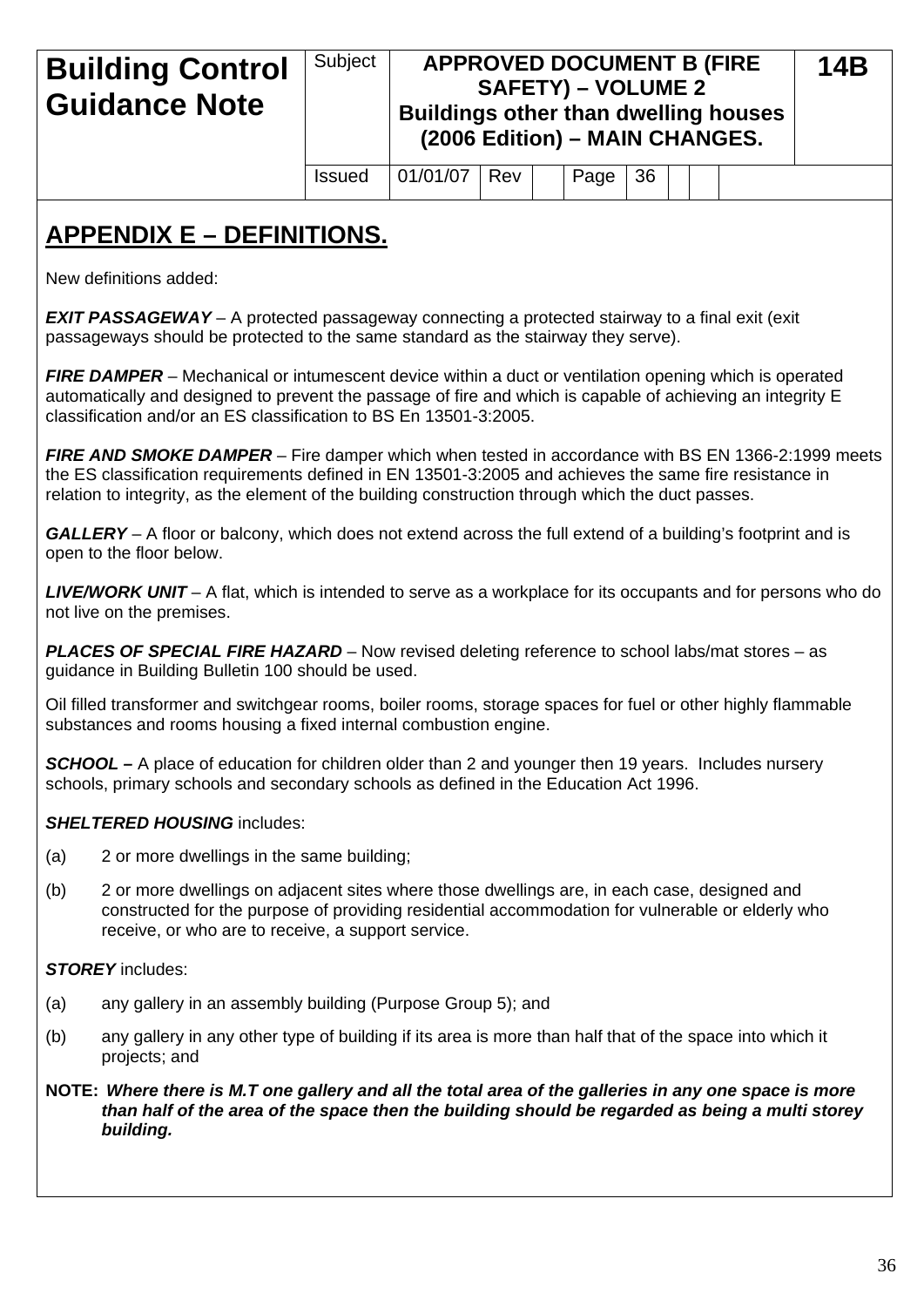| <b>Building Control</b><br><b>Guidance Note</b> | Subject       | <b>Buildings other than dwelling houses</b> |     | <b>APPROVED DOCUMENT B (FIRE)</b><br><b>SAFETY) – VOLUME 2</b><br>(2006 Edition) - MAIN CHANGES. |    |  | <b>14B</b> |  |
|-------------------------------------------------|---------------|---------------------------------------------|-----|--------------------------------------------------------------------------------------------------|----|--|------------|--|
|                                                 | <b>Issued</b> | 01/01/07                                    | Rev | Page                                                                                             | 37 |  |            |  |

# **APPENDIX G – FIRE SAFETY INFORMATION.**

Regulation 16B requires that, where building work involves the erection or extension of a relevant building, or a relevant change of use of a building, fire safety information shall be given to the responsible person at the works completion or on first occupation of the building or extension. *Building Control do not have to issue a 'Completion Certificate' if the relevant information has not been provided and the persons responsible could be subject to enforcement action if they do not provide such information.* 

- *'fire safety information'* means information relating to the building's or extension's design and construction, and the services, fittings and equipment provided in or in connection with the building or extension which will assist the responsible person to operate and maintain the building or extension with reasonable safety;
- *a 'relevant building'* is a building to which the Regulatory Reform (Fire Safety) Order 2005 applies (S.I. 2005/1541, see article 6), or will apply after the completion of building work;
- *a 'relevant change of use'* is a material change of use where, after the change of use takes place, the Regulatory Reform (Fire Safety) Order 2005 will apply, or continue to apply, to the building; and
- *'responsible person'* has the meaning given in article 3 of the Regulatory Reform (Fire Safety) Order 2005.

The information below is only intended as a guide as to the type and level of information to be provided, as it will vary from building to building and should be therefore be considered on a case-by-case basis.

### **Simple Buildings.**

For most buildings basic information on the location of fire protection measures may be all that is necessary. An as-built plan of the building should be provided showing:

- a. escape routes;
- b. compartmentation and separation (i.e. location of fire separating elements, including cavity barriers in walkin spaces);
- c. fire doors, self-closing fire doors and other doors equipped with relevant hardware (e.g. panic locks).
- d. locations of fire and/or smoke detector heads, alarm call-points, detection/alarm control boxes, alarm sounders, fire safety signage, emergency lighting, fire extinguishers, dry or wet risers and other fire fighting equipment and location of hydrants outside the building;
- e. any sprinkler system(s), including isolating valves and control equipment;
- f. any smoke-control system(s) (or ventilation system with a smoke-control function), including mode of operation and control systems;
- g. any high-risk areas (e.g. heating machinery);
- h. specifications of any fire safety equipment provided, in particular any routine maintenance schedules; and
- i. any assumptions in the design of the fire safety arrangements regarding the management of the building.
- j. any provision incorporated into the building to facilitate the evacuation of Disabled people. This information can then be used when designing suitable Personal Emergency Escape Plans.